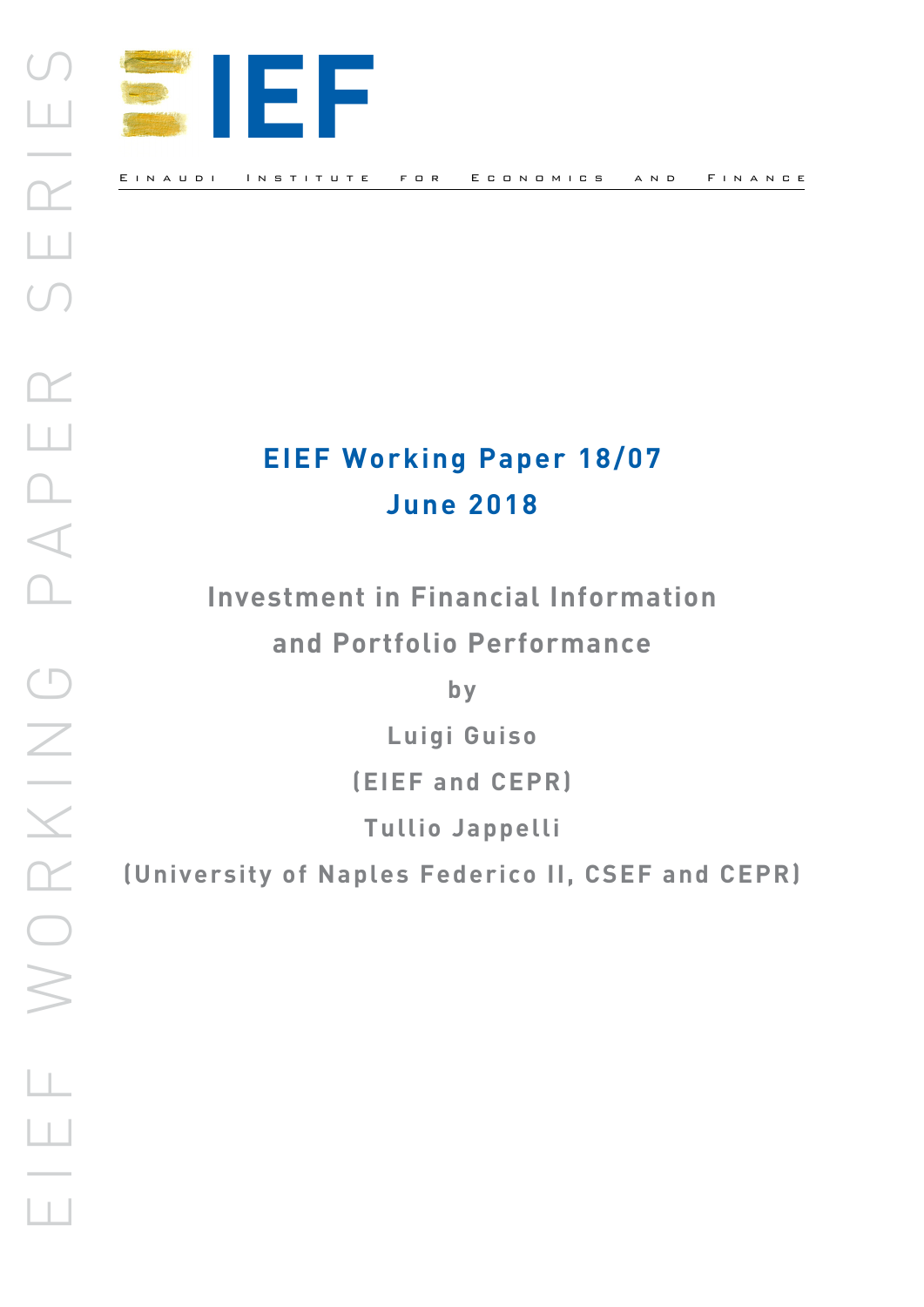## **Investment in Financial Information and Portfolio Performance**

Luigi Guiso EIEF and CEPR.

Tullio Jappelli University of Naples Federico II, CSEF and CEPR.

June 2018

## **Abstract**

Rational investors perceive correctly the value of financial information. Investment in information is therefore associated with higher expected portfolio returns and Sharpe ratio. Overconfident investors overstate the quality of their own information, and thus investment in information is associated with a lower expected Sharpe ratio despite they realize higher average returns. We contrast the implications of these two models using two unique surveys of customers of a leading Italian bank with portfolio data and measures of financial information. We find that the investment in information is positively associated with returns to financial wealth and negatively to Sharpe ratio. The latter falls with proxies for overconfidence. We relate these findings to the wealth inequality debate.

JEL: E2, D8, G1 Keywords: Portfolio Choice, Information, Overconfidence

We thank Giovanni Cespa, Andrea Frazzini, Uri Gneezy, Nick Souleles and Joel Peress for helpful discussions on a previous version of the paper, and seminar participants at the American Economic Association, University of Chicago Graduate School of Business, Dartmouth College, University of Turin, and University of Siena for comments. Raghu Suryanarayanan and Veronica De Falco provided excellent research assistance. We are grateful to Unicredit, and particularly to Daniele Fano and Laura Marzorati, for granting us access to the UCS surveys. This work has been partly supported by the Italian Ministry of Education, Universities and Research (MIUR).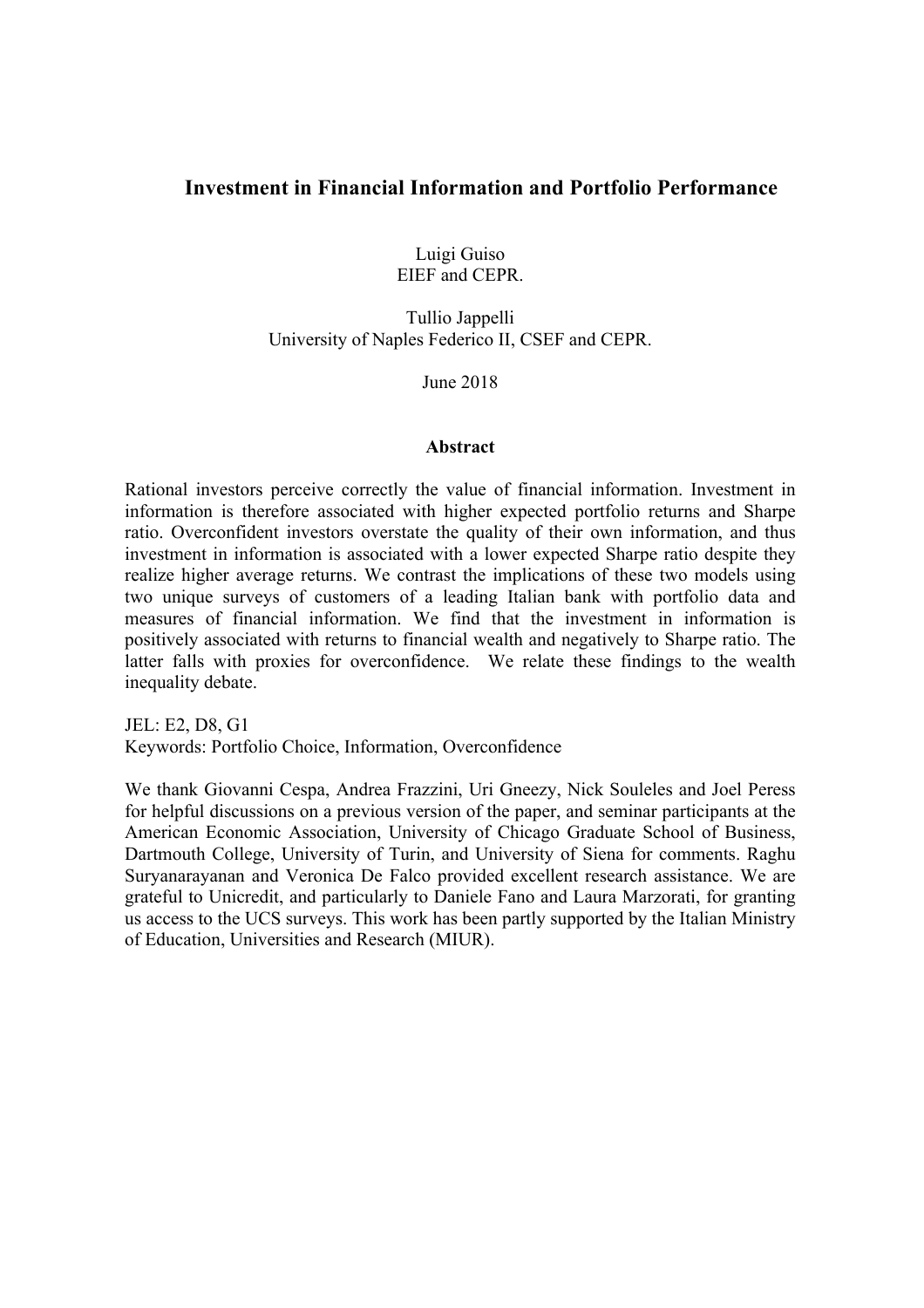## **1. Introduction**

How much financial information should investors collect? And what is the effect of information on portfolio performance? These questions are currently at the heart of the debate about the determinants of wealth inequality that emphasizes the critical importance of heterogeneity in returns to wealth, see Benhabib and Bisin (2018) for a recent review. And heterogeneity in investors information has, since Arrow (1987), been argued to be a potentially key ingredient in generating heterogeneity in returns (Best and Dogra, 2017; Kacperczyk et al. 2018).

In models with rational investors the answer to the above questions is straightforward. Investors should spend time and money collecting financial information up to the point where the marginal benefit of doing so exceeds the marginal cost. Since investors acquire more information only if their utility increases, information improves portfolio performance. Indeed, Peress (2004), building on the seminal work by Arrow (1987), shows that the portfolio expected return and Sharpe ratio of rational agents increase with the amount of information they optimally collect.

But other models deliver different predictions. Drawing on a large body of evidence from experimental cognitive and psychological research, one class of models argues that many investors are overconfident when they make financial decisions. Overconfident investors collect too much private information, trade more and take more risk than agents with unbiased perceptions. As a result, they may earn higher average portfolio returns as compensation for risk but attain poorer portfolio performance, as measured by the Sharpe ratio. In a model with endogenous information acquisition, Odean (1998a) shows that overconfident investors are more likely to be informed and obtain lower utility than rational investors who choose to remain uninformed. Using a survey of accounts at a discount broker, Odean (1998b) and Barber and Odean (1999, 2001) find that investors make unprofitable trades in the sense that the assets they buy tend, on average, to underperform the assets they sell, resulting in negative profits from trading even before trading costs are accounted for. In addition, men - arguably more overconfident than women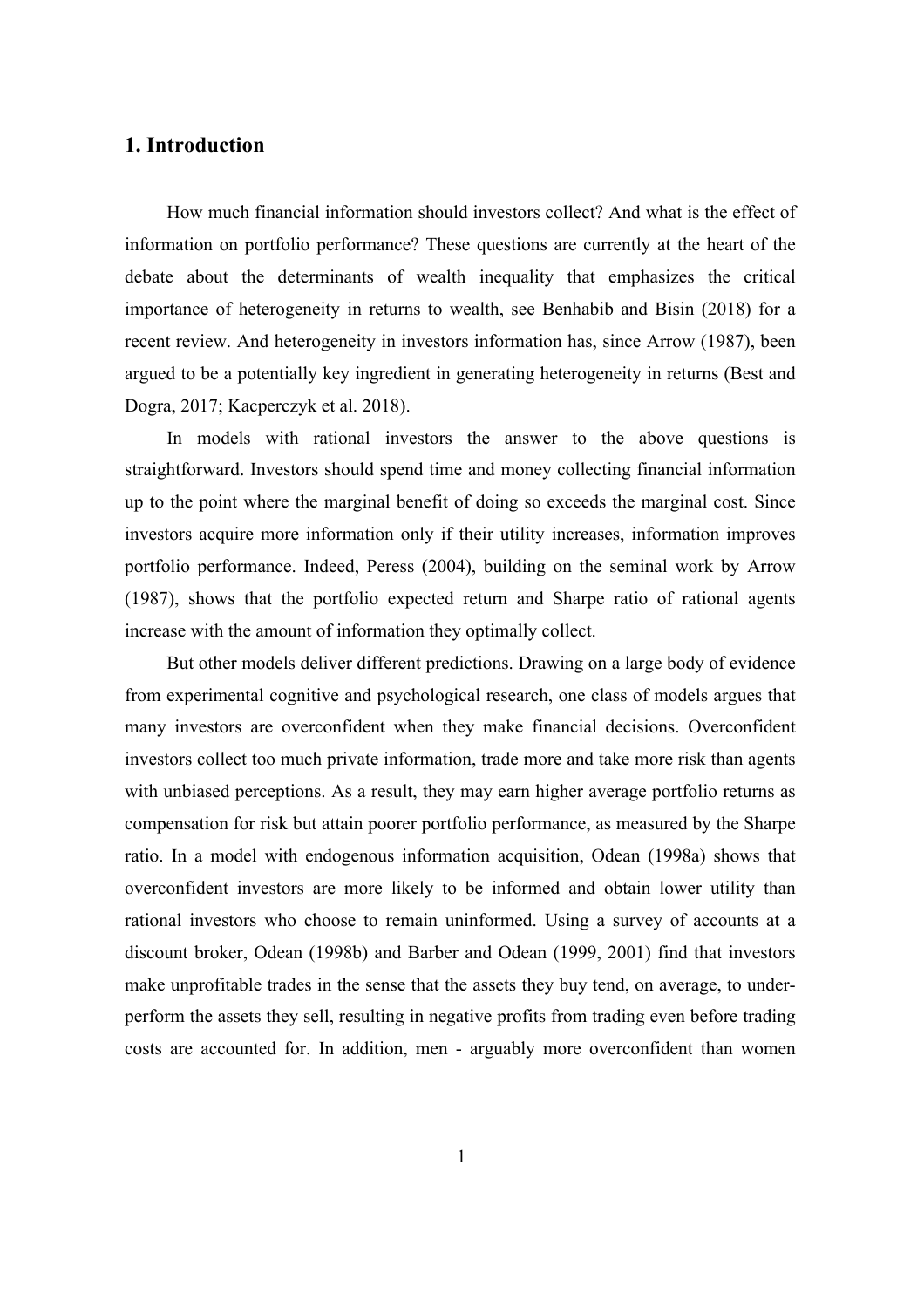according to the experimental psychology literature - trade more often and therefore perform less well than women.<sup>1</sup>

The hypothesis underlying the overconfidence model is that investors overestimate the value of the private signals and, for this reason, spend too much money and time acquiring information. In turn, overconfidence leads to inefficient portfolio allocations and trades, the more so the more information is acquired. This suggests that a proper test of this departure from rationality requires data on financial information and portfolio performance.

In this paper we provide such test. We contrast the rational and overconfidence models studying the determinants of information acquisition and the correlation between information and portfolio performance. Peress (2004) shows that the portfolio Sharpe ratio of rational investors - who maximize expected utility and process information correctly - is positively correlated with the amount of private information acquired. Indeed, it is precisely the expected benefit of attaining a higher Sharpe ratio that induces investors to incur the cost of acquiring information.

Overconfident investors face the same incentives. But given that they overestimate the value of information, the Sharpe ratio they obtain is lower than the Sharpe ratio they think they would obtain based on the wrong assessment of the precision of their information. Most importantly, we show that if investors are sufficiently overconfident, their portfolio Sharpe ratio is negatively correlated with the amount of information they collect, and that this negative correlation is stronger when overconfidence increases. Our test distinguishes the two models relying on variables that are observable and measurable.

To implement the test, we use data from two surveys of investors randomly sampled from customers of a leading Italian bank, with data on time people spend acquiring financial information, risk attitudes, trading and socioeconomic variables. Detailed financial data allow us to construct a measure of the portfolio expected return and volatility for each investor. Given the assumptions required to estimate the expected

 <sup>1</sup> Biais et al. (2005) reach similar conclusions in an experimental setting, where they relate directly trading performance to a measure of overconfidence obtained independently as part of the experiment.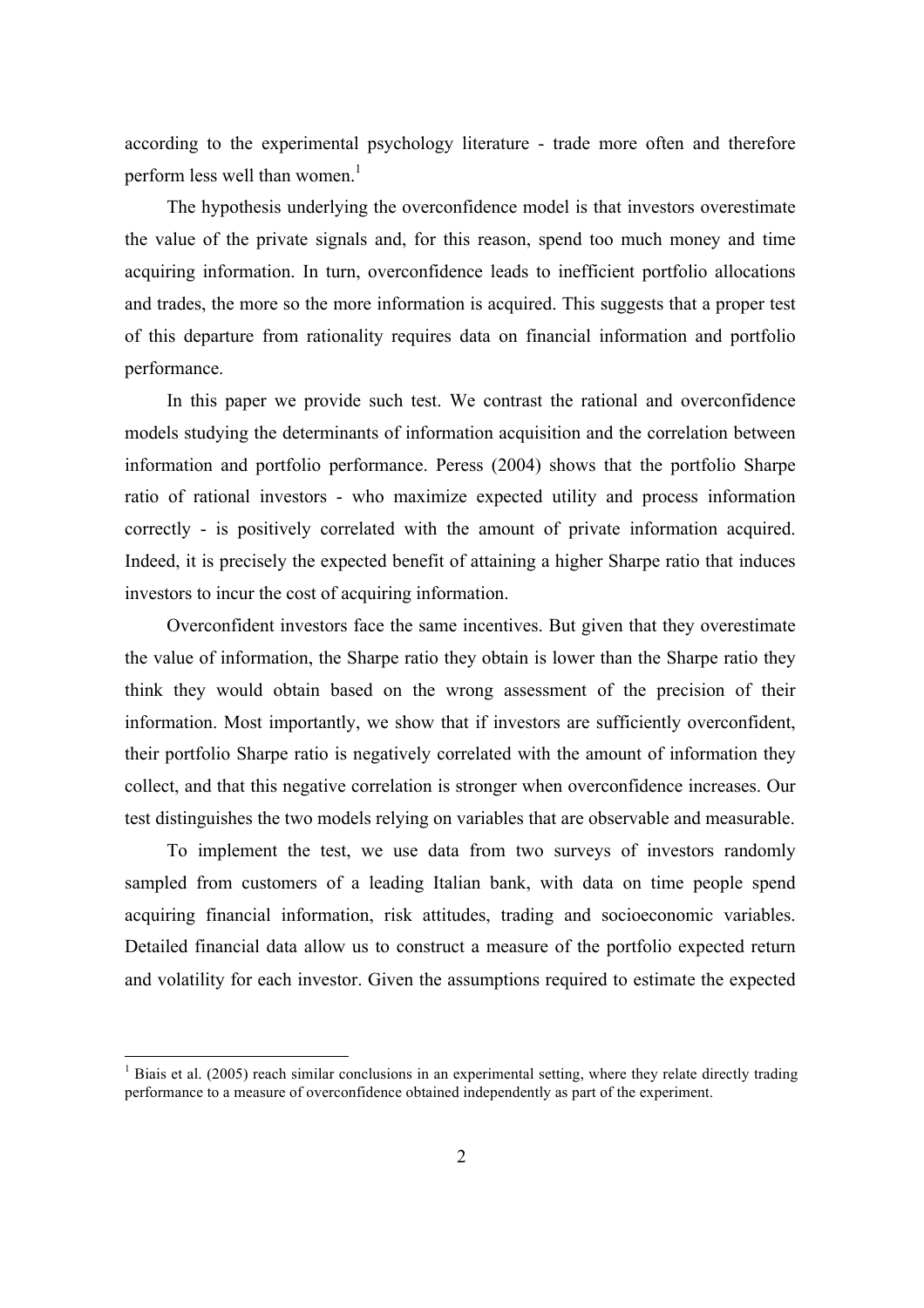Sharpe ratio, we check the robustness of the results using alternative measures constructed from historical returns and volatility of the actual investors' portfolios.

In a first part of our analysis, we find that investment in financial information increases with wealth and risk tolerance, and is negatively associated with proxies of the cost of information. The findings are consistent with both the rational and the overconfidence models, as both predict that investors who benefit more from extra information (the wealthy and the risk tolerant, because they invest more in risky and information intensive assets) and those who can obtain information at lower cost, collect more information. This evidence suggests that investors respond strongly to economic incentives in deciding how much information they acquire.

In a second step, we find that the average portfolio return is positively associated with investment in information as predicted by both the rational and overconfidence model. But the constructed proxies for the expected Sharpe ratio are negatively associated with investment in information, consistent with the overconfidence model. The relation is unchanged if we add further controls, and is robust to different sample definitions and sample selection. The relation we find is also economically important: in our baseline estimates those who spend between 2 and 4 hours per week in acquiring financial information obtain a 22 basis points higher average portfolio return (20 percent of the sample average portfolio return) and have a Sharpe ratio that is 27 percent lower than those who spend no time. Evaluated at the sample median of the portfolio standard deviation, this is equivalent to a reduction of 16 basis points in the portfolio expected excess return.

The negative relation between the Sharpe ratio and information might be driven by unobserved heterogeneity, for instance because those who enjoy trading stocks - a utility benefit that does not show up in measured portfolio returns and is not observed by the econometrician - also enjoy collecting more financial information. We address this issue by an instrumental variables approach, using as instruments variables that are unlikely to be related with preference or taste for finance. In the instrumental variables regressions the negative relation between information and the Sharpe ratio is, if anything, reinforced.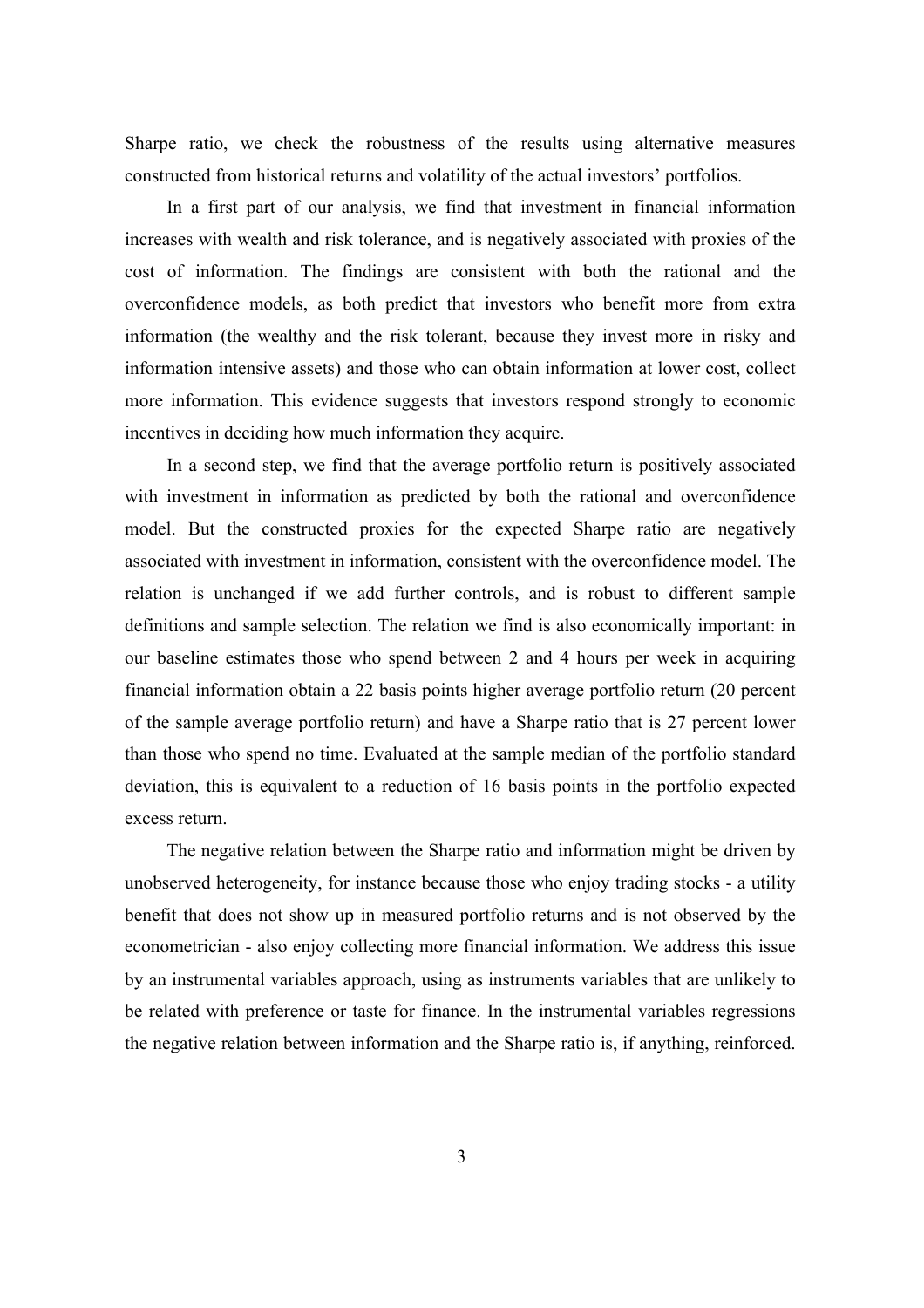Furthermore, the negative relation is stronger for groups that are, a priori, expected to be more overconfident.

Overall, our evidence conflicts with the fully rational model, and supports models where investors overstate the quality of information, invest too much in information and take excessive financial risk. While these conclusions are similar to Odean (1998b) and Barber and Odean (2001), there are important substantive and methodological differences. First, our surveys allow us to contrast the predictions of the rational and overconfidence models from quite different perspectives, increasing the robustness and reliability of the results. Second, our results rely on representative samples of retail investors with a bank account, while previous studies focus mostly on samples of investors at discount brokers. These are highly selected samples of investors who trade stocks directly.<sup>2</sup> Thus, they are likely to include relatively more investors with a predisposition for overconfidence or who are willing to incur losses for the pleasure of trading. Discriminating between these two alternatives is not easy with Odean's (1998b) data. Our instrumental variables approach allows us to rule out the second possibility, while our representative sample limits the sample selection problem. Finally, while Odean (1998b) and Barber and Odean (2001) administrative data focus on common stock trading, we look at the performance of the entire financial portfolio.

Our paper is closely related to a burgeoning literature that uncovers substantial heterogeneity in portfolio returns and Sharpe ratios. The evidence comes from detailed analysis of portfolio performance in Scandinavian countries for which extensive panel data on individual accounts are available. Calvet et al. (2007, 2009) find considerable heterogeneity in financial portfolio performance using Swedish data, and show that proxies of financial sophistication (such as wealth, income, occupation and education) are associated with higher Sharpe ratios. Bach et al. (2017) using an administrative panel of all Swedish residents, document that returns on financial wealth are on average 4% higher for households in the top 1% compared to the median household. Fagereng et al.

 <sup>2</sup> Bilias et al. (2010) study households' portfolio inertia using data from the PSID and the Survey of Consumer Finances. In these representative samples households seldom trade: over a 5-year period (1994- 99), 73.8 percent did not trade stocks. This contrasts with the trading activity of a minority of investors (less than 20 percent) that have a brokerage account (not necessarily a discount account): 70 percent trades stocks at least once a year.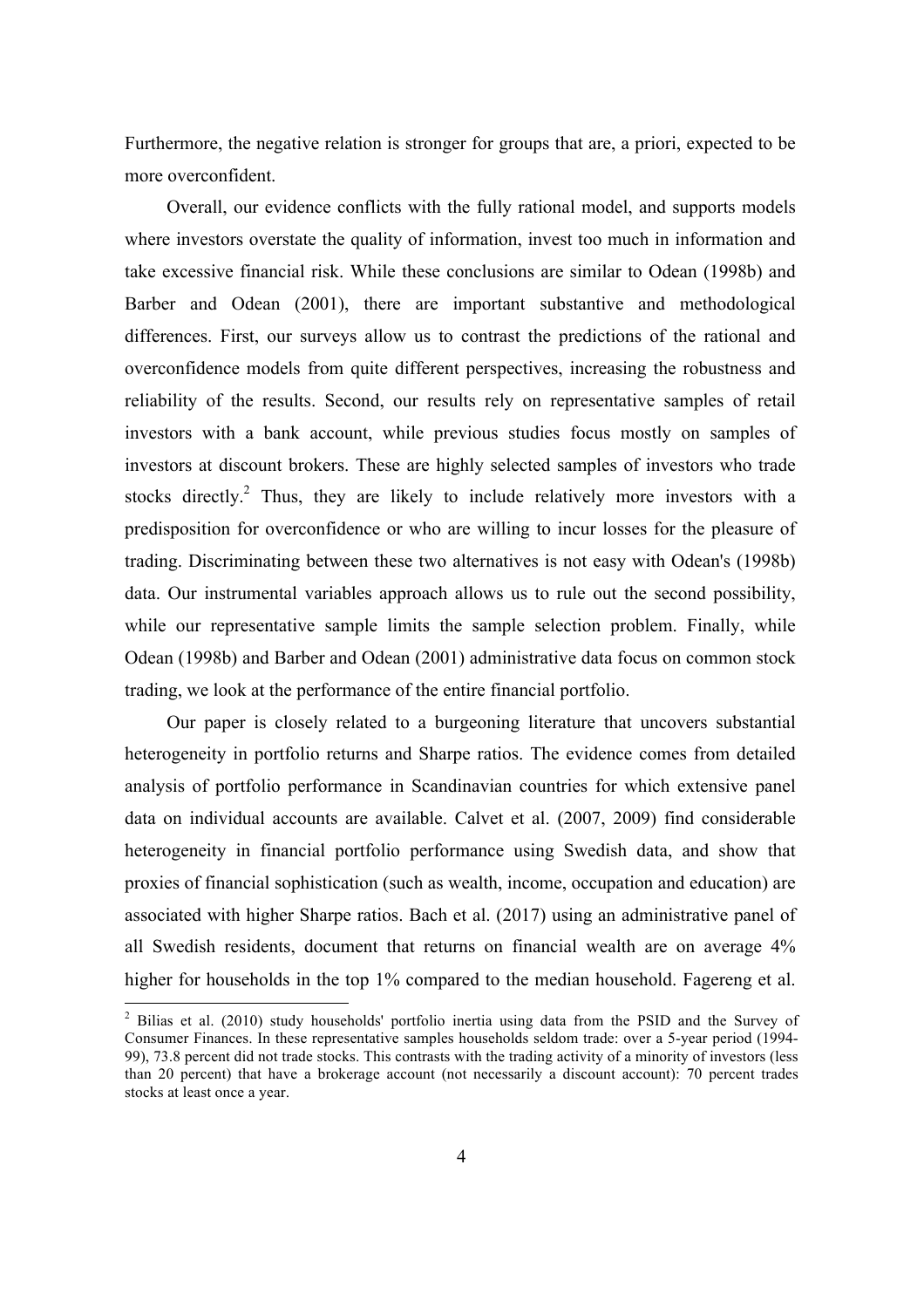(2018) use 15 years of population data from Norway's administrative tax records and find that individuals earn markedly different returns on their financial assets, with a difference of 300 basis points between the 10th and the 90th percentile, returns are heterogeneous even within narrowly defined asset classes and heterogeneity extends to average observed Sharpe ratios. Furthermore, as in Calvet et al. (2007, 2009), they also document that wealth and financial sophistication predict portfolio Sharpe ratios.

Like these recent papers, we also document significant heterogeneity in the Sharpe ratio of financial portfolios. But we enrich the interpretation by showing that heterogeneity in the portfolio Sharpe ratio can be traced back to differences in consumers financial information and in the incentives to invest in information, as emphasized by Arrow (1987) and studied more recently by Best and Dogra (2017) and Kacperczyk et al. (2018). We add to heterogeneity in information in explaining portfolio performance, also heterogeneity in investors' ability to appreciate the value of information, i.e. overconfidence.

A related line of research studies stock concentration. For instance, Huberman (2001) and Boyle et al. (2012) find that portfolios are more concentrated in stocks that people are more familiar with, and that there are "returns to concentration." Massa and Simonov (2006), using Swedish administrative data, find that concentrated stocks are those to which the investor is geographically or professionally closer, or that he or she has held for a long time. Ivkovic et al. (2008), using data from a US discount broker, find that portfolios with concentrated stocks actually outperform more diversified accounts. One potential explanation of these findings is that investors with concentrated portfolios are able to exploit some informational advantage that allows them to pick up winning stocks, as argued by Van Nieuwerburgh and Veldkamp (2010). This is only a conjecture, however, because in these studies investors' information is not observed. On this front, we find that investors who acquire more information tend to have less diversified portfolios; but at the same time those who diversify less attain a lower Sharpe ratio.

The rest of the paper proceeds as follows. Section 2 reviews the theoretical literature, contrasting the predictions of the rational and overconfident models for the relation between investment in information and portfolio performance, and summarizes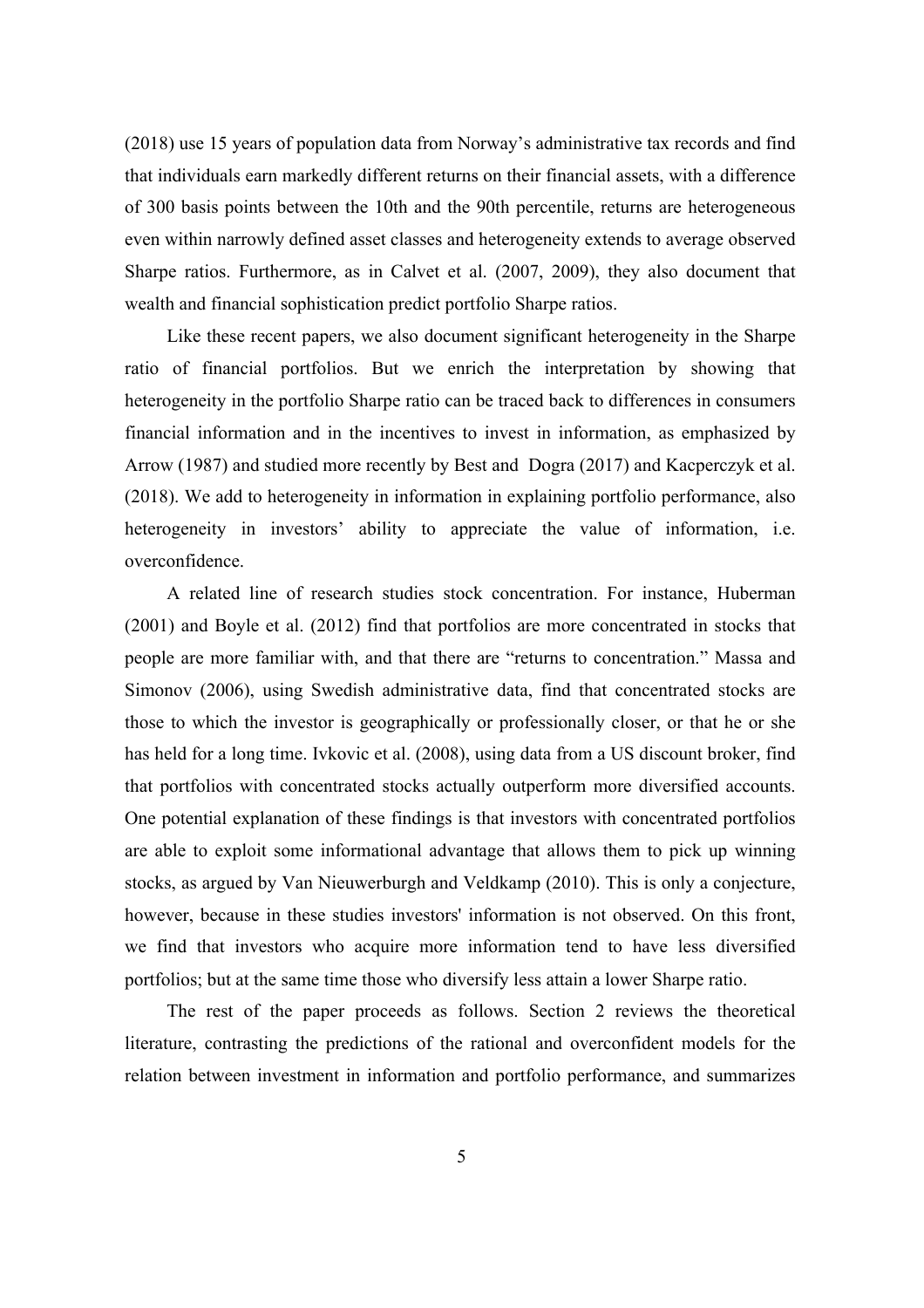the main insight of a theoretical model that is detailed in Appendix A. Section 3 describes the survey and explains how we measure investment in information and portfolio performance. Section 4 presents evidence on the determinants of information acquisition. Section 5 presents the main results of the paper, relating the Sharpe ratio to investment in information. Section 6 summarizes the results.

## **2. Theoretical framework**

In models with rational investors the set of variables that affect asset allocation and information acquisition are well identified. In a seminal paper Verrecchia (1982) shows that investors with higher cost of acquiring information and risk averse investors acquire less information, the latter because they intend to invest less in stocks and therefore information is less valuable for them. These empirical predictions, however, don't discriminate between rational and overconfident investors. Indeed, as we will see, overconfident investors behave very much like rational investors with respect to the determinants of information acquisition. However, the implications for the effect of information on portfolio performance are different.

Peress (2004), building on seminal work by Arrow (1987), shows that in a model with rational investors information improves the allocation of wealth and is associated with a higher expected Sharpe ratio. Although the portfolio of informed investors is riskier and thus earns higher expected returns, the risk-adjusted return is higher. In contrast, overconfident investors acquire more information and react to information more strongly than rational investors. As in the rational model, portfolio risk and return increase with information. But the Sharpe ratio of the portfolio of an overconfident investor may be lower. This section presents a framework to distinguish the two models empirically. We summarize here the main theoretical propositions, and show the details in Appendix A.

## **2.1. Rational investors**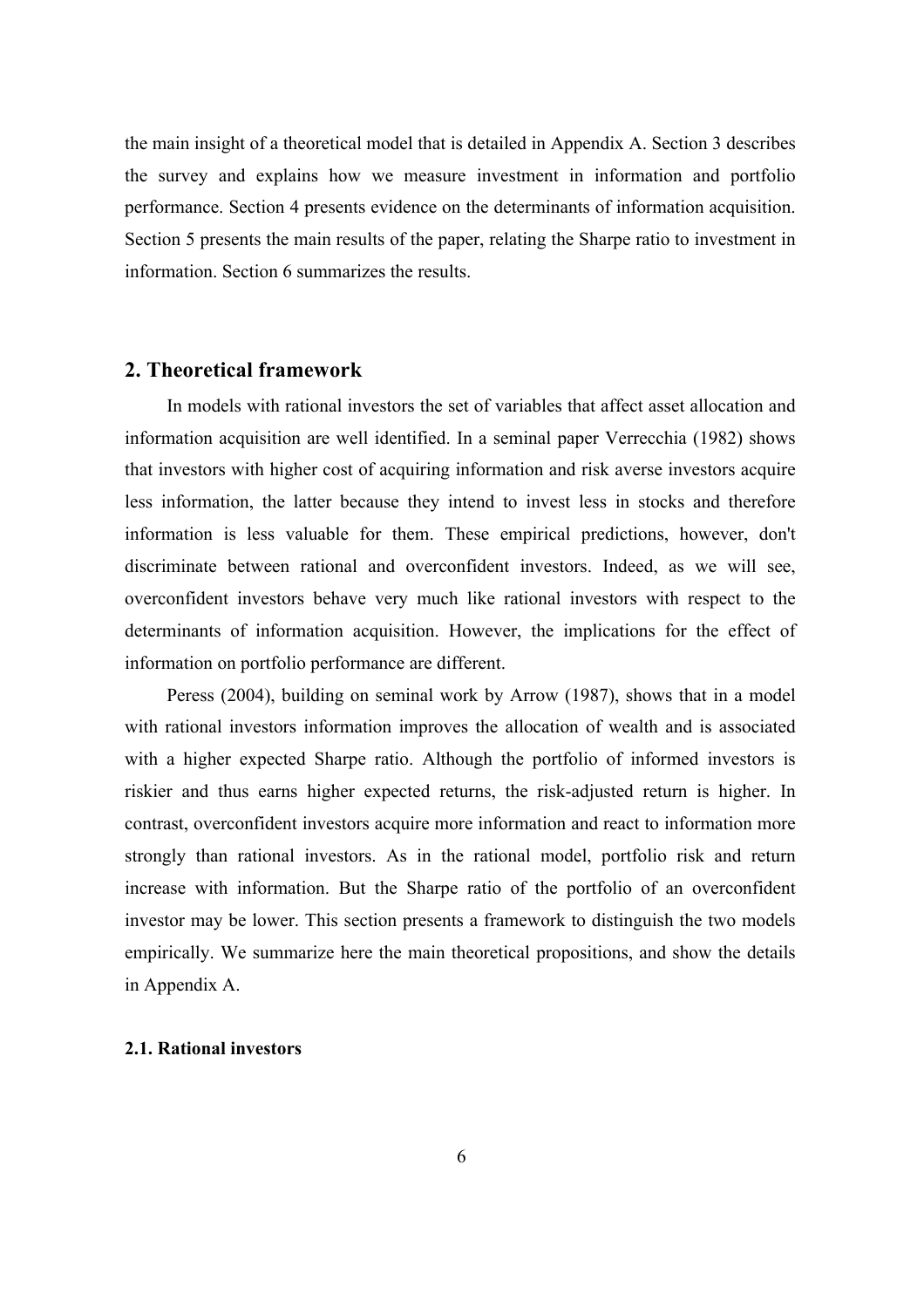Starting with Grossman and Stiglitz (1980), several papers propose models of rational investors where agents can increase, at a cost, information on the random return of a risky asset, see Verrecchia (1982), Barlevy and Veronesi (1999), Van Nieuwerburgh and Veldkamp (2010), Mondria (2010), and Kacperczyk et al (2018). Drawing on Peress (2004), Appendix A presents a model that delivers several testable predictions.

First, information purchased increases with investor's wealth and risk tolerance, and falls with the marginal cost of information. Wealthier and more risk tolerant investors value information more because they invest more wealth in the information intensive asset and, accordingly, the signal is more valuable for them. Second, corner solutions can be optimal. Poor or very risk averse investors benefit little from information, because they would invest little in stocks even if they had a very precise signal. Thus, they may choose to purchase no information. Third, the expected portfolio return and volatility increase with information. More informed investors face less risk and invest more aggressively in stocks, obtaining higher returns. They react also more strongly to the signals they receive and trade more.

The fourth implication of the model is that rational agents are willing to pay the cost of information precisely because they expect to obtain a benefit in terms of higher riskadjusted return. This implies that the expected Sharpe ratio increases with information purchased, even accounting for trading and information costs. Finally, risk aversion affects the Sharpe ratio only because it affects information purchased. In other words, risk aversion should not affect the Sharpe ratio, holding information constant. This is a neat exclusion restriction of the rational model that we are able to confront with the data.

## **2.2. Overconfident investors**

Overconfident investors maximize expected utility, like rational investors. But unlike rational investors, overconfident investors overestimate the signal's precision.<sup>3</sup> In

<sup>&</sup>lt;sup>3</sup> Here is one of many examples of overconfidence. In 1991, the US General Social Survey asked the following two questions: (1) "Compared to other people who do the same or similar kind of work that you do, how well would you say you do your job? Would you say much better, somewhat better, about the same, somewhat worse or much worse?" (2) "Compared to other people who do the same or similar kind of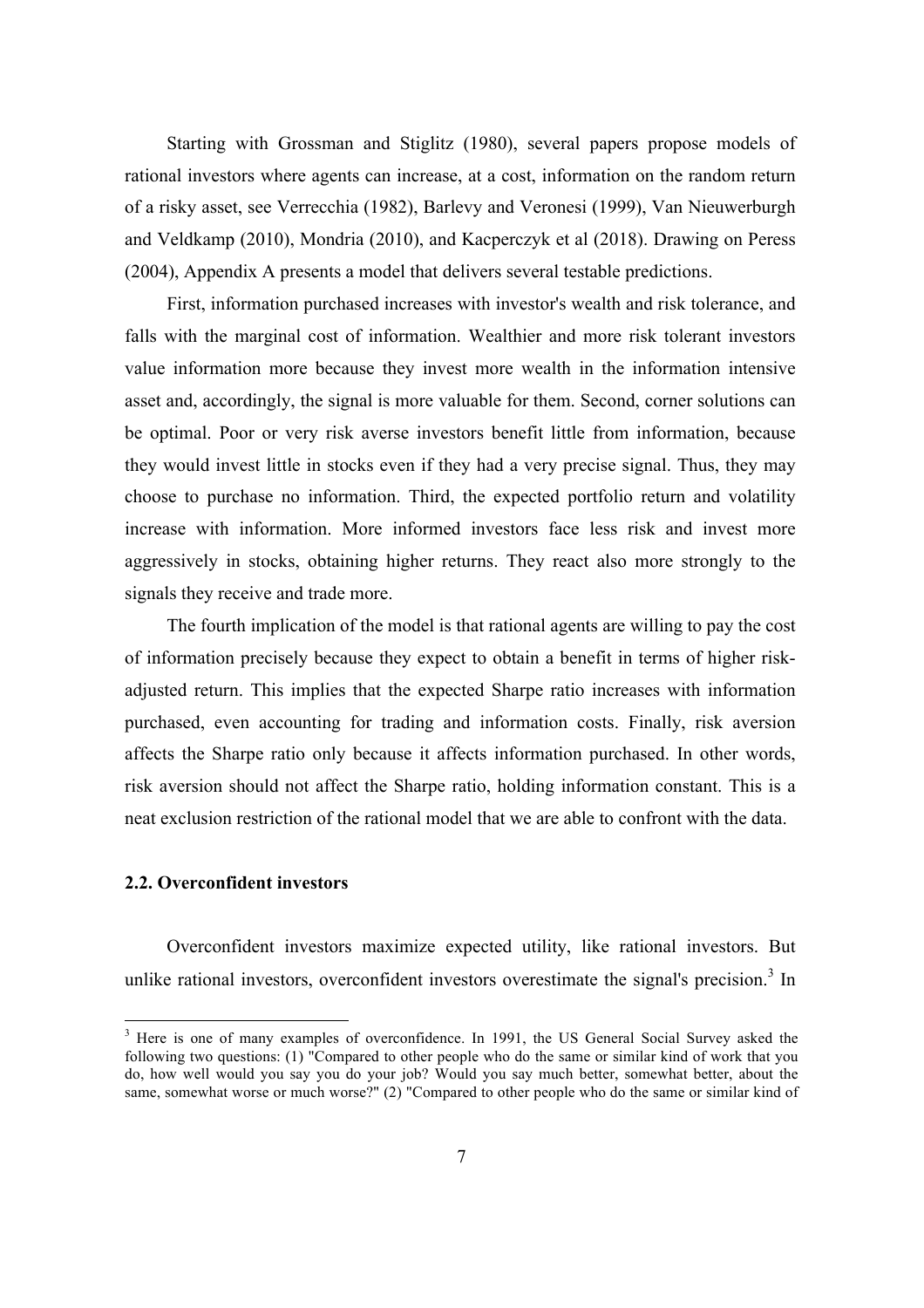the model presented in Appendix A the decision to purchase information is driven by the same variables as in the rational model: wealth, risk tolerance and cost of information. However, overconfident investors purchase more information because the perceived value of information is higher than its true value. Proxies for overconfidence - for instance gender as in Lundeberg et al. (1994) and Barber and Odean (2001) - should therefore help predicting investment in information. But apart from this, the information decision of overconfident investors is observationally equivalent to that of rational agents. This implies that the determinants of investment in information alone do not allow discriminating between the rational and the overconfidence model.

The difference between the two models lies in the consequence of information on portfolio performance. Odean (1998a) shows that overconfident investors attain lower utility than rational investors and take more risk, for given expected return, and attain a lower Sharpe ratio. But we go beyond this result, showing that overconfidence affects the relationship between portfolio performance and the amount of information purchased. Our main results are summarized in the following two propositions:

- (1) If investors are sufficiently overconfident, the expected Sharpe ratio, obtained conditioning on the true signal rather than on the perceived signal, is a decreasing function of investment in information. Proof: See Appendix A.
- (2) The more investors are overconfident, the more negative is the relation between the expected Sharpe ratio and investment in information. Proof: See Appendix A.

The first proposition predicts a relation between information and the Sharpe ratio opposite to that implied by the rational model, at least for high levels of overconfidence. This suggests that one can discriminate between the two models using variables that are observable and measurable, at least potentially. Our second proposition predicts different

work that you do, how much work would you say you do? Would you say that you do much more, somewhat more, about the same, somewhat less or much less?" Over 72% percent answered to the first question they did better or much better than average; only 0.2% rated themselves below average. About 61% said they worked more or much more than other people, and only 3.3% below average.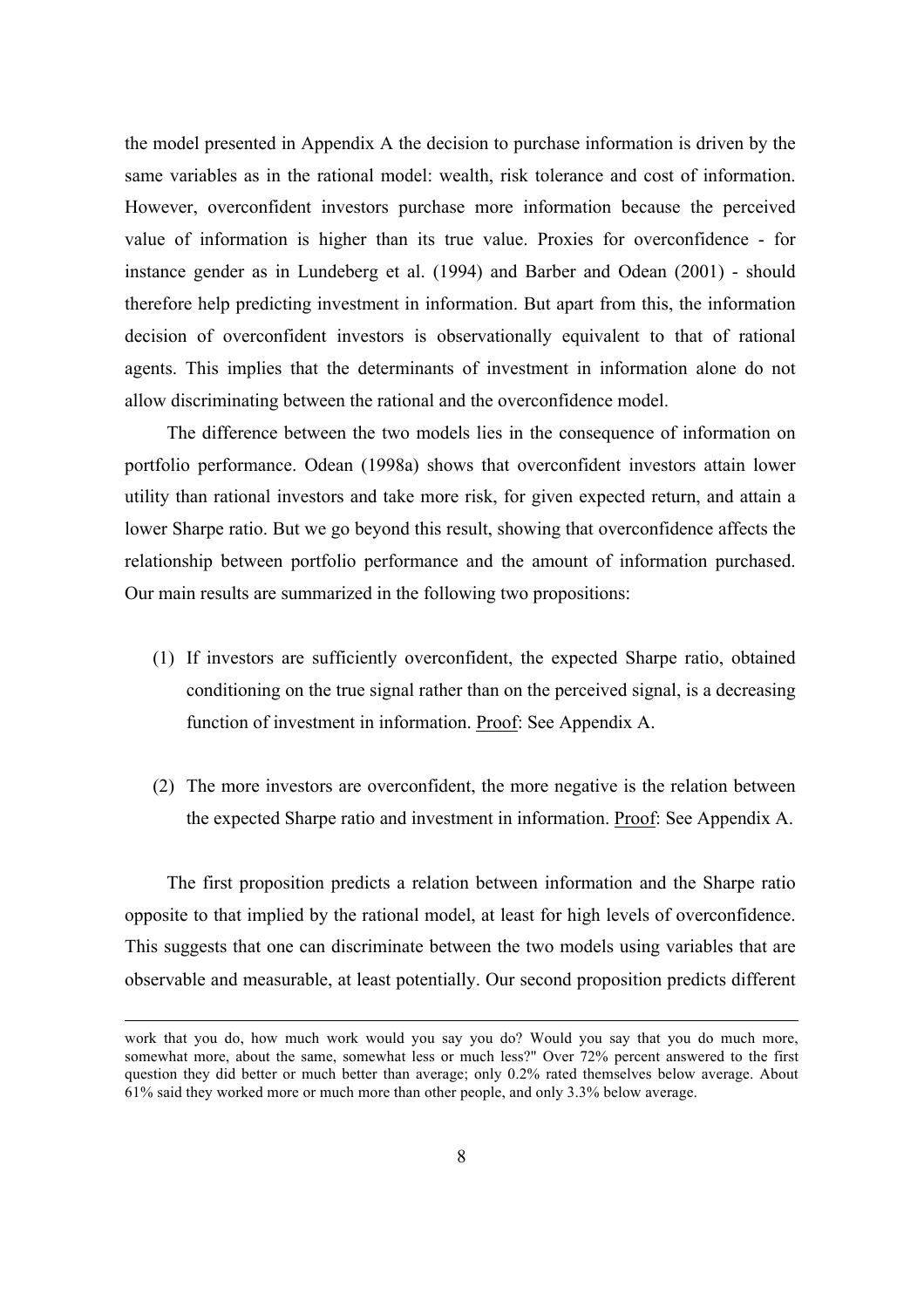slopes of the relation between the Sharpe ratio and information in groups of investors with low or high overconfidence. Indeed, empirical research shows that overconfidence depends on specific domains of activities as well as individual attributes.<sup>4</sup>

Table 1 summarizes the empirical predictions of the rational and overconfident models. In both models, the numerator and the denominator of the Sharpe ratio increase with the amount of information. However, in the overconfident model one extra unit of information raises the standard deviation of the portfolio more than its expected return, because the misperception of the signal's precision induces investors to take some uncompensated risk.

## **3. Data description**

The Unicredit Survey of Investors Behavior (UCS) is a very detailed survey of 1,834 customers of Unicredit, a leading Italian commercial bank with over 4 million accounts. The sample is representative of the population of Unicredit retail customers with a bank account (whereas 15% of the Italian population has not) and refers to 2004. Unicredit has a large market share, and relatively more customers in Northern Italy where people are wealthier on average. The UCS therefore tends to over-sample relatively rich investors. The unit of observation is the customer, defined as a person with an account in one of Unicredit banks. Appendix B describes sample design and other characteristics of the survey.

Differently from other investors' surveys, UCS asks investors to report information on real and financial assets of all household members, both inside and outside Unicredit. It collects data on investment in financial information, knowledge of specific financial assets, attitudes towards financial risk, bank-customer relations, and reliance on financial advice. The UCS represents therefore a unique opportunity to study the relation between

 <sup>4</sup> Overconfidence can be substantial especially when people face range questions. For instance, Russo and Schoemaker (1992) find that businessmen asked to provide 90 percent confidence ranges have the correct answer within the stated range only 42 to 62 percent of the time; Klayman et. al. (1999) find similar results in an experiment that accounts for confounding statistical effects when measuring overconfidence.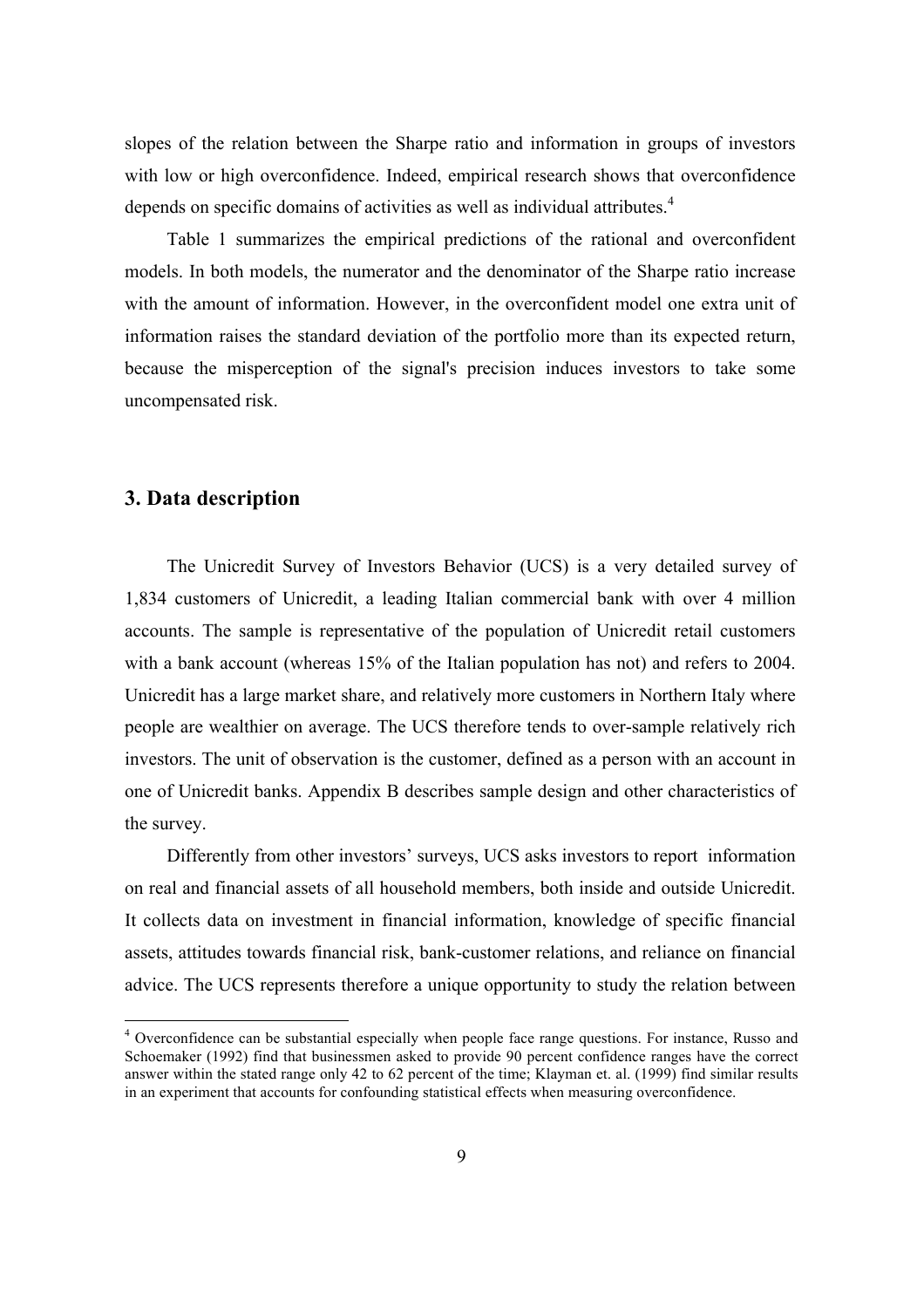financial information, portfolio allocation and portfolio performance, and to confront with the data the implications of the rational and overconfidence models outlined in Section 2.

For robustness, we also use a second survey, taken in 2007. Differently from the 2004 survey it has no information on assets outside Unicredit, but it has detailed panel administrative data from 2004 to 2007 on financial wealth at Unicredit of all retail investors surveyed in 2004. These additional results are reported in Section 5.3.

## **3.1. Investment in financial information**

The UCS has a question on time spent acquiring financial information: "Let's talk about financial information. How much time do you usually spend, in a week, to obtain information on how to invest your savings? (think about time reading newspapers, surfing the internet, talking to your advisor, reading companies balance sheets, etc.)."

Answers range from no time to more than 7 hours per week. Table 2 displays the sample distribution of the variable. Over one third of the sample spends no time, most respondents spend "Less than 30 minutes" or "Between 30 and 60 minutes" per week. At the other extreme, 13 percent of the sample spends more than 2 hours per week (5 percent of the average weekly working time). To provide further insights on the amount of time involved, the last row of Table 2 reports the equivalent number of working days spent in information each year. The number ranges from zero to 43 days, documenting substantial heterogeneity in the time investors spend gathering financial information.

As suggested in Section 2, in both the rational and overconfident models those who invest in stocks have a stronger incentive to acquire information than those who don't. On the other hand, those who are more informed perceive lower return volatility and have less incentives to invest more in stocks. Consistent with these predictions those who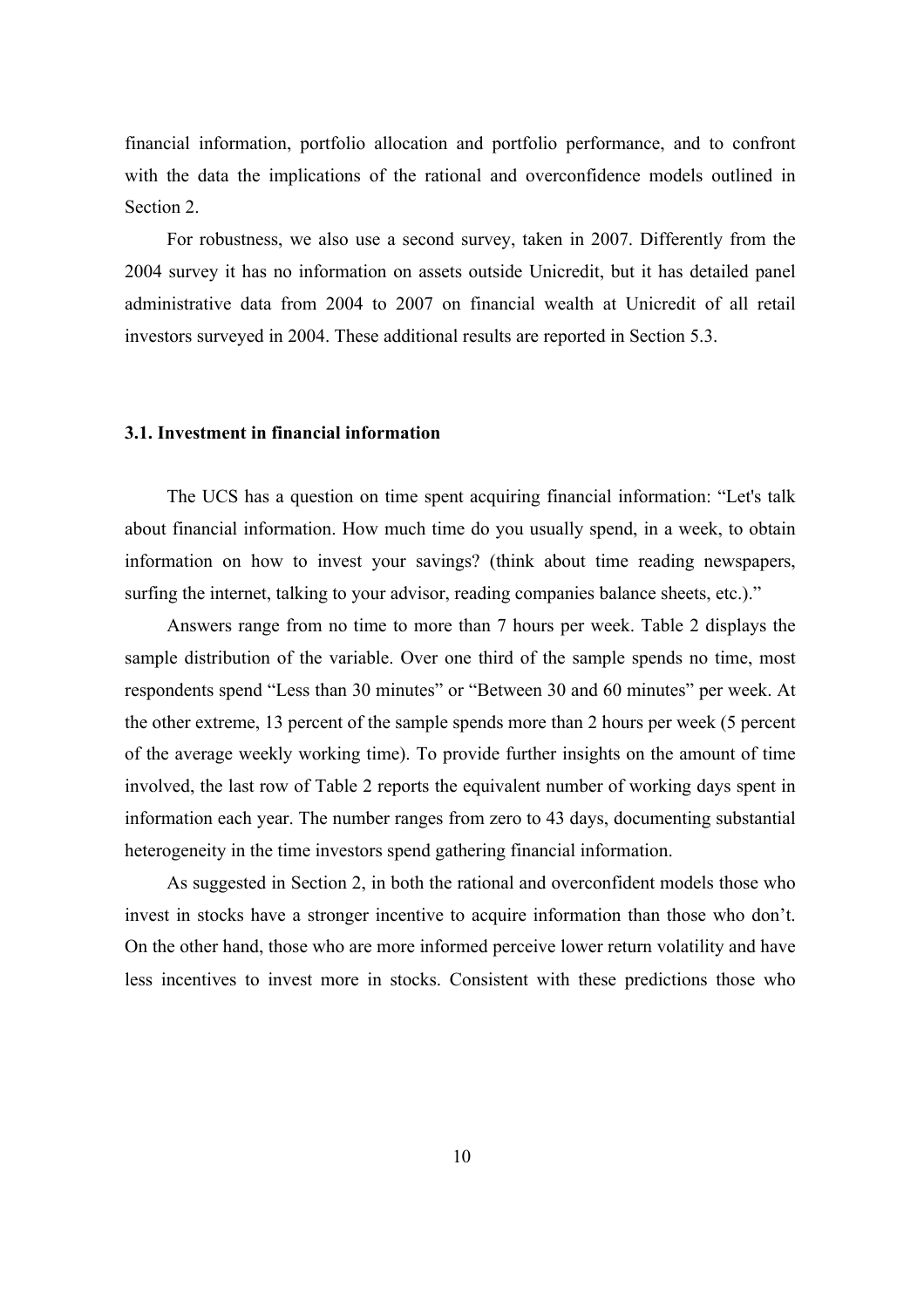collect more information are also more likely to own stocks and to invest a larger share of their wealth in stocks. $5$ 

## **3.2. Financial wealth and portfolio performance**

Financial wealth is constructed from questions on ten different assets categories: (1) bank accounts; (2) repurchase agreements; (3) certificate of deposits; (4) government bonds; (5) corporate bonds; (6) derivatives: (7) shares of listed companies; (8) shares of unlisted companies; (9) mutual funds; (10) managed investment accounts. For each of these categories, the survey provides information on assets kept with Unicredit, as well as with other banks and financial institutions. Total financial wealth is the sum of all financial assets, both in Unicredit accounts and in other banks and financial institutions. Two definitions of financial wealth are available: respondents' wealth (the bank's customer), and household financial wealth, resulting from the sum of respondent' and other household members wealth, see Appendix B for details.

Our measure of expected returns and volatility is based on the same procedure and assumptions as in Pelizzon and Weber (2005). We combine survey information on the ten financial assets with time series data on assets returns and compute, for each investor, the portfolio expected return and volatility, as described in Appendix B.

Since not all investors own risky assets, the Sharpe ratio is defined for 1,365 out of 1,834 observations, 74.4% of the total sample. The remaining part of the sample invests only in risk-free assets. The average Sharpe ratio is estimated at 0.26. In contrast to the uniformity of the Sharpe ratio predicted by standard finance theory, the observed ratio exhibits considerable sample variability, ranging from 0.108 to 0.538 with a standard deviation is 0.15.

<sup>&</sup>lt;sup>5</sup> Stock market participation is positively correlated with investment in information but the direction of causality is not obvious. If investors choose information after the participation decision, those who don't participate should not purchase information (unless they do it for pleasure). If information is purchased before the participation decision, some who don't participate may have purchased information, but have chosen to stay out of the market on the basis of the information purchased. In the data, even among those who acquire information, some don't buy stocks, suggesting that information is acquired before the participation decision, at least for this group.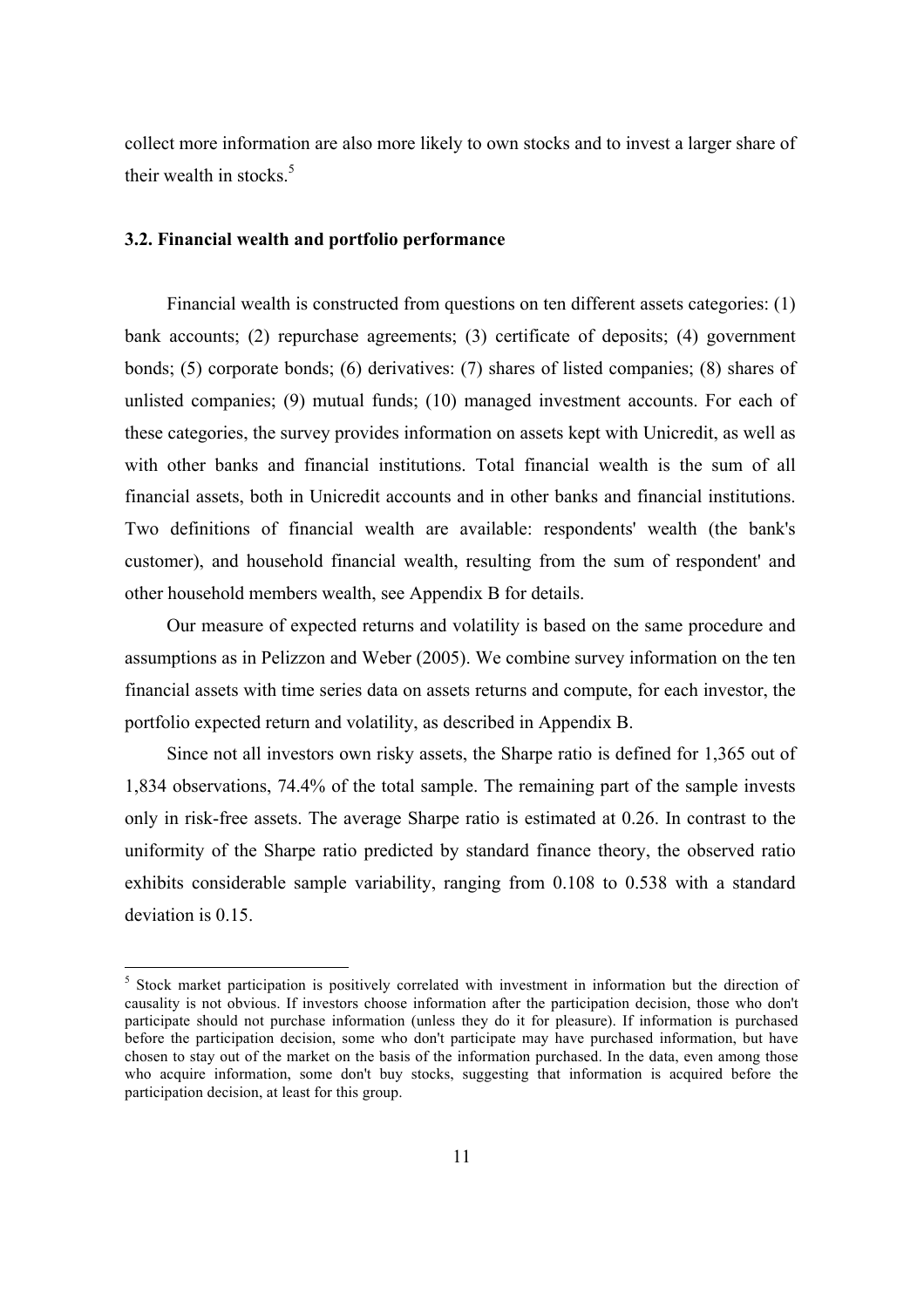## **3.3. Risk aversion**

The UCS has an indicator of risk aversion patterned after the Survey of Consumer Finance: "Which of the following statements comes closest to the amount of financial risk that you are willing to take when you make your financial investment: (1) a very high return, with a very high risk of losing the money; (2) high return and high risk; (3) moderate return and moderate risk; (4) low return and no risk.<sup>56</sup>

Only 19% choose "low return and no risk", so most are willing to accept some risk if compensated by a higher return. A recent literature on eliciting preferences from survey data shows that direct questions on risk aversion are informative and have predictive power.7

The survey has also another indicator of risk aversion obtained from the question: "With which of the following statements do you agree most? (1) Risk is an uncertain event from which one can extract a profit; (2) Risk is an uncertain event from which one should seek protection." Most respondents (71%) answer (2), considering risk a threat rather than an opportunity. The two indicators of risk aversion, though based on quite different framing, are highly correlated. In the empirical analysis we rely mostly on the first indicator, but check the sensitivity of the results using also the second. Table 3 reports sample statistics for the risk aversion indicators.

Finally, the UCS also has detailed socioeconomic variables for the respondent and household members: education, gender, marital status, and residence. Summary statistics for the variables used in the estimation are also reported in Table 3.

## **4. Determinants of investment in financial information**

As shown in Section 2, the rational model and the model with overconfident but utility-maximizing investors deliver similar predictions on the determinants of investment

<sup>&</sup>lt;sup>6</sup> The question does not distinguish between relative and absolute risk aversion. But since we can control for wealth, we can allow the risk aversion indicator to reflect differences in risk preferences that don't arise from differences in endowments.

<sup>&</sup>lt;sup>7</sup> See, among others, Guiso and Paiella (2008) and Dohmen et al (2011).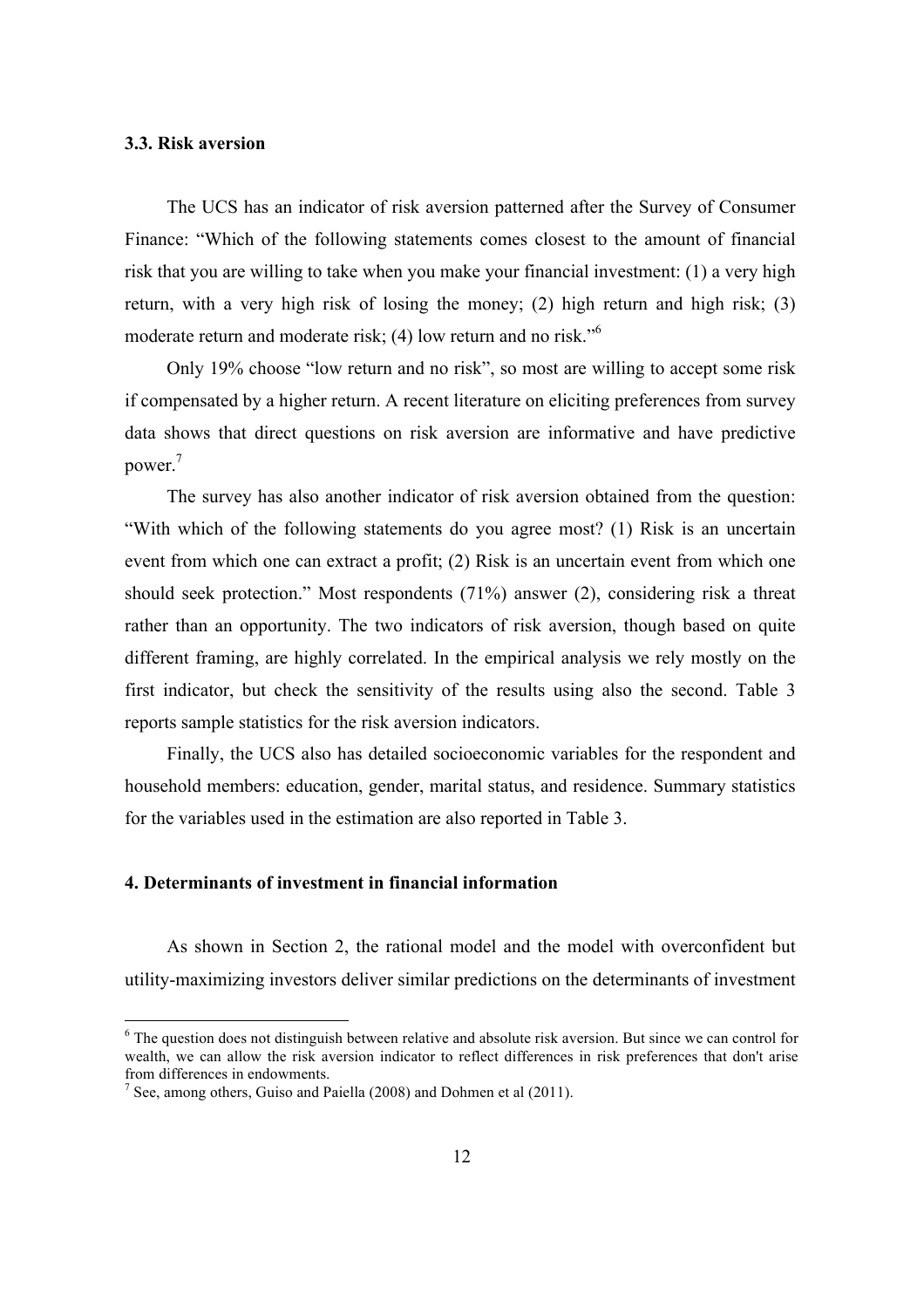in information. Thus, one cannot rely on estimates of the demand for financial information alone to discriminate between the two models. Yet, looking at these determinants is useful for several reasons.

First, uncovering the determinants of financial information acquisition matters considerably for models of wealth inequality that hinge on heterogeneous incentives to acquire information as a source of heterogeneity in returns to wealth, and thus a cause of wealth concentration. Second, if the variables that theory predicts should explain investment in information play no role, one could argue that our indicator of information or the explanatory variables are fraught with errors. Third, the estimates of information investment might provide indirect evidence on overconfidence. If variables which tend to be associated with overconfidence - such as gender - have no effect on information, one may also doubt that overconfidence affects investors' decisions. Finally, estimates of information investment help identifying variables that can be used as instruments when, later in the paper, we estimate the effect of information on portfolio performance.

The rational model in Section 2 suggests that three variables should affect investment in information: wealth, risk tolerance and the marginal cost of collecting financial information. Figure 1 plots investment in financial information (measured in minutes per week) against financial wealth. The relation is strongly positive, particularly at low levels of wealth. Figure 2 shows that information is negatively correlated with the risk aversion indicator: investors who report to be risk averse invest much less in information than investors who are more risk tolerant.

Figure 3 plots information against education. We have no direct measure of the cost of information, and proxy it with years of schooling. Education reduces the cost of acquiring information because investors with higher education need less time to obtain an extra unit of information. On the other hand, information requires time, and since higher education is associated with higher wages, investors with higher education also face a higher marginal cost of time. In the regression analysis we use also a dummy for retirement as a proxy for the value of time, and our expectation is that retired investors spend more time in gathering financial information. Empirically, we find a positive association between education and information, consistent with the hypothesis that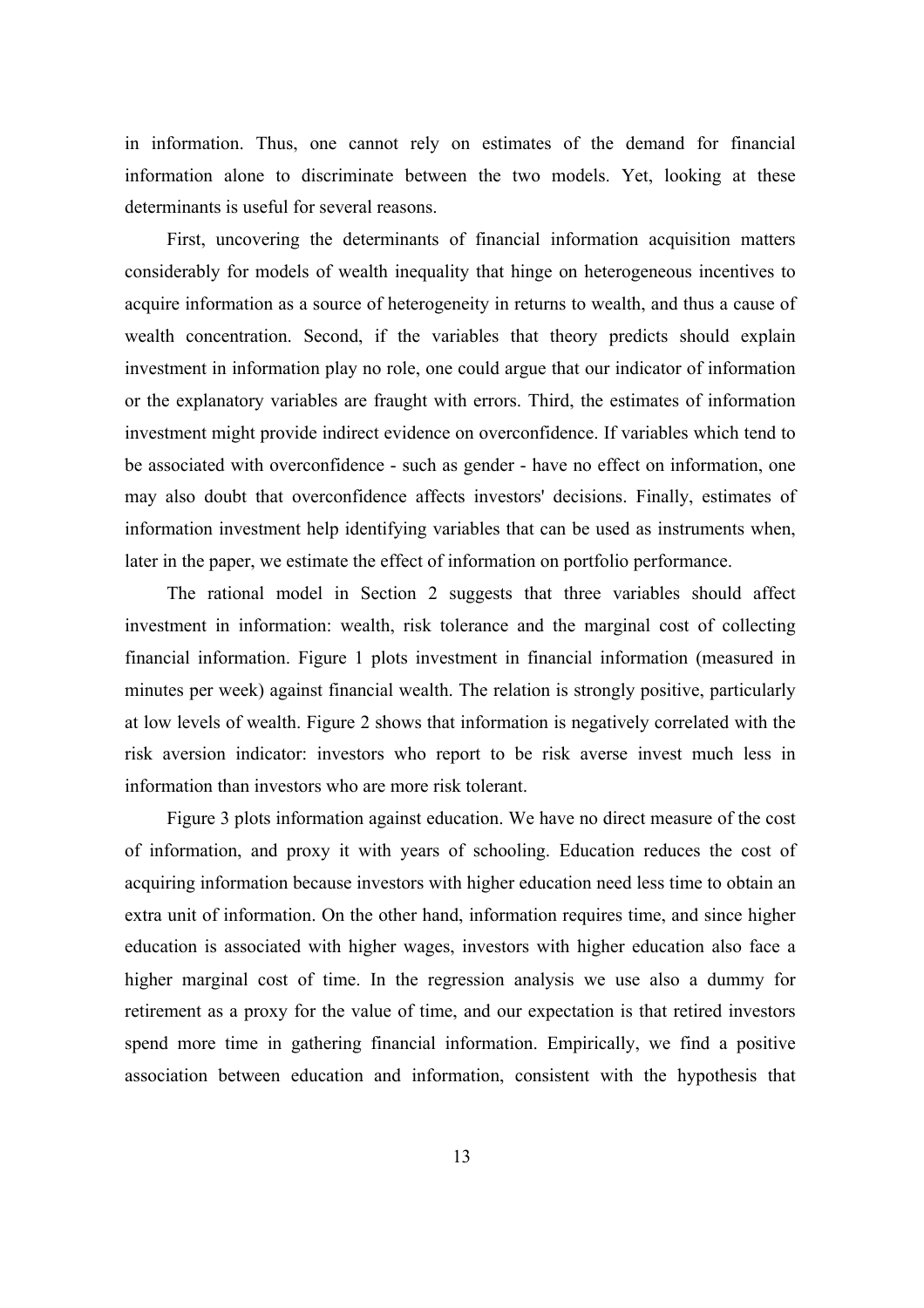investors with higher education have a lower cost of information. Since education is also positively correlated with the value of time, the coefficient is a lower bound of the cost effect of education  $8$ 

The regression analysis in Table 4 confirms the two-way correlations. Given the categorical nature of the dependent variable, the estimates are performed by ordered probit. We use three dummies for risk aversion, excluding the most risk-averse group. Even when financial wealth, risk aversion and education are introduced simultaneously, each variable has an independent and statistically significant effect on investment in information. The economic impact of these variables, however, is rather different. Raising financial wealth from the bottom to the top quartile lowers the probability of making no information investment by only 2 percentage points (5% of the sample mean). Risk tolerance has a much stronger impact: being in the highest risk tolerance group lowers the probability of not acquiring information by 26 points (75% of the sample mean); increasing education by 5 years (one standard deviation) lowers the probability of no information investment by 9 points.

Overall, these correlations lend support to the loop first investigated by Arrow (1987) whereby individuals can increase their payoff by acquiring information on rates of return. Because the value of information is directly related to the amount to be invested, the wealthy have stronger incentive to acquire information, increasing the expected rate of return. It is this mechanism that makes the distribution of final wealth more unequal than that of initial wealth. This mechanism can be reinforced even further if the wealthy are also more risk tolerant and better educated, enhancing their incentive to obtain information and thus higher returns.

<sup>&</sup>lt;sup>8</sup> An alternative interpretation is that those with higher education have a preference for finance. Some individuals may obtain utility from collecting financial information; for them the marginal benefit of financial information is even larger and thus they invest more in financial information. Even if these preferences are unobserved they will be reflected in the information acquired. Having raised this issue, note that unobserved taste for financial information does not necessarily affect the implications of the two models. If investors are rational, those who like finance purchase more information. But they also benefit more from information, and the Sharpe ratio is still positively correlated with information. If investors are overconfident, those who purchase more information for pleasure are also hurt more: information and the Sharpe ratio are negatively correlated, because investors are overconfident, not because they like finance. We come back to this issue in Section 5.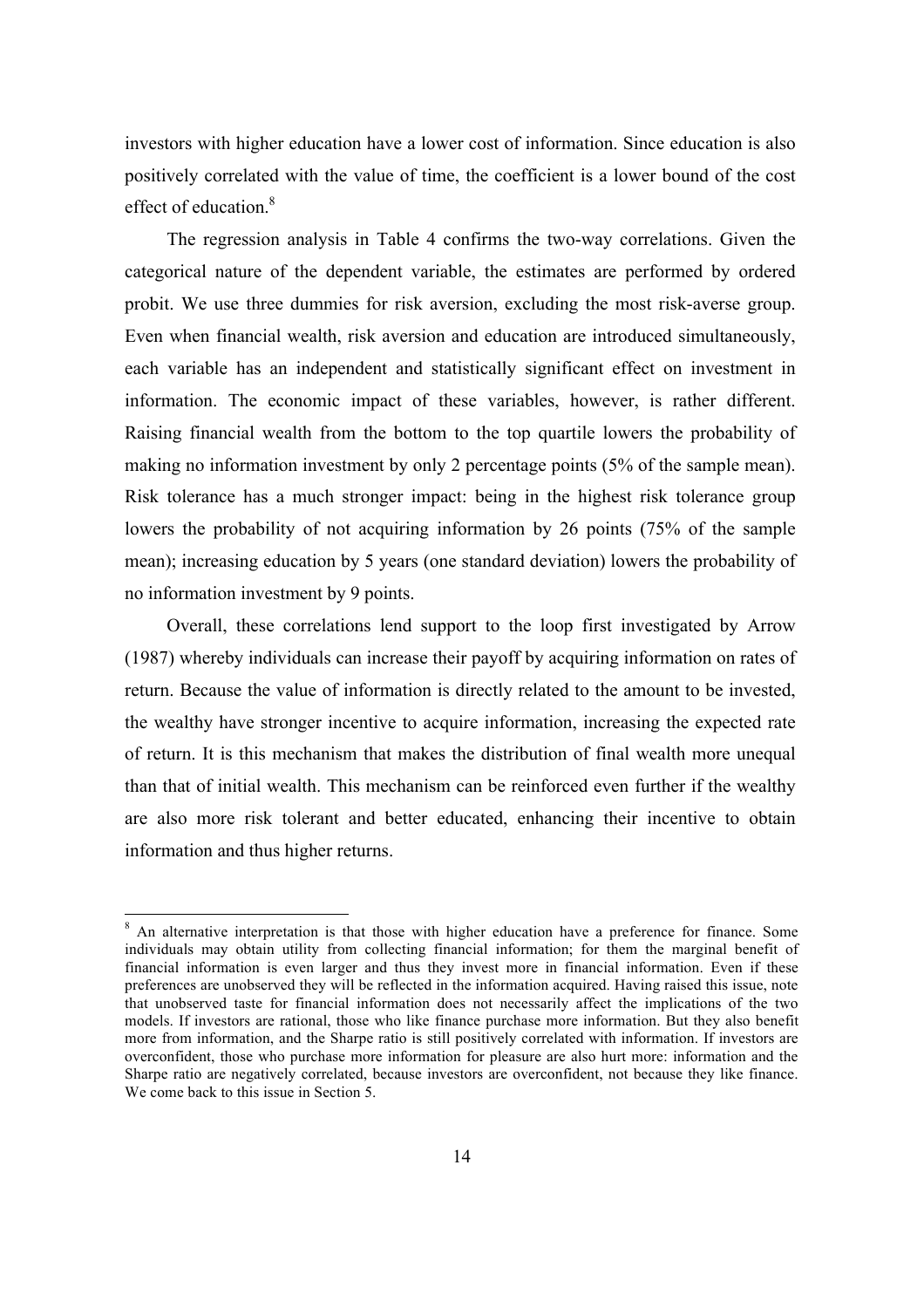In column 2 of Table 4 we add a dummy for retirement as a further proxy of the cost of information, and an indicator of income risk. This indicator equals one if the respondent is unable to predict if his or her income will fall significantly, increase significantly or remain unchanged in the 5 years following the interview. In more general models, any variable - such as income risk - that affects the demand for stocks should also affect the demand for information. For instance, those who expect to allocate less wealth to stocks, e.g. because of high income risk, also benefit less from information. Consistent with this interpretation, income risk is negatively associated with information. The coefficient of the dummy for retirement is positive as expected.

Column 3 adds other demographic variables to account for variation in preferences which are possibly correlated with wealth, education or risk aversion: region (a dummy for living in the North), gender, marital status and city size. The results are qualitatively unchanged, suggesting that the correlations between financial information and wealth, education and risk aversion are not due to omitted demographic characteristics.

Controlling for gender is particularly important in the present context. Previous empirical literature suggests that men tend to be more overconfident than women in relation to male specific tasks, such as finance (Lundeberg et al., 1994; Barber and Odean, 2001). The positive coefficient of the male dummy is consistent with this evidence. The probability that males spend no time in information is 33 percentage points lower than females, while the probability of spending more than two hours per week is 45 percentage points higher. Of course, we cannot rule out that the male dummy reflects omitted variables correlated with gender.

The other regressions in Table 4 report various sensitivity checks. In column 4 we replace the dummies for risk aversion with the alternative measure based on the respondents' opinion about risk. Viewing risk as a threat rather than as an opportunity is negatively associated with investment in information, but the other results are unchanged.

Column 5 includes only stockholders, since acquiring information is mostly relevant for them and those who don't have stocks may provide inaccurate answers; results are again similar to the total sample estimates. Finally, column 6 drops those who spend more than 7 hours per week to make sure that the correlations between information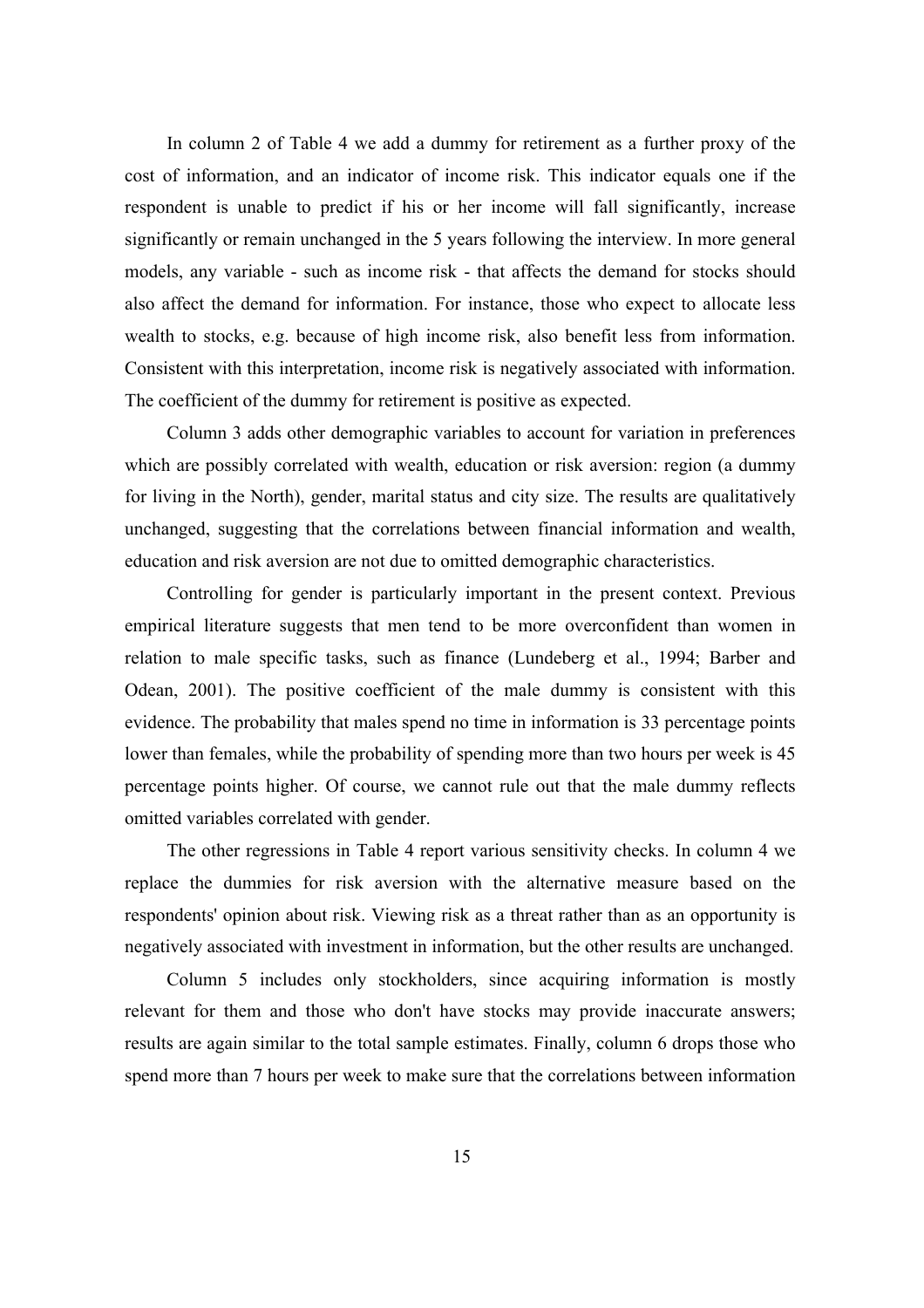and wealth, risk tolerance and education are not driven by a small group of outliers with above-average taste for financial information. The estimates are again unaffected.

Overall, the estimates are consistent with the hypothesis that those who invest in information do it because they expect, rightly (as in the rational model) or wrongly (as in the overconfidence model), to benefit from it not only in terms of average returns but also in terms of risk adjusted returns. In the next section we test whether, in fact, they are right or wrong.

## **5. Information and portfolio performance**

The regressions for the Sharpe ratio in Table 5 represent the core estimates of the paper. Since the Sharpe ratio is not defined for individuals who don't have risky assets, we have valid observations for 1,365 investors. Of these, 80% have accounts only with Unicredit, while 20% also with other banks. In the latter case, we observe both wealth components.

## **5.1. Baseline results**

Column 1 reports OLS estimates using the indicator of financial information as the only explanatory variable. In a model where investors are free from psychological bias, cross-sectional differences in the Sharpe ratio arise only from differences in correctly processed information. Contrary to the prediction of the rational model, the coefficient of information is negative and statistically different from zero at the 1 percent level. The effect is also quantitatively large: those who spend between 2 and 4 hours per week in information have a Sharpe ratio that is 27% lower than those who spend no time. Increasing time spent in information from 30 minutes per week (the median) to 2-4 hours (the 90th percentile) lowers the Sharpe ratio by 13.5%. At the sample median of the portfolio standard deviation, this is equivalent to a 17 basis points reduction in the portfolio expected excess return.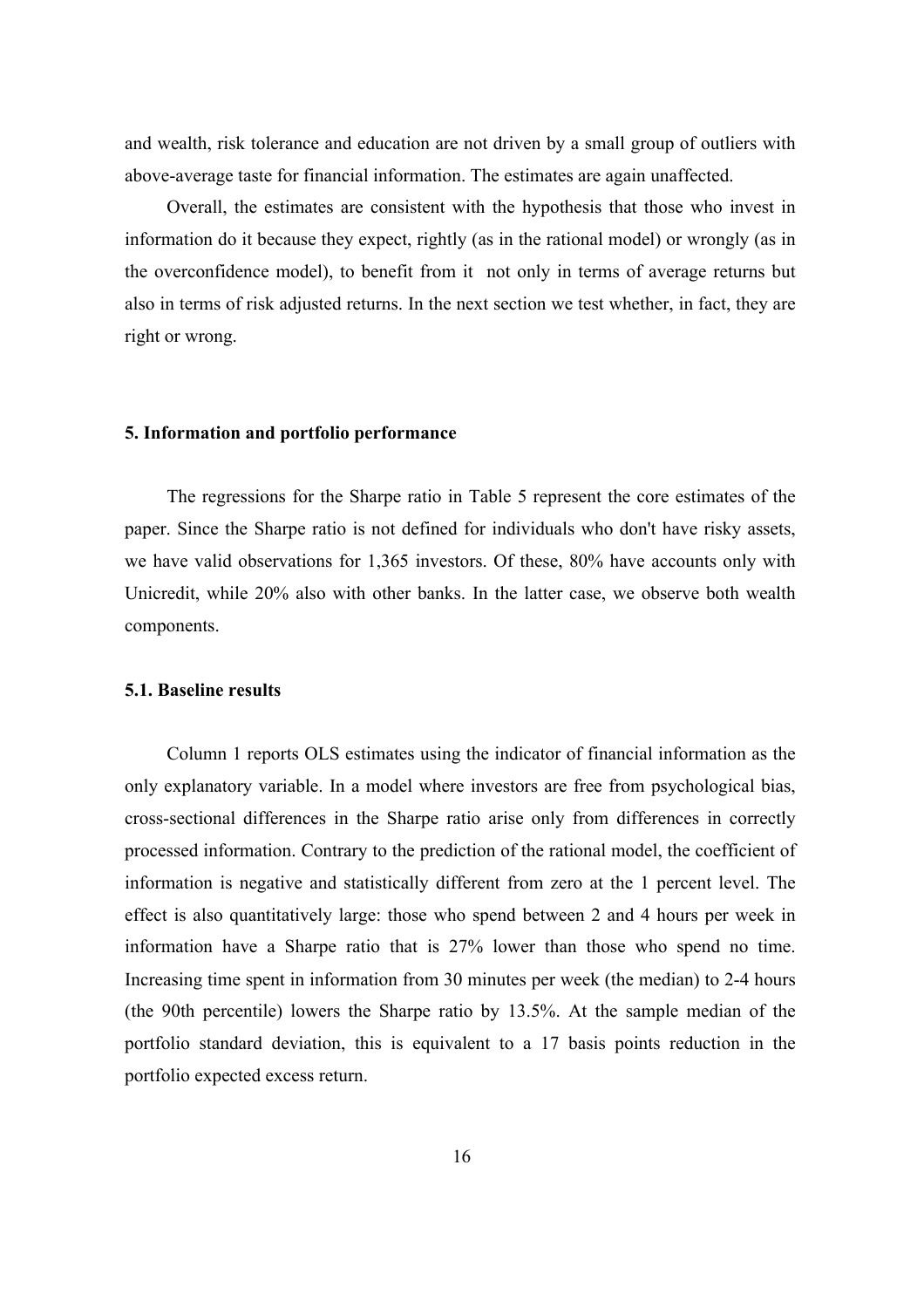The estimates may be affected by selection bias because, as noted above, the Sharpe ratio is defined only for investors with positive amounts of stocks. And some may choose not to invest in the stock market precisely because they receive bad signals from the market.

To account for this source of selection bias, in column 2 we report the second stage regression of a Heckman two-step estimator. The first stage is a probit regression where the decision to invest in risky assets depends on investment in information, financial wealth (linear and quadratic terms), risk aversion and demographic variables. Identification is obtained omitting financial wealth from the second stage regression for the Sharpe ratio. The restriction is implied by the model of Section 2: if there are fixed transaction costs, financial wealth affects the decision to invest in risky assets, but it does not affect the Sharpe ratio once information is controlled for.<sup>9</sup> The results are similar: the coefficient of information is still negative and statistically different from zero, and its magnitude is only slightly reduced.

Column 3 of Table 5 adds dummies for region, gender, marital status and city size. In the rational model these variables should not affect the Sharpe ratio, unless they proxy for differences in information not captured by our indicator. The coefficients of these additional variables are jointly not statistically different from zero.

The results can be criticized for three reasons. First, the negative correlation between information and the Sharpe ratio may reflect unobserved factors (not captured by the demographic variables) that affect portfolio performance and are correlated with financial information. For instance, ability to manage the portfolio differs across investors, and smart investors could achieve a higher Sharpe ratio without spending too much time in collecting information. Time spent in information would then be negatively correlated with unobserved ability, resulting in a negative correlation with the Sharpe ratio. A second criticism is that the negative correlation may be the result of a systematic downward bias in measured returns resulting from unobserved taste for finance. Some

<sup>&</sup>lt;sup>9</sup> The first stage results indicate that those who invest in information are more likely to invest in stocks. Causality however can run both ways depending on the timing of the participation decision and information acquisition. The coefficient of risk tolerance is positive. Wealth has a strong positive effect on participation, consistent with the presence of fixed transaction costs.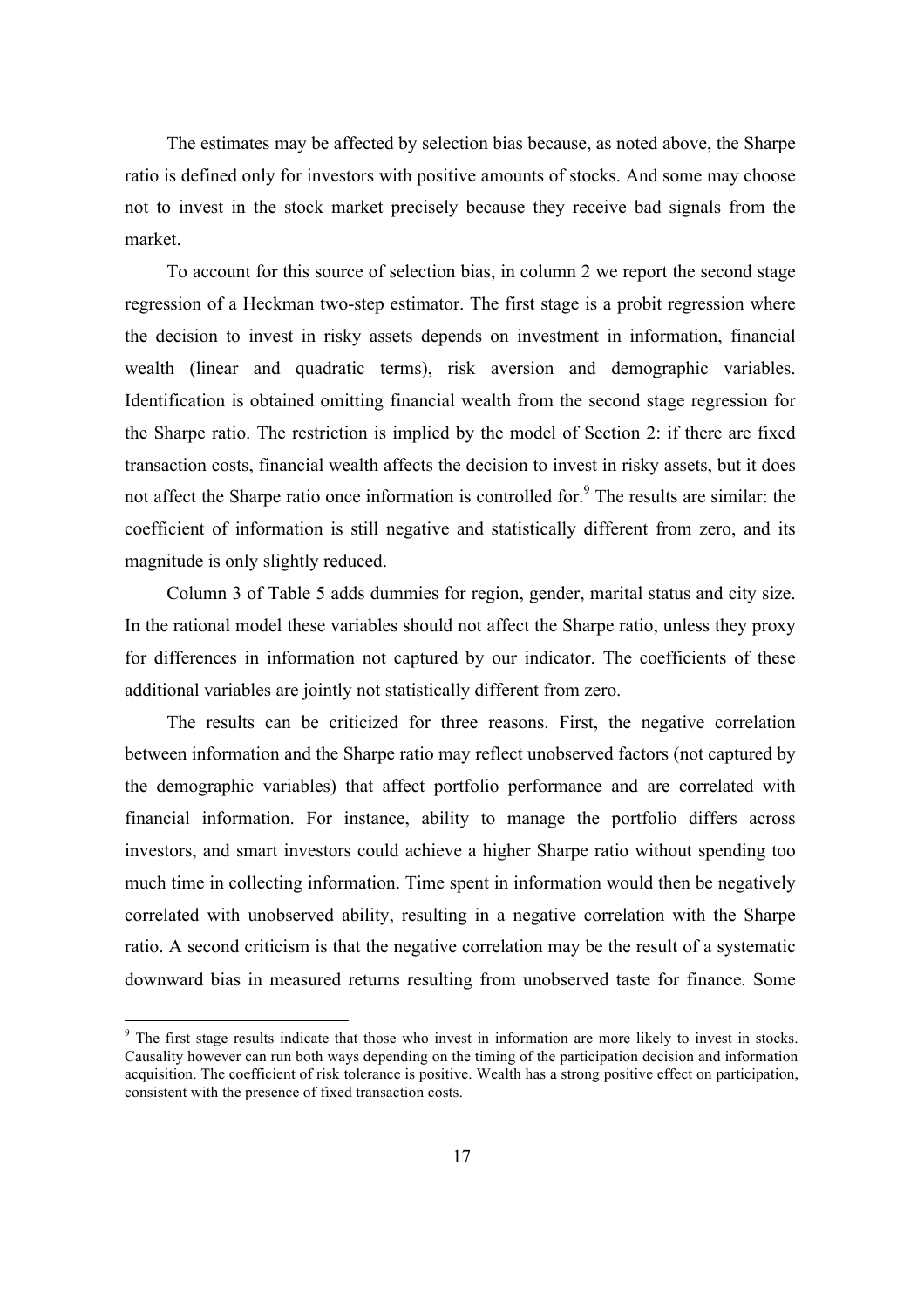investors may trade and invest in risky assets because they like it, but the utility gain from the extra risk is not reflected in the monetary portfolio payoff. Furthermore, since these investors enjoy finance they also spend more time collecting information, hence the negative correlation. Finally, if the information variable is measured with error the estimates are biased towards zero.

These concerns imply that our information indicator might be correlated with the regression error, producing biased estimates. We address these concerns using an instrumental variable approach. We use as instruments the indicator of income risk and the retirement dummy. As shown in Table 4, both variables predict investment in information and there is no obvious reason why they should affect portfolio performance directly or be correlated with a taste for finance.

Column 4 of Table 5 reports the selectivity adjusted IV estimates. The coefficient of information is negative, precisely estimated, and larger in absolute terms than in the OLS estimates. The Sargan test of the over-identifying restrictions does not reject the null hypothesis that the instruments are orthogonal to the error term. The value of the F test for the excluded instruments in the first stage regression suggests that the estimates do not suffer from a weak instrument problem.

Column 5 adds to the second stage IV estimates three dummies for risk tolerance. In the rational model, risk tolerance should not affect the Sharpe ratio, once differences in information are controlled for. If our variables control imperfectly for differences in information, the correlation between risk tolerance and the Sharpe ratio should be positive, because risk tolerance and information are positively correlated, providing a supplementary test of the rational model. We find that risk tolerance is negatively correlated with portfolio performance: the Sharpe ratio of the most risk tolerant group is 7.8 percentage points lower than that of the least risk tolerant (the excluded category). This result contrasts with the rational model; to the extent that overconfidence is positively correlated with risk tolerance, it may be consistent with the overconfident model. The last regression in Table 5 excludes investors who spend more than 7 hours per week collecting information. The information coefficient is unaffected, implying that the results are not driven by a small group of investors with a taste for finance.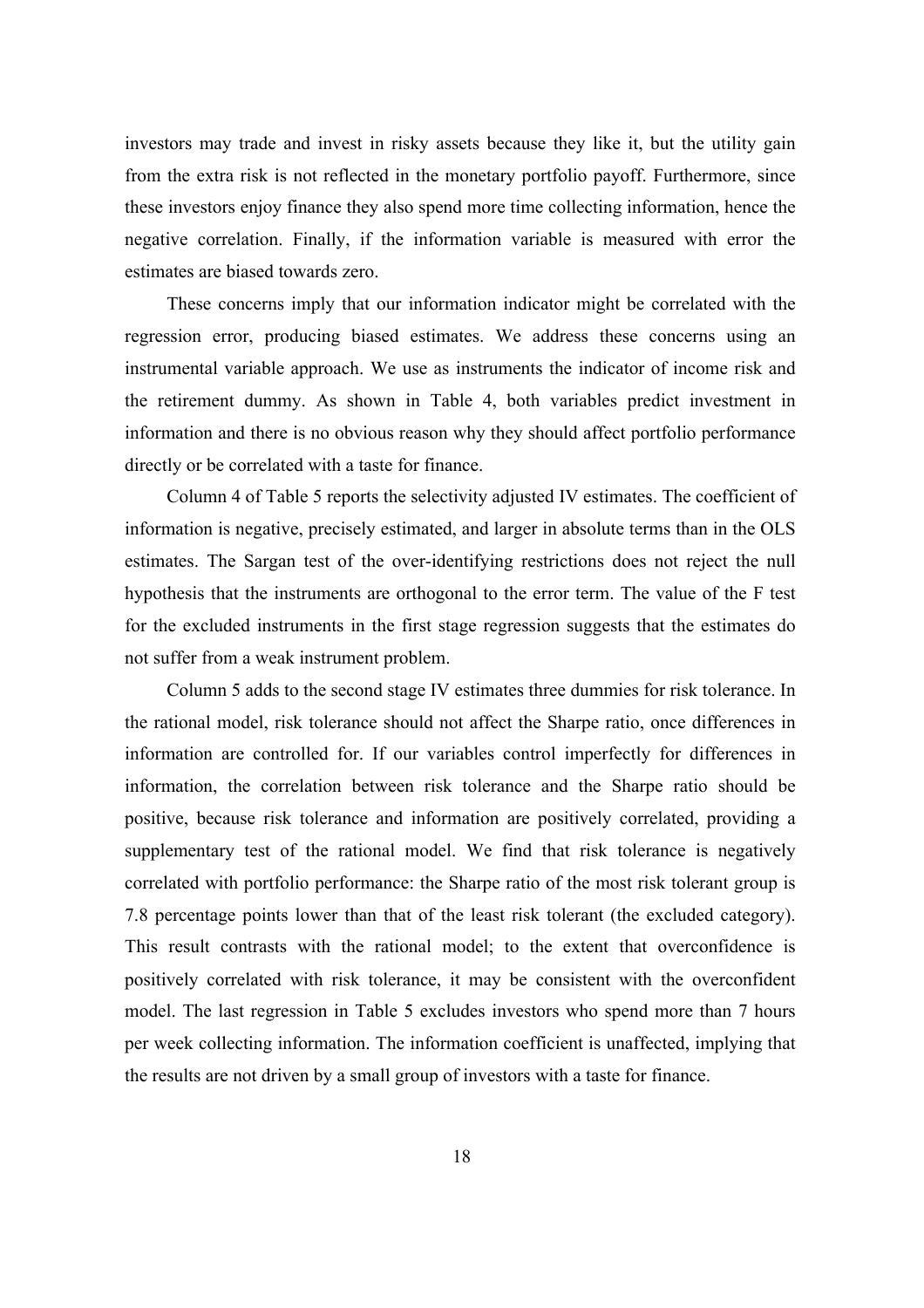Table 6 repeats the OLS and IV estimates restricting the sample to investors with accounts only at Unicredit. For these investors the administrative data provide a complete coverage of the household portfolio which is not affected by measurement error. The sample selection results in a loss of 451 households with multiple bank relations, so the sample size drops to 914 observations. The pattern of the estimates is unaffected: the portfolio Sharpe ratio is negatively correlated with investors' information and the result is robust to selection and correction for unobserved heterogeneity. The notable difference with respect to the estimates in Table 5 is that some of the demographic variables (gender and residence, in particular), affect the Sharpe ratio.

The negative relation between the Sharpe ratio and information begs the question of why informed investors attain a lower Sharpe ratio. Is it because their returns are "too low" or because risk is "too high"? To distinguish between these two possibilities, Table 7 reports regressions relating the expected return and standard deviation of the portfolio to financial information. Investors who collect more information obtain higher returns (the coefficient is 0.135), consistent with Arrow (1987) conjecture and the prediction of portfolio models with endogenous information collection. However, the portfolio volatility is strongly increasing in information, driving the negative correlation between the Sharpe ratio and information reported in Table 5, in line with models of overconfident investors.

## **5.2. Sample splits by proxies of overconfidence**

To assess the role of overconfidence, we exploit the theoretical implication that the negative correlation between information and the Sharpe ratio should be stronger for investors that, a priori, can be classified as "more overconfident", as in Figure 1. Experimental evidence shows that overconfidence differs considerably across individuals and tasks (West and Stanovich, 1997). When individuals are subject to multiple experiments over different domains, those who show more overconfidence in one domain - e.g. a classical knowledge-based test of overconfidence - tend to exhibit also more confidence in other domains. This suggests that there are traits that are specific to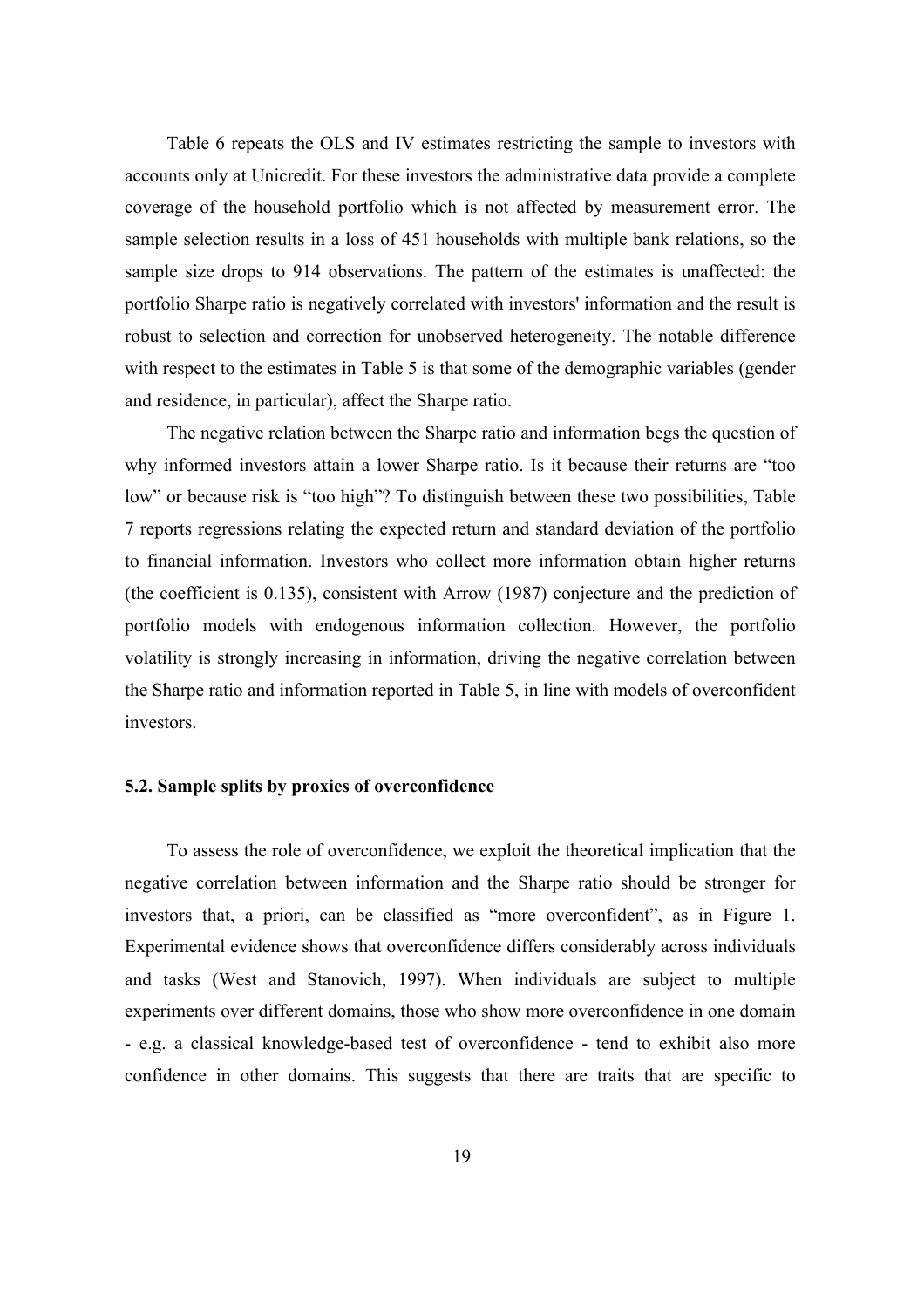individuals (rather than to tasks) that affect the degree of overconfidence. There is indeed evidence that stable characteristics such as gender (e.g. Lundeberg et al., 1994; and Odean, 2001) or physical traits such as height (Addoum et al., 2017) predict overconfidence. One reasons is that in tasks that are specific to a type, individuals of that type exhibit more overconfidence. In particular, in more masculine tasks, such as finance, males show more overconfidence than women and vice versa. Experimental research also shows that overconfidence is more likely to manifest itself when individuals face relatively difficult tasks, such as finance (Fischhoff et al. 1977; and Yates (1990).

We split the sample using two different proxies for overconfidence. The first proxy is based on how well survey participants think they know stocks. One robust finding of the experimental literature is that when problems are grouped according to confidence level, the greatest overconfidence is observed for the problems answered with the greatest confidence, see Klayman et al. (1999). Furthermore, several studies suggest that overconfident individuals tend to overestimate their knowledge, see Weinstein (1980), Svenson (1981), and Taylor and Brown (1988). Accordingly, we classify as overconfident those who claim they know stocks well or very well (56 percent of the sample). The second split is based on gender, on the assumption that finance is typically a masculine task, as suggested by Barber and Odean (2001). In our sample males are responsible for financial matters of the household in 75 percent of the cases (85 percent excluding singles).

Results are reported in Table 8. The coefficient of information is more negative in the groups that are classified as more overconfident: males and those who claim to know stocks well. To provide a sense of the magnitudes involved, we compute the percent reduction in the Sharpe ratio when time spent increases from 30-60 minutes to 2-4 hours per week. Evaluated at sample means, the reduction in the ratio in the high overconfidence groups are between 10 and 20 percent higher. The results are consistent with the hypothesis that the propensity to take financial risk increases with overconfidence.

## **5.3. Robustness analysis using the 2007 sample**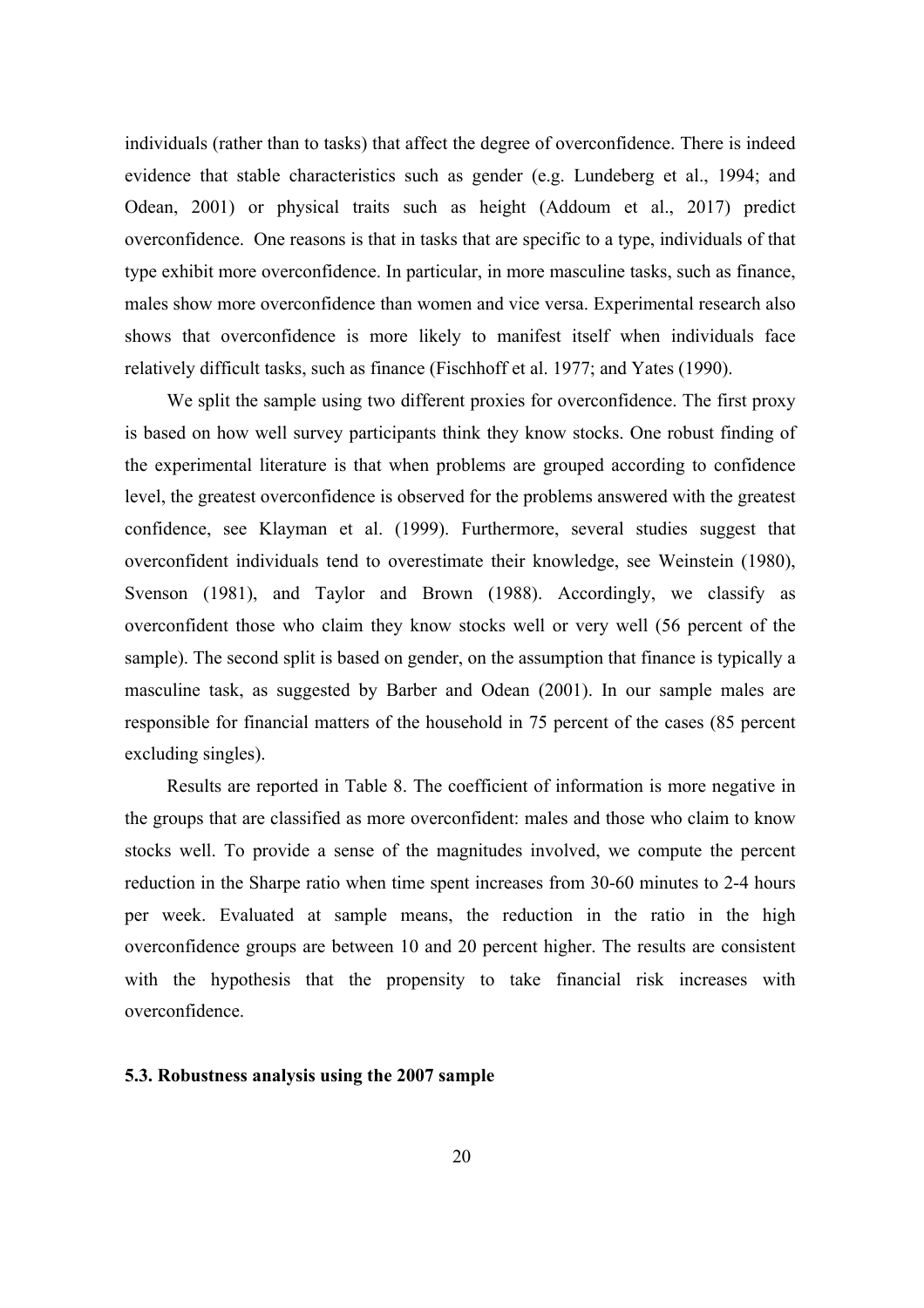In the 2004 Unicredit Survey the Sharpe ratio is estimated using a simple cross section of portfolio weights and a times series of asset returns and covariances. One concern is that the weights change in response to information and this is not well captured by the portfolio composition of a single cross section of portfolios. To address this issue, we merge the 2007 Survey with administrative data with monthly information on 26 types of assets from January 2006 to September 2010.

To compute the Sharpe ratio, we first classify the 26 assets and in the same asset categories as in the 2004 survey: risk free, medium term government bonds, long term government bonds and stocks. We then define the weights of each category as the ratio of its corresponding value and the total value of the portfolio in each month. Expected returns, standard deviations and Sharpe ratios of the portfolio are calculated for each household and for each month using the same procedure as for the 2004 Survey. The Sharpe ratio used in the regressions is then the average Sharpe ratio for each household over the period January 2006 to September 2010 (excluding years after the crisis does not affect the results). Finally, we merge the household level Sharpe ratio computed as described from the administrative records with household level demographic variables, risk aversion and investment in financial information from the 2007 survey to obtain our final sample.

The regressions of Table 9 replicate, and confirm, the analysis of Table 4. Wealth, risk tolerance and education are positively associated with investment in information, and each of the coefficients is statistically different from zero. The magnitude of the wealth coefficient is lower in the 2007 Survey than in the 2004 Survey (0.27 against 0.62). One reason is that the wealth measure in 2007 is somewhat less accurate than in 2004 as it does not include financial wealth held in intermediaries other than Unicredit. Results are similar when we include other demographic variables (column 2) and trim the sample excluding investors who spend more than 76 hours per week acquiring financial information.

The regressions of Table 10 use as dependent variable the Sharpe ratio and are directly comparable with those of Table 5. Column (1) refers to the total sample of 928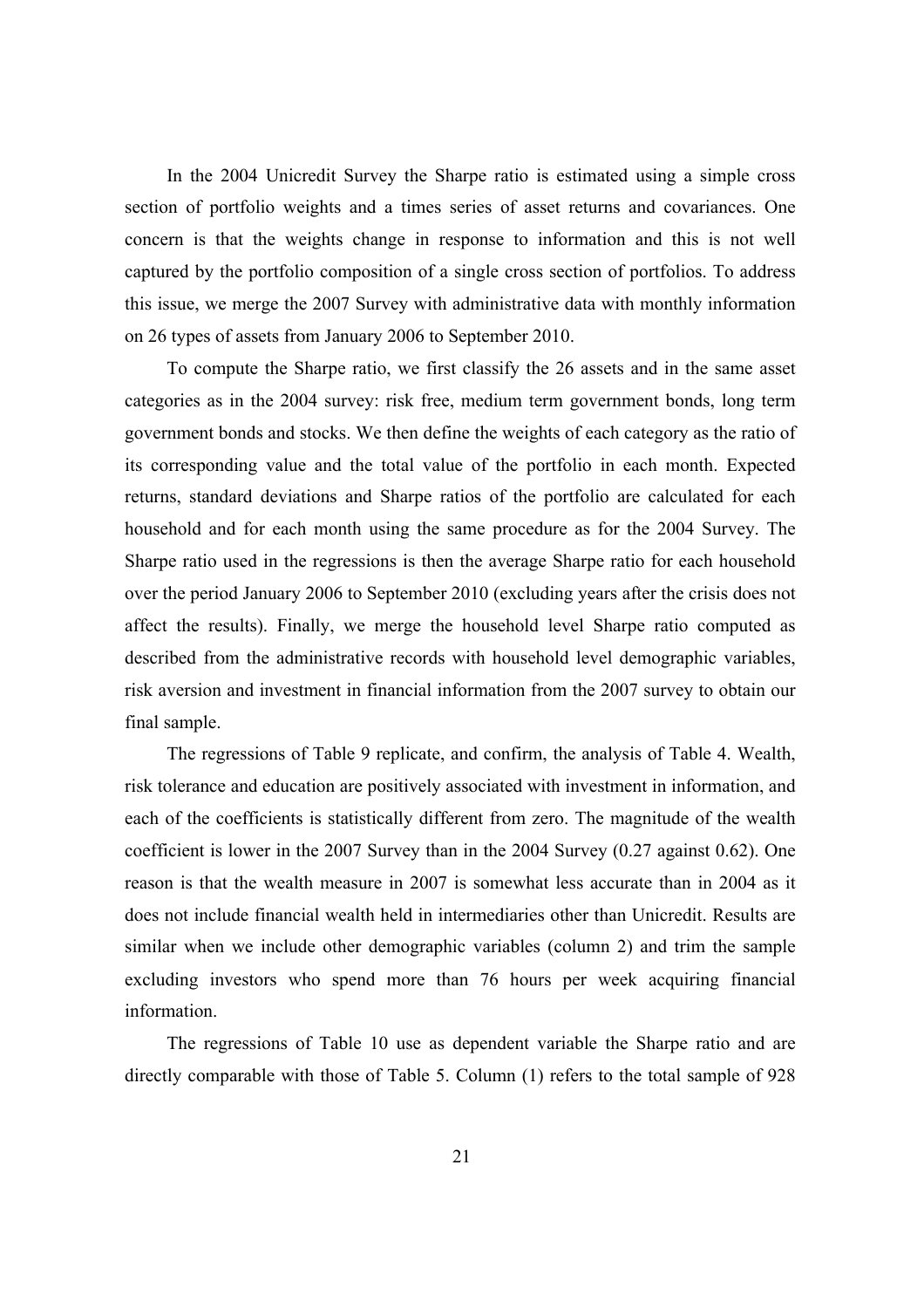investors. The coefficient of the Sharpe ratio is negative and statistically different from zero, but somewhat smaller than in Table 5. Splitting the sample by proxies of overconfidence confirms that the coefficient of information is more negative in the groups that we classify as more overconfident: those who claim to know stocks well (column 3) and males (column 4). Overall, also the results based on the 2007 Survey are qualitatively remarkably similar to those using 2004 data, lending support to the overconfidence model.

## **6. Conclusions**

Investment in financial information differs considerably across investors. There is also a lot of heterogeneity in portfolio allocations, portfolio returns and volatility, raising naturally the question of what is the relation between financial information and portfolio performance. Models with rational investors recognize that information is valuable and that investors have different endowments and preferences. Accordingly, investors purchase different amounts of information, and those who purchase more information achieve higher returns more efficient portfolio allocations, as summarized by the portfolio Sharpe ratio. Therefore, in models with rational agents, investment in information and the Sharpe ratio are positively correlated.

This implication is not borne out in representative surveys of Italian investors. Investors gather information according to the predictions of portfolio models with endogenous investment in financial information. And more informed investors do indeed obtain higher portfolio returns, contributing to explain why returns to wealth differ systematically across investors, a mechanism relevant for the current debate on the sources of wealth inequality. But we find that investors that acquire more information attain lower returns per unit of risk (a lower Sharpe ratio). This is not due to selection bias or omitted variables, because the correlation is still negative and even stronger when we instrument our proxy for financial information acquisition and when we account for endogenous selection of stock market participants.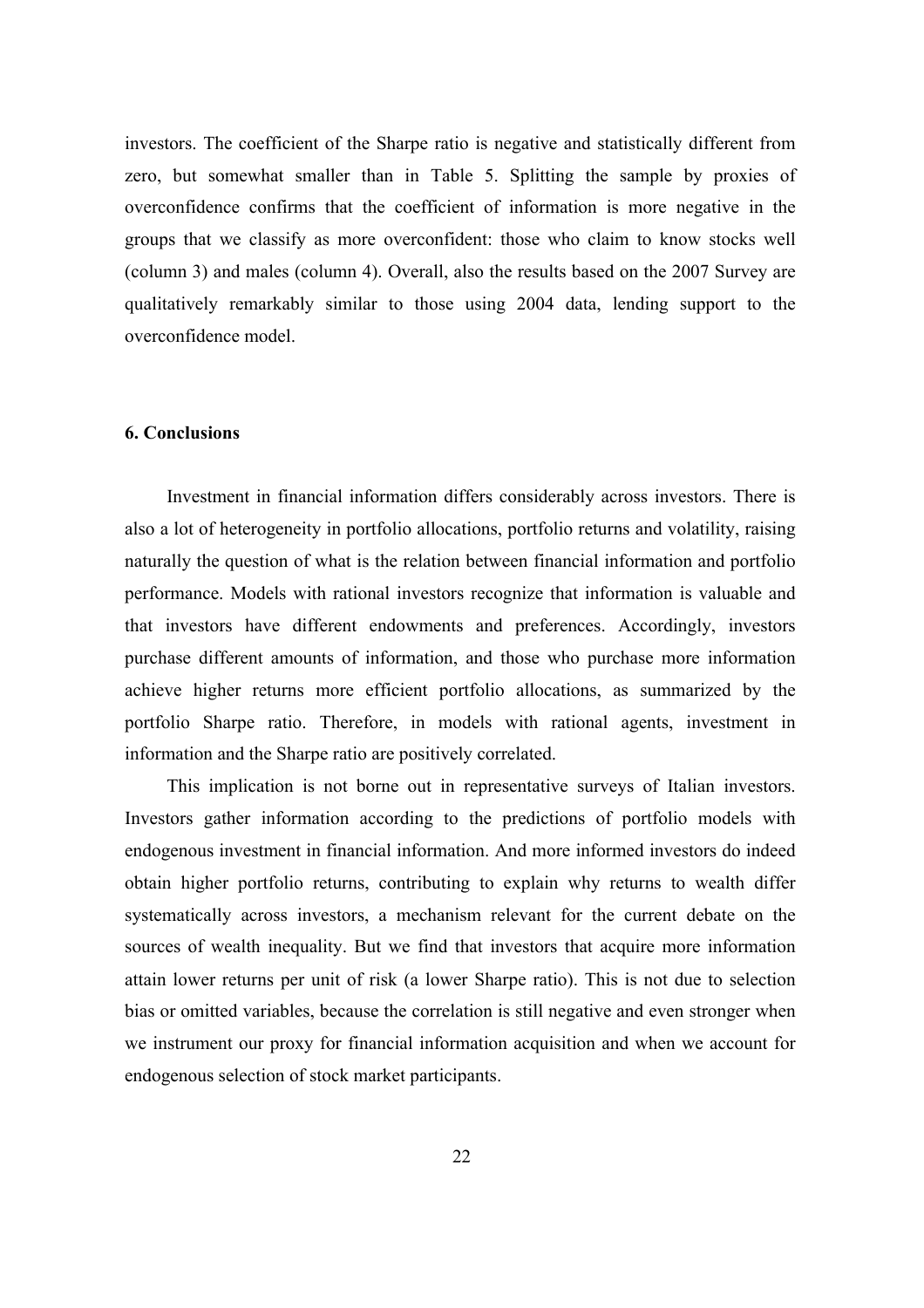We argue that the empirical correlation between the portfolio Sharpe ratio and investors' information is more easily understood if one allows investors to be overconfident about the quality of their information, while retaining expected utility maximization. Overconfident, but otherwise rational investors, collect information responding to the same economic incentives as rational investors but, compared to the former, collect too much information and rely too much on it. For moderate amounts of overconfidence, the correlation between the amount of information and the Sharpe ratio is actually negative. Our findings are consistent with these predictions. Furthermore, the negative relation between the Sharpe ratio and information is stronger among investors that can be classified as more overconfident.

Overconfident investors realize lower Sharpe ratios but obtain higher portfolio returns. Their wealth will tend to be higher than otherwise but it will also be more volatile. In future research it will be interesting to investigate how these two effects of financial information – higher portfolio returns coupled with a more than proportional increase in volatility – affect wealth inequality.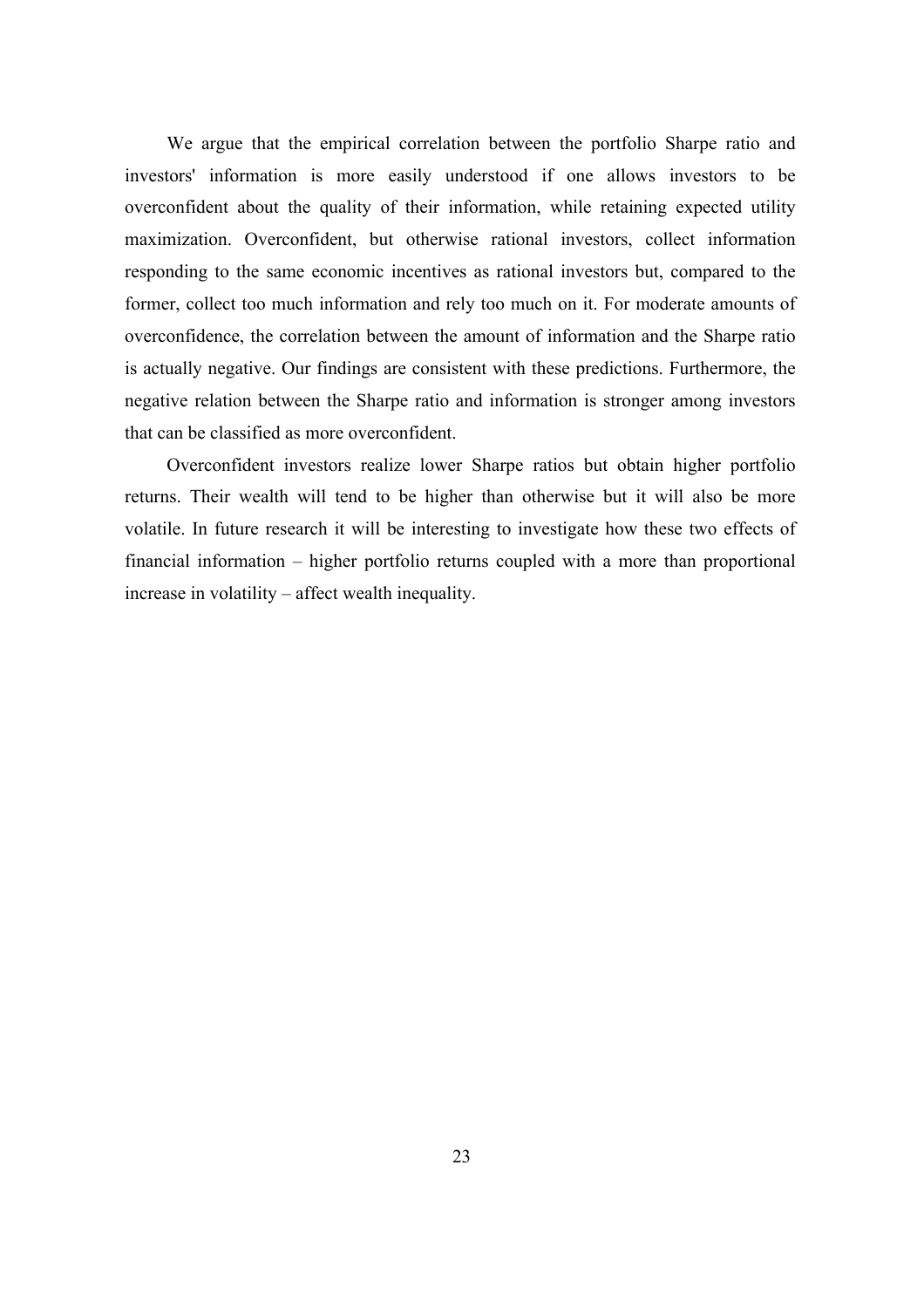## **References**

- Addoum J. M., G. Korniotis, and Kumar, A. (2017), "Stature, Obesity, and Portfolio Choice", *Management Science* 63, 3393-3413.
- Arrow, K. J. (1987), "The Demand for Information and the Distribution of Income", *Probability in the Engineering and Informational Sciences* 1, 3–13.
- Bach, Laurent, Laurent Calvet and Paolo Sodini (2017), "Rich Pickings? Risk, Return, and Skill in the Portfolios of the Wealthy," CEPR Discussion Paper No. 11734.
- Barber, B., and T. Odean (1999), "Do Investors Trade Too Much?," *American Economic Review* 89, 1279-98.
- Barber, B., and T. Odean (2001), "Boys Will Be Boys: Gender, Overconfidence, and Common Stock Investment," *Quarterly Journal of Economics* 116, 261-92.
- Barberis, N., and R. Thaler (2003), "A Survey of Behavioral Finance," *Handbook of the Economics of Finance*, G.M. Constantinides, M. Harris and R. Stulz eds. Amsterdam: Elsevier Science.
- Barlevy, G., and P. Veronesi (1999), "Information Acquisition in Financial Markets," *Review of Economic Studies* 67, 79-90.
- Benhabib, J., and A. Bisin (2018), "Skewed Wealth Distributions: Theory and Empirics," *Journal of Economic Literature* (forthcoming).
- Best, J., and K. Dogra (2017), "Capital Management and Inequality", University of Oxford, mimeo.
- Biais, B., D. Hilton, K. Mazurier and S. Pouget (2005), "Judgmental Overconfidence, Self-Monitoring, and Trading Performance in an Experimental Financial Market," *The Review of Economic Studies* 72, 287-312.
- Bilias, Y., D. Georgarakos and M. Haliassos (2010), "Portfolio Inertia and Stock Market Fluctuations," *Journal of Money, Credit and Banking* 42, 715-742.
- Boyle, P., L. Garlappi, R. Uppal and T. Wang, (2012), "Keynes Meets Markowitz: The Trade-Off Between Familiarity and Diversification," *Management Science* 2, 253- 272.
- Calvet, L. E., J.Y. Campbell and P. Sodini (2007), "Down or Out: Assessing the Welfare Costs of Household Investment Mistakes," *Journal of Political Economy* 115, 707- 47.
- Calvet, L. E., J.Y. Campbell and P. Sodini (2009), "Fight or Flight? Portfolio Rebalancing by Individual Investors, "*The Quarterly Journal of Economics* 124, 301-348.
- Dohmen, T.D., A. Falk, D. Huffman, J. Schupp, U. Sunde and G. Wagner (2011), "Individual Risk Attitudes: Measurement, Determinants and Behavioral Consequences", *Journal of the European Economic Association* 9, 522-550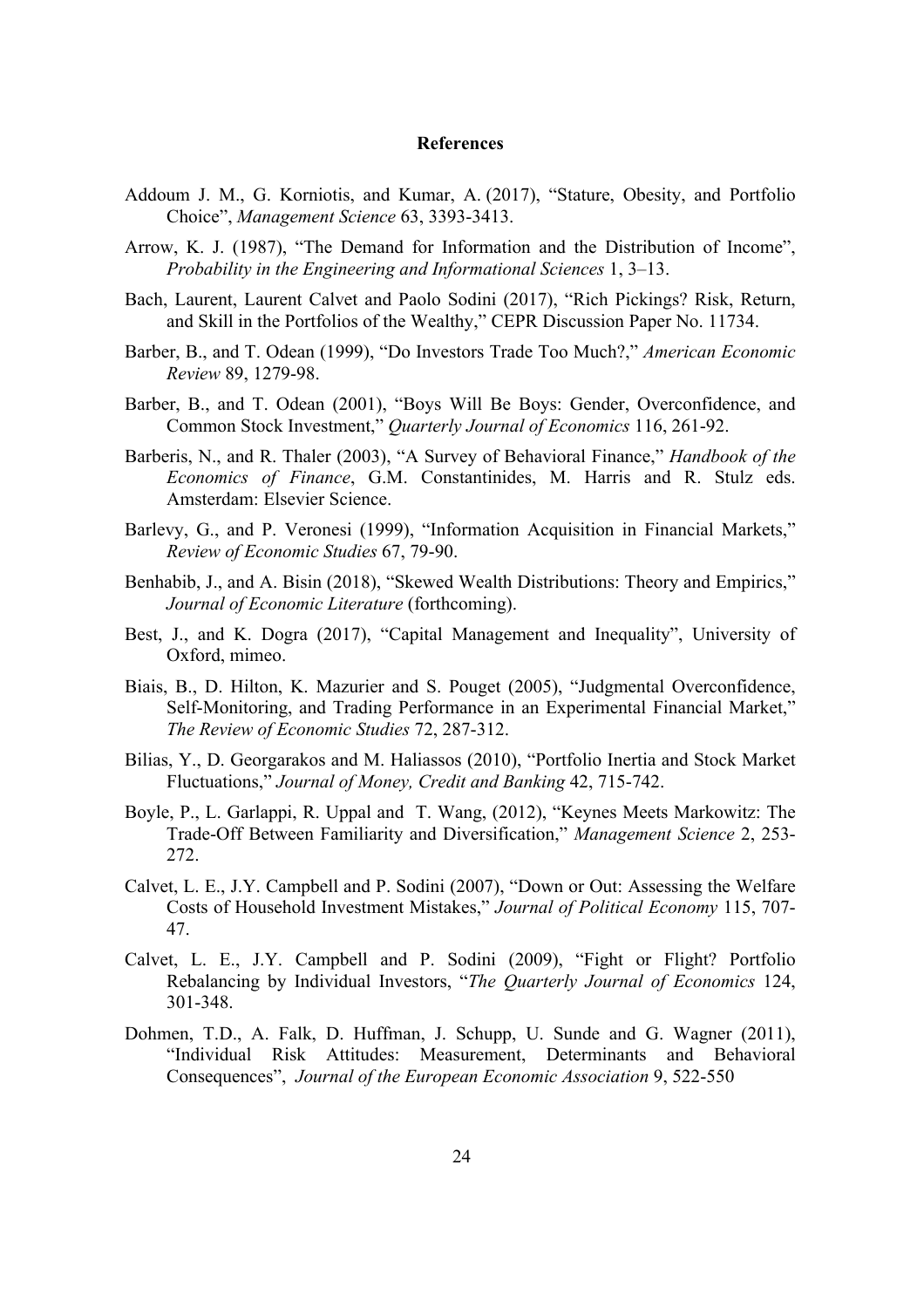- Fischhoff, B., P. Slovic, and S. Lichtenstein (1977), "Knowing with Certainty: The Appropriateness of Extreme Confidence," *Journal of Experimental Psychology* 3, 552-64.
- Grossman, S. J., and J.E. Stiglitz (1980), "On the Impossibility of Informationally Efficient Markets," *American Economic Review* 70, 393-408.
- Guiso, L. and M. Paiella (2008), "Risk Aversion, Wealth, and Background Risk," *Journal of the European Economic Association* 6, 1109-50.
- Fagereng, A., L. Guiso, D. Malacrino and L. Pistaferri (2018), "Heterogeneity and Persistence in Returns to Wealth," under review
- Huberman, G. (2001), "Familiarity Breeds Investment," *Review of Financial Studies* 14, 659-680.
- Ivkovic, Z., C. Sialm, and S. Weisbenner (2008), "Portfolio Concentration and the Performance of Individual Investors," *Journal of Financial and Quantitative*  Analysis 43, 613-56.
- Kacperczyk, M., J. B. Nosal, and L. Stevens (2018), "Investor Sophistication and Capital Income Inequality", CEPR Discussion Paper No. 12870.
- Klayman, J., J. B. Soll, C. Gonzales-Vallejo, and S. Barlas (1999), "Overconfidence: It Depends on How, What, and Whom You Ask," *Organizational Behavior and Human Decision Processes* 79, 216-47.
- Lundeberg, M. A., P.W. Fox, and J. Puncochar (1994), "Highly Confident but Wrong: Gender Differences and Similarities in Confidence Judgments," *Journal of Educational Psychology* 86, 114-21.
- Massa, M., and A. Simonov (2006), "Hedging, Familiarity and Portfolio Choice," *Review of Financial Studies* 19, 633-685.
- Mondria, J., (2010), "Portfolio Choice, Attention Allocation, and Price Comovement," *Journal of Economic Theory* 145, 1837–1864.
- Odean, T. (1998a), "Volume, Volatility, Price and Profit when all Investors are Above Average," *Journal of Finance* 53, 1887-1934.
- Odean, T. (1998b), "Are Investors Reluctant to Realize their Losses?," *Journal of Finance* 53, 1775-98.
- Pelizzon, L., and G. Weber (2005), "Are Households' Portfolios Efficient? An Analysis Conditional on Housing," *Journal of Financial and Quantitative Analysis* 43, 401- 31.
- Peress, J. (2004), "Wealth, Information Acquisition and Portfolio Choice," *The Review of Financial Studies* 17, 879-914.
- Svenson, O. (1981), "Are We All Less Risky and More Skillful than our Fellow Drivers?" *Acta Psychologica* 47, 143-8.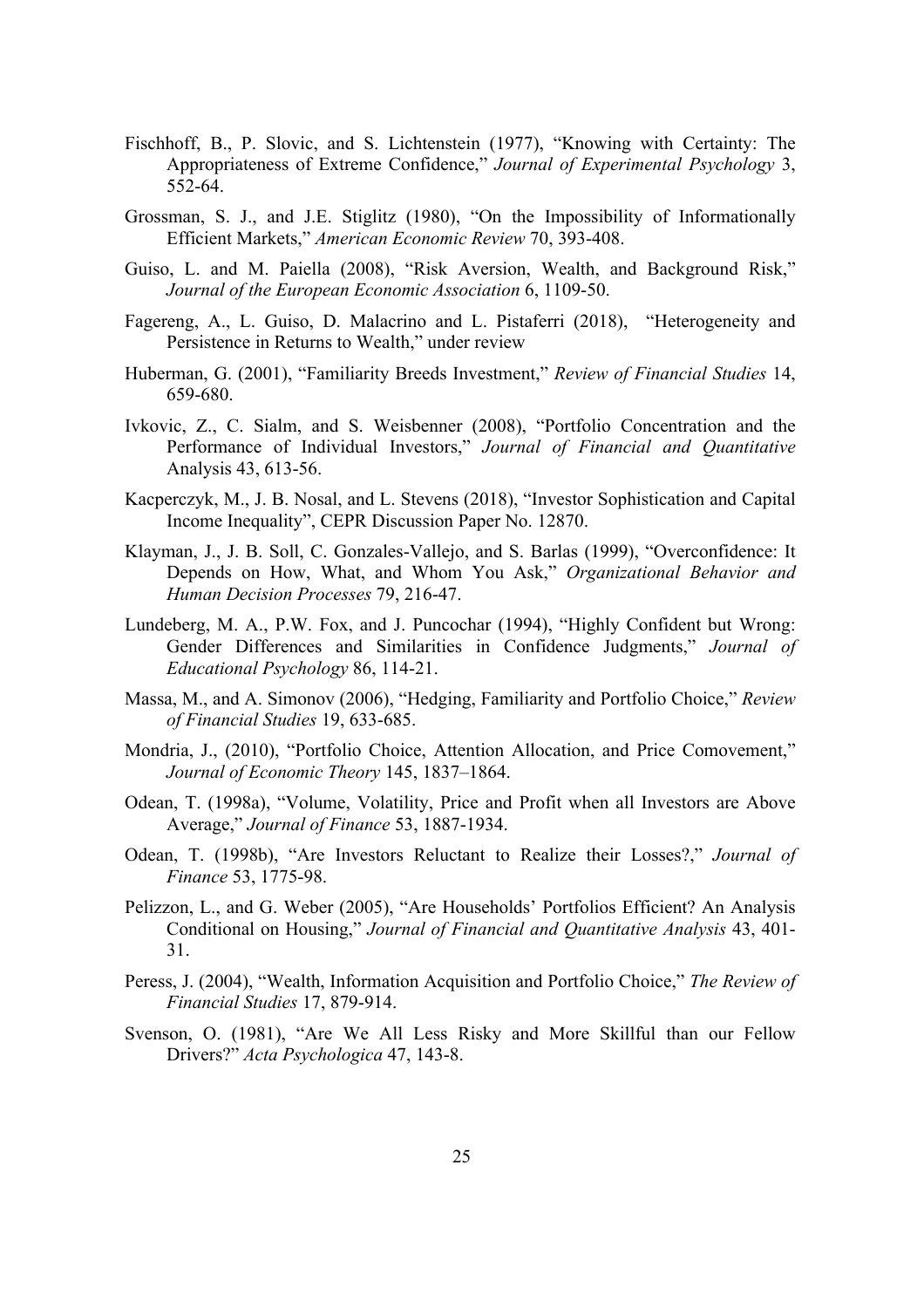- Taylor, S. E. and J. D. Brown (1988), "Illusion of Well-Being: A Social Psychological Perspective on Mental Health," *Psychological Bulletin* 103, 193-210.
- Verrecchia, R.E. (1982), "Information Acquisition in a Noisy Rational Expectations Economy," *Econometrica* 50, 1415-30.
- Yates, J. F. (1990), *Judgment and Decision Making*. Englewood Cliffs, NJ: Prentice Hall.
- Weinstein, N. D. (1980), "Unrealistic Optimism about Future Life Events," *Journal of Personality and Social Psychology* 39, 806-20.
- Van Nieuwerburgh, S., and L. Veldkamp (2010), "Information Acquisition and Underdiversification," *Review of Economic Studies* 77, 779–805.
- West, R. F., and K.E. Stanovich (1997), "The Domain Specificity and Generality of Overconfidence: Individual Differences in Performance Estimation Bias," *Psychonomic Bulletin and Review* 4, 387-92.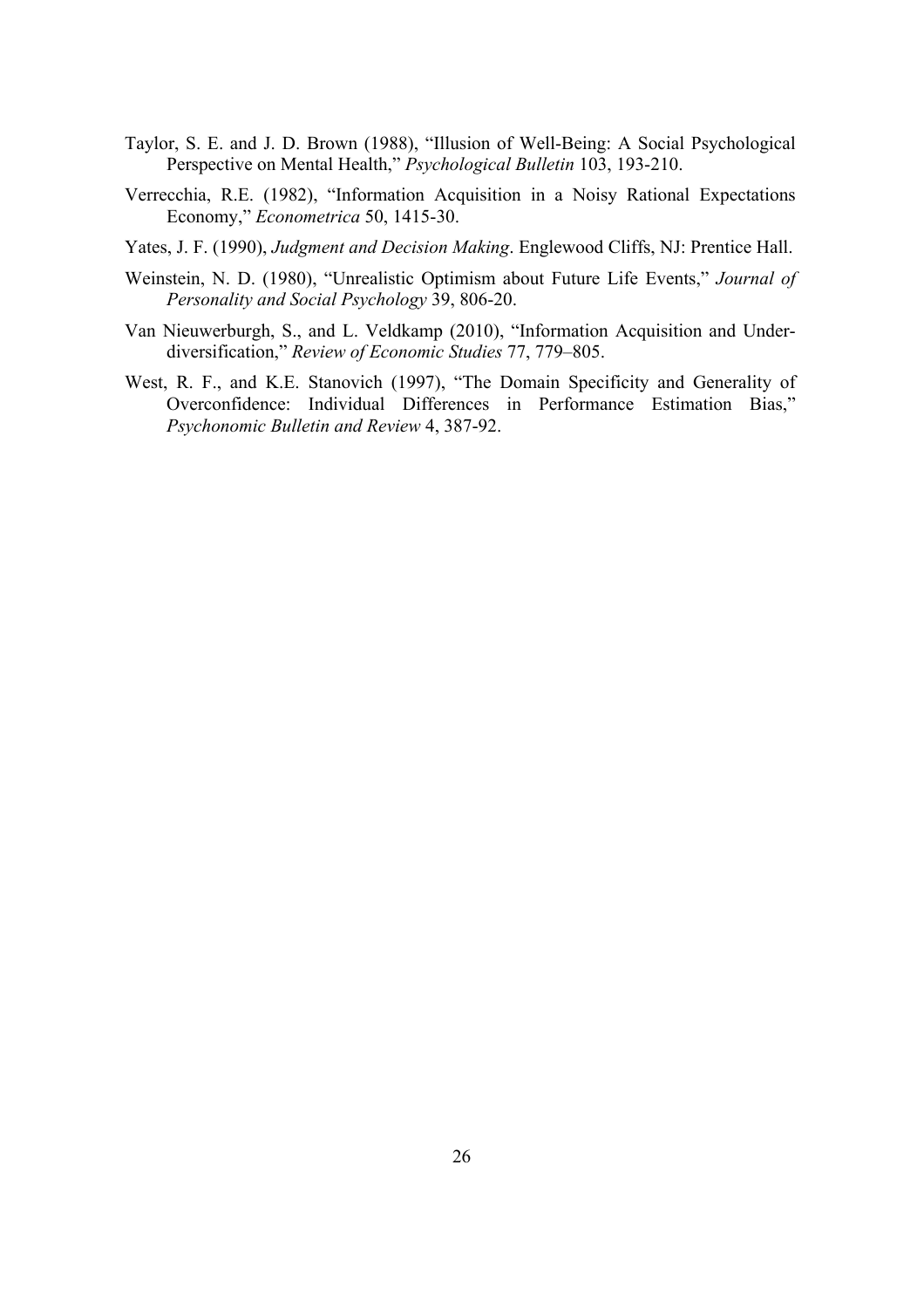

**Figure 1 Investment in information and financial wealth**

**Figure 2 Investment in information and risk aversion**

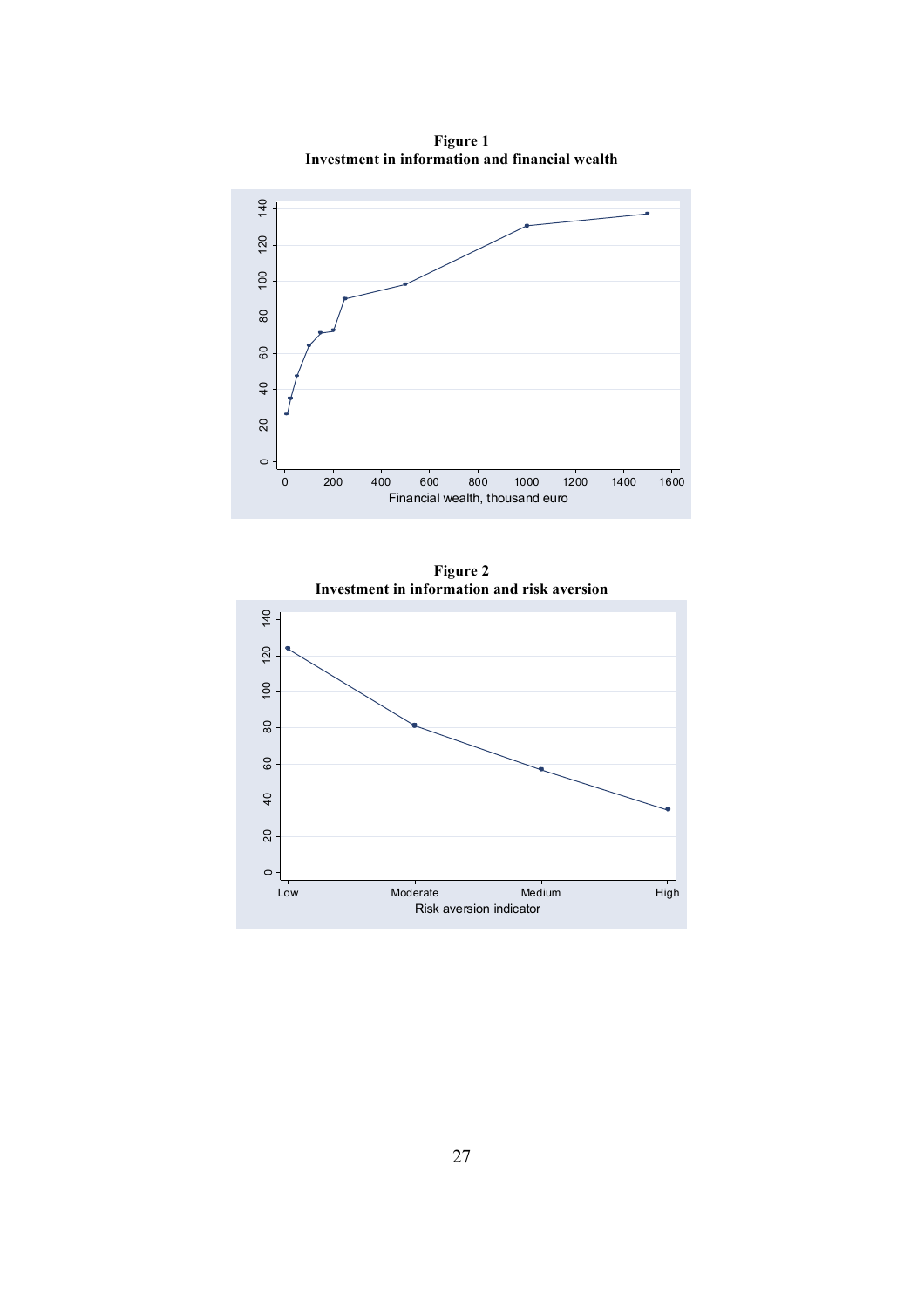

**Figure 3**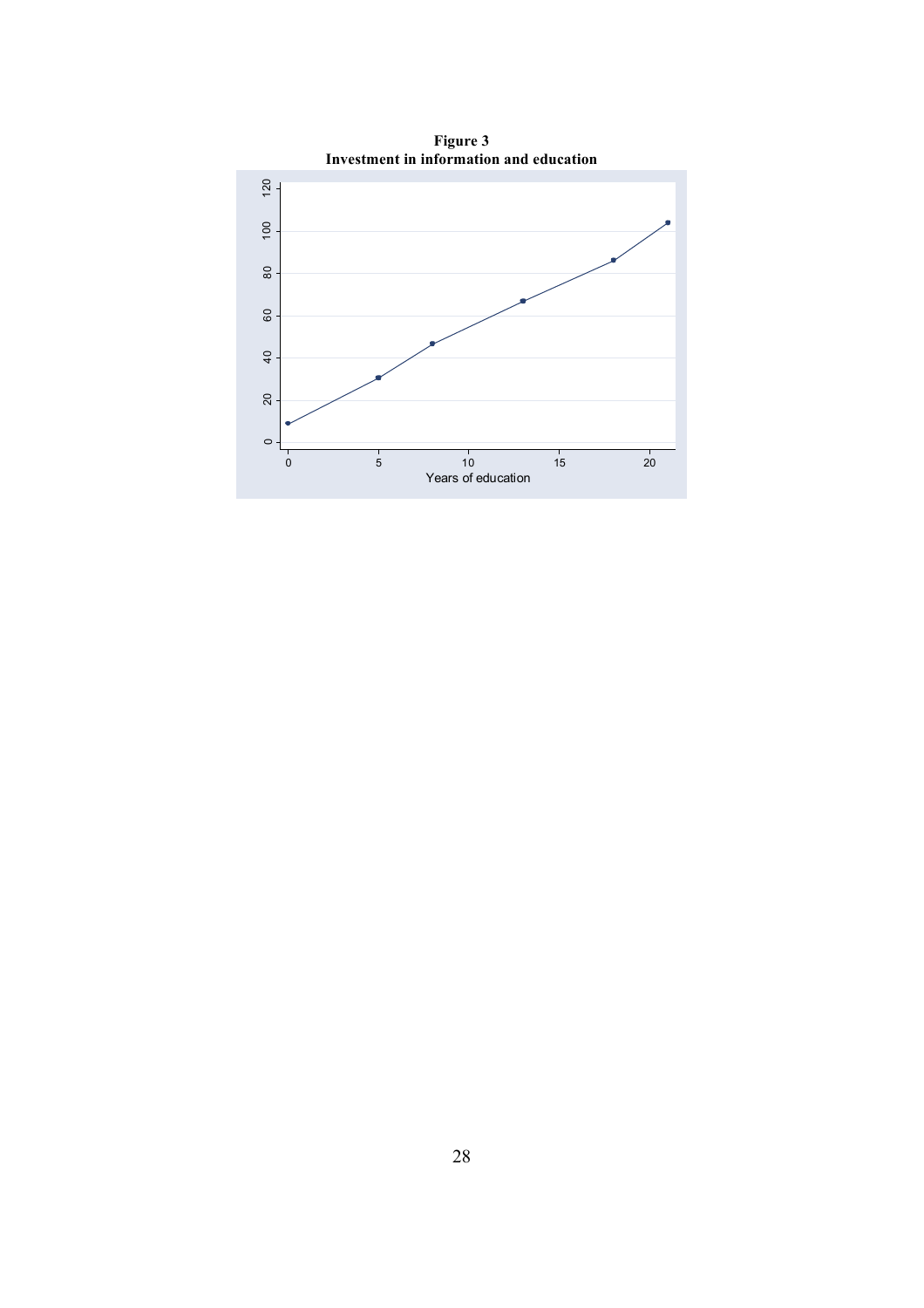|                                 | Model with rational investors |                             | Model with overconfident investors       |                                                              |  |
|---------------------------------|-------------------------------|-----------------------------|------------------------------------------|--------------------------------------------------------------|--|
|                                 | Effect of<br>information      | Effect of risk<br>tolerance | Effect of<br>information                 | Effect of risk<br>tolerance                                  |  |
| Portfolio<br>expected return    | $^{+}$                        | $^{+}$                      | $+$                                      | $^{+}$                                                       |  |
| Portfolio standard<br>deviation | $^{+}$                        | $^{+}$                      | $^{+}$                                   | $^{+}$                                                       |  |
| Sharpe ratio                    | $^{+}$                        | $\theta$                    | (more negative if<br>more overconfident) | (if risk tolerance)<br>is correlated with<br>overconfidence) |  |

| Table 1                                                           |
|-------------------------------------------------------------------|
| Effect of information and risk tolerance on portfolio performance |

**Table 2 Investment in financial information**

| Time spent collecting<br>financial information | No time      | Less than<br>30<br>minutes | $30-60$<br>minutes | $1$ to $2$<br>hours | $2$ to $4$<br>hours | 4 to 7<br>hours | More<br>than 7<br>hours |
|------------------------------------------------|--------------|----------------------------|--------------------|---------------------|---------------------|-----------------|-------------------------|
| $%$ of investors                               | 36.5         | 24.8                       | 14.7               | 10.9                | 6.5                 | 2.8             | 3.6                     |
| Equivalent number of<br>working days in a year | $\mathbf{0}$ | 1.5                        | 4.5                | 8.4                 | 18                  | 33              | 42                      |
| % owning stocks                                | 59.2         | 82.0                       | 85.2               | 95.0                | 93.3                | 98.1            | 98.5                    |
| % invested in stocks                           | 12.6         | 21.8                       | 24.2               | 31.0                | 35.6                | 38.0            | 43.1                    |

Note. The table reports the sample distribution of time spent in financial information in a typical week.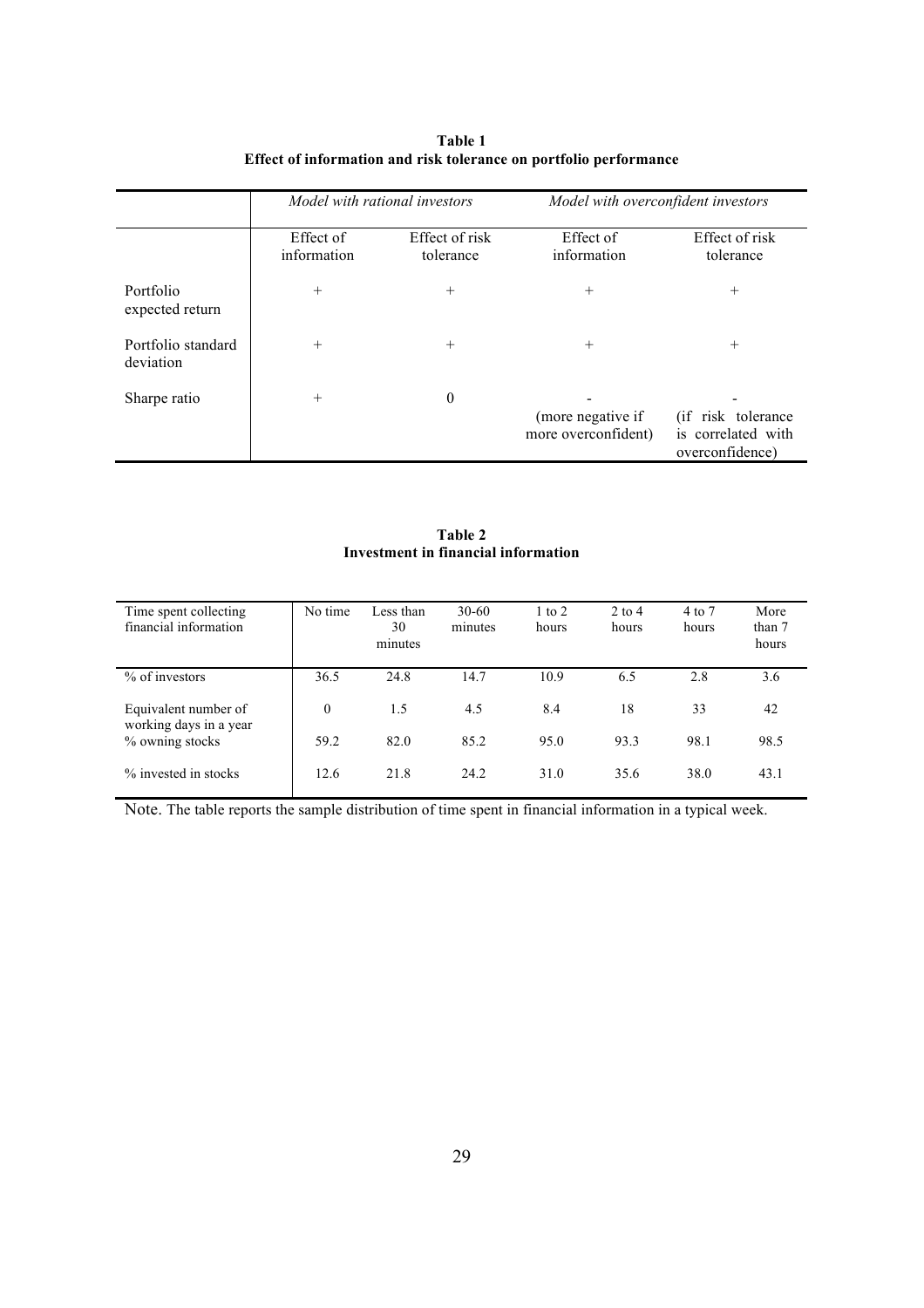## **Table 3 Summary statistics**

|                                                                   | Mean | Standard deviation |
|-------------------------------------------------------------------|------|--------------------|
| Investment in information                                         |      |                    |
| Time spent collecting financial information                       | 2.09 | 1.36               |
| Financial wealth and portfolio performance                        |      |                    |
| Respondent's financial wealth ('000 euro)                         | 40.0 | 170.3              |
| Household's financial wealth ('euro)                              | 90.6 | 375.4              |
| Expected return of the portfolio                                  | 1.02 | 0.44               |
| Standard deviation of the portfolio                               | 3.69 | 4.73               |
| Sharpe ratio                                                      | 0.27 | 0.15               |
| Share of risky assets in mutual funds (portfolio diversification) | 0.58 | 0.44               |
| Risk aversion, trading and delegation                             |      |                    |
| Low risk aversion                                                 | 0.02 | 0.15               |
| Moderate risk aversion                                            | 0.25 | 0.44               |
| Medium risk aversion                                              | 0.47 | 0.50               |
| High risk aversion                                                | 0.25 | 0.43               |
| Risk is an opportunity                                            | 0.26 | 0.44               |
| Trading activity (trades per month)                               | 0.23 | 1.14               |
| Demographic variables                                             |      |                    |
| Age                                                               | 51.7 | 15.0               |
| Male                                                              | 0.68 | 0.46               |
| Married                                                           | 0.65 | 0.47               |
| Living in the North                                               | 0.75 | 0.43               |
| Living in a city                                                  | 0.51 | 0.49               |
| Years of education                                                | 11.1 | 4.23               |

Note. The table reports summary statistics for the variables used in the estimation. Means and standard deviations are computed using population weights. See Appendix B for variables' definitions.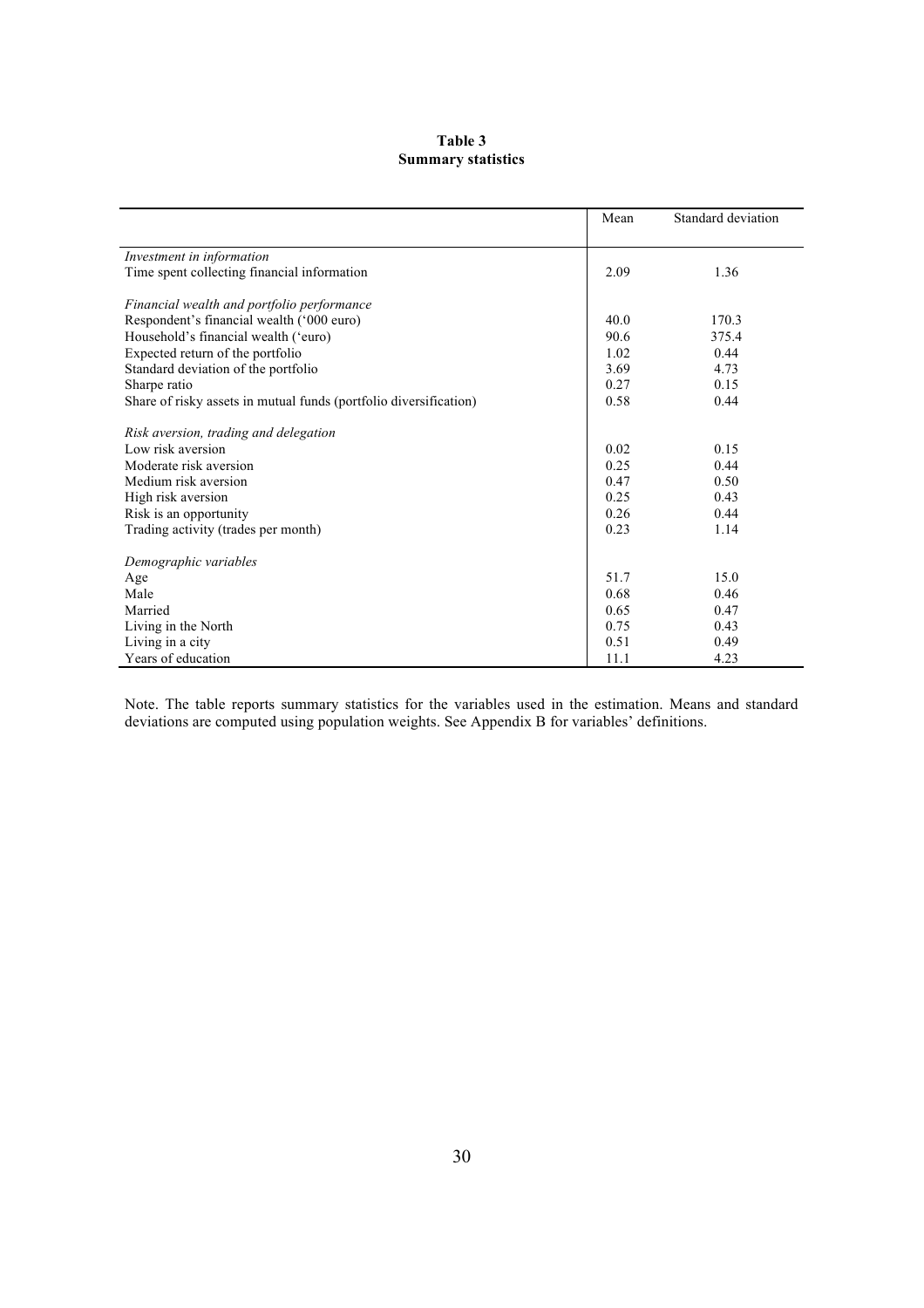#### **Table 4**

#### *Total sample Stockholders only Trimmed sample* (1) (2) (3) (4) (5) (6) Financial wealth  $\begin{array}{cccc} 0.619 & 0.548 & 0.478 & 0.487 & 0.334 & 0.454 \end{array}$  $(0.092)$ <sup>\*\*</sup>  $(0.093)$ <sup>\*\*</sup>  $(0.094)$ <sup>\*\*</sup>  $(0.094)$ <sup>\*\*</sup>  $(0.095)$ <sup>\*\*</sup>  $(0.099)$ <sup>\*\*</sup> Years of education  $(0.049 \t 0.056 \t 0.060 \t 0.065 \t 0.052 \t 0.056$  $(0.006)$ <sup>\*\*</sup>  $(0.006)$ <sup>\*\*</sup>  $(0.006)$ <sup>\*\*</sup>  $(0.006)$ <sup>\*\*</sup>  $(0.007)$ <sup>\*\*</sup>  $(0.007)$ <sup>\*\*</sup> Retired 0.270 0.221 0.189 0.109 0.180  $(0.053)$ <sup>\*\*</sup>  $(0.054)$ <sup>\*\*</sup>  $(0.053)$ <sup>\*\*</sup>  $(0.060)$   $(0.055)$ <sup>\*\*</sup><br>0.983 0.972 0.917 0.879 Low risk aversion  $(0.147)** \t(0.148)** \t(0.148)** \t(0.148)** \t(0.165)** \t(0.157)**$  $(0.165)$ \*\* Moderate risk aversion  $\begin{array}{|l} 0.561 & 0.588 \ 0.076)** & (0.076)** & (0.076)** & (0.087)** \end{array}$   $(0.087)**$  0.514  $(0.076)^{**}$   $(0.076)^{**}$   $(0.076)^{**}$   $(0.087)^{**}$ <br>  $0.356$   $0.374$   $0.367$   $0.285$ Medium risk aversion  $\begin{array}{|l} 0.356 & 0.374 \end{array}$  0.367 0.285 0.285 0.381  $(0.072)$ <sup>\*\*</sup>  $(0.072)$ <sup>\*\*</sup>  $(0.072)$ <sup>\*\*</sup>  $(0.083)$ <sup>\*\*</sup>  $(0.073)$ <sup>\*\*</sup> Income risk  $-0.161$   $-0.154$   $-0.161$   $-0.131$   $-0.124$  $(0.059)$ <sup>\*\*</sup>  $(0.059)$ <sup>\*\*</sup>  $(0.059)$ <sup>\*\*</sup>  $(0.066)$ <sup>\*</sup>  $(0.060)$ <sup>\*</sup> Risk is an opportunity 0.152  $(0.056)$ \*\* Male 0.437 0.451 0.468 0.412  $(0.061)$ \*\*  $(0.060)$ \*\*  $(0.068)$ \*\*  $(0.061)$ \*\* Married 0.086 0.088 0.086 0.078  $(0.058)$   $(0.058)$   $(0.065)$   $(0.059)$ Resident in the North 0.325 0.314 0.274 0.343  $(0.053)$ \*\*  $(0.052)$ \*\*  $(0.059)$ \*\*  $(0.054)$ \*\* Resident in a small city  $-0.038$   $-0.042$   $-0.012$   $-0.009$  $(0.053)$   $(0.053)$   $(0.060)$   $(0.054)$ Observations 1,834 1,834 1,834 1,834 1,419 1,767

#### **Determinants of investment in financial information**

Note. Ordered probit estimates for time spent to acquire financial information. The trimmed sample excludes investors who spend more than 7 hours per week. Standard errors are reported in parenthesis. Two stars denote significance at 1% or less; one star significance at 5% or less.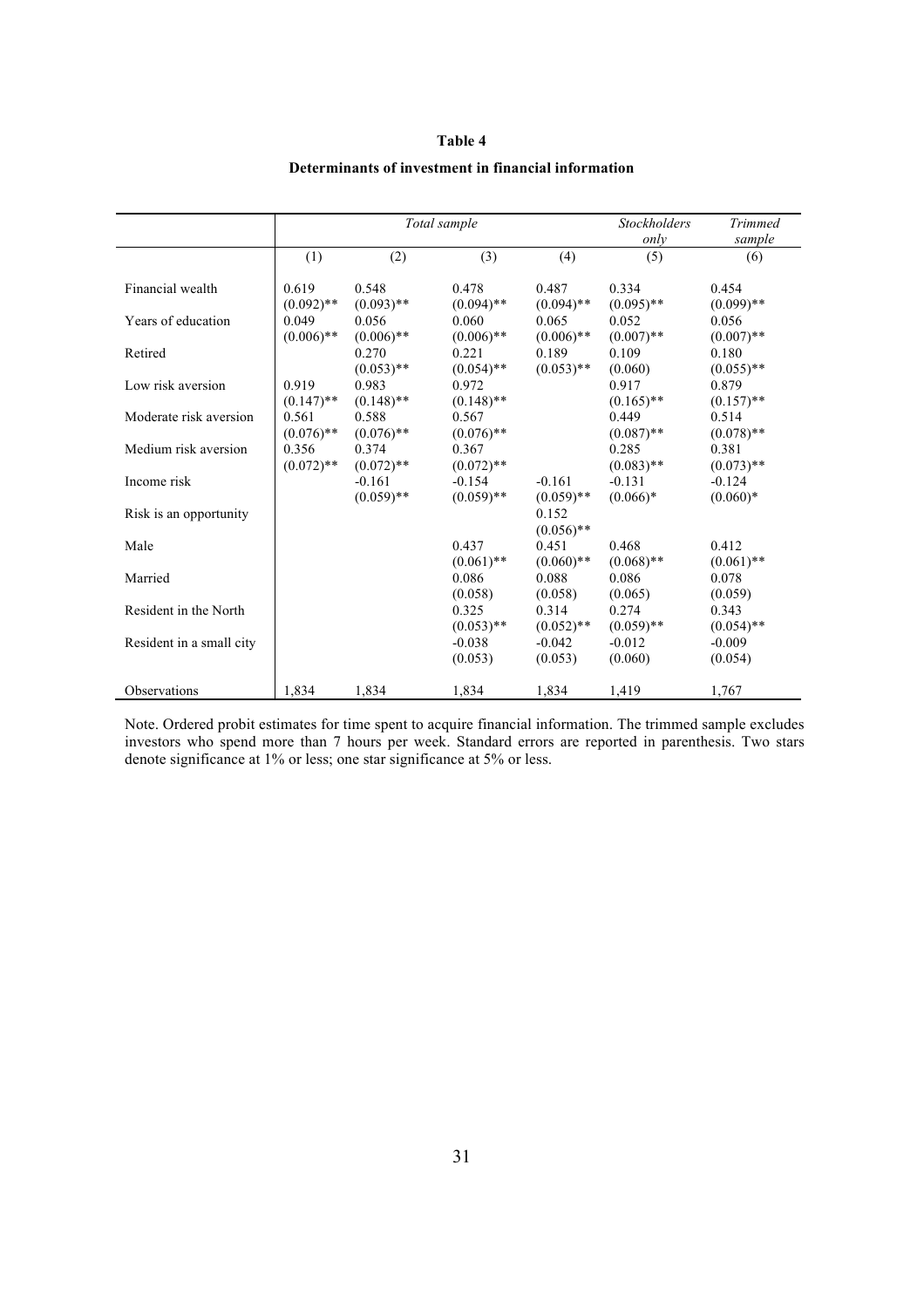**Table 5 Sharpe ratio and investment in financial information: total sample**

|                                                                                      | <b>OLS</b>               |                          | Selection adjusted          |                                    | <b>IV-Selection Adjusted</b>       |                                    |
|--------------------------------------------------------------------------------------|--------------------------|--------------------------|-----------------------------|------------------------------------|------------------------------------|------------------------------------|
|                                                                                      | (1)                      | (2)                      | (3)                         | (4)                                | (5)                                | (6)                                |
| Investment in information                                                            | $-0.018$<br>$(0.002)$ ** | $-0.017$<br>$(0.003)$ ** | $-0.016$<br>$(0.003)$ **    | $-0.079$<br>$(0.021)$ **           | $-0.052$<br>$(0.020)$ **           | $-0.057$<br>$(0.020)$ **           |
| Male                                                                                 |                          |                          | $-0.015$                    | 0.019                              | 0.008                              | 0.004                              |
|                                                                                      |                          |                          | (0.010)                     | (0.016)                            | (0.015)                            | (0.013)                            |
| Married                                                                              |                          |                          | $-0.007$                    | $-0.013$                           | $-0.011$                           | $-0.014$                           |
|                                                                                      |                          |                          | (0.009)                     | (0.011)                            | (0.010)                            | (0.010)                            |
| Resident in the North                                                                |                          |                          | $-0.003$                    | $-0.015$                           | $-0.016$                           | $-0.015$                           |
| Resident in a small city                                                             |                          |                          | (0.008)<br>0.003<br>(0.008) | (0.010)<br>0.006<br>(0.009)        | (0.009)<br>0.006<br>(0.009)        | (0.009)<br>0.010<br>(0.009)        |
| Low risk aversion                                                                    |                          |                          |                             |                                    | $-0.078$<br>$(0.029)$ **           | $-0.102$<br>$(0.028)$ **           |
| Moderate risk aversion                                                               |                          |                          |                             |                                    | $-0.078$<br>$(0.013)$ **           | $-0.082$<br>$(0.013)$ **           |
| Medium risk aversion                                                                 |                          |                          |                             |                                    | $-0.046$<br>$(0.012)$ **           | $-0.045$<br>$(0.013)$ **           |
| Mills ratio                                                                          |                          | 0.006<br>(0.017)         | 0.003<br>(0.018)            | $-0.217$<br>$(0.076)$ **           | $-0.149$<br>$(0.071)^*$            | $-0.132$<br>$(0.054)$ *            |
| Sargan test<br>$p$ -value<br><i>F</i> -test for excluded instruments<br>Observations | 1,365                    | 1,780                    | 1,780                       | 1.311<br>(0.252)<br>16.01<br>1,780 | 0.876<br>(0.349)<br>13.73<br>1,780 | 1.065<br>(0.302)<br>23.04<br>1,780 |

Note. The dependent variable is the Sharpe ratio, computed as the ratio of the portfolio expected excess return and the portfolio standard deviation. Column 1 reports OLS estimates, the other columns the second stage estimates of a Heckman selection model. The IV-Selection adjusted estimates use as instruments dummies for income risk and retirement. The sample includes only those with financial investment. The last column excludes investors who spend more than 7 hours per week in information. Standard errors are reported in parenthesis. Two stars denote significance at 1% or less; one star significance at 5% or less.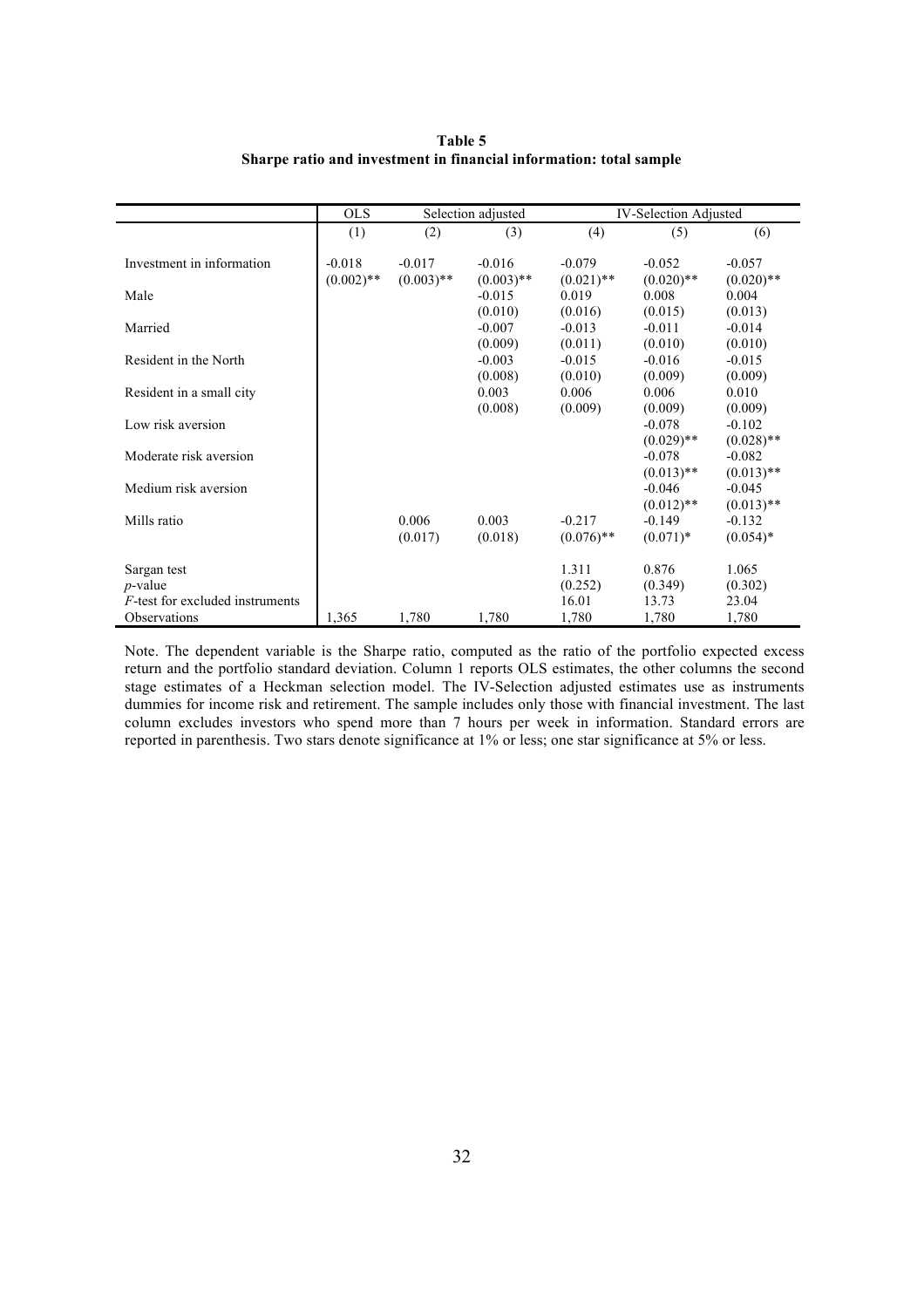| Table 6                                               |
|-------------------------------------------------------|
| Sharpe ratio and investment in financial information: |
| sample of investors with only one bank relation       |

|                                 | <b>OLS</b>   |              | Selection adjusted |              | <b>IV-Selection Adjusted</b> |              |
|---------------------------------|--------------|--------------|--------------------|--------------|------------------------------|--------------|
|                                 | (1)          | (2)          | (3)                | (4)          | (5)                          | (6)          |
|                                 |              |              |                    |              |                              |              |
| Investment in information       | $-0.011$     | $-0.018$     | $-0.018$           | $-0.033$     | $-0.027$                     | $-0.029$     |
|                                 | $(0.003)$ ** | $(0.003)$ ** | $(0.003)$ **       | $(0.010)$ ** | $(0.010)$ **                 | $(0.012)*$   |
| Male                            |              |              | $-0.005$           | 0.004        | 0.001                        | 0.005        |
|                                 |              |              | (0.009)            | (0.011)      | (0.011)                      | (0.011)      |
| Married                         |              |              | $-0.025$           | $-0.028$     | $-0.028$                     | $-0.031$     |
|                                 |              |              | $(0.009)$ **       | $(0.009)$ ** | $(0.009)$ **                 | $(0.009)$ ** |
| Resident in the North           |              |              | $-0.015$           | $-0.019$     | $-0.019$                     | $-0.022$     |
|                                 |              |              | (0.008)            | $(0.009)*$   | $(0.009)*$                   | $(0.009)*$   |
| Resident in a small city        |              |              | 0.002              | 0.004        | 0.003                        | 0.004        |
|                                 |              |              | (0.008)            | (0.008)      | (0.008)                      | (0.008)      |
| Low risk aversion               |              |              |                    |              | $-0.037$                     | $-0.039$     |
|                                 |              |              |                    |              | (0.026)                      | (0.027)      |
| Moderate risk aversion          |              |              |                    |              | $-0.036$                     | $-0.036$     |
|                                 |              |              |                    |              | $(0.012)$ **                 | $(0.012)$ ** |
| Medium risk aversion            |              |              |                    |              | $-0.031$                     | $-0.033$     |
|                                 |              |              |                    |              | $(0.011)$ **                 | $(0.011)$ ** |
| Mills ratio                     |              | $-0.104$     | $-0.122$           | $-0.170$     | $-0.162$                     | $-0.167$     |
|                                 |              | $(0.019)$ ** | $(0.020)$ **       | $(0.036)$ ** | $(0.036)$ **                 | $(0.034)$ ** |
|                                 |              |              |                    |              |                              |              |
| Sargan test                     |              |              |                    | 0.001        | 0.024                        | 0.000        |
| p-value                         |              |              |                    | (0.980)      | (0.877)                      | (0.996)      |
| F-test for excluded instruments |              |              |                    | 18.04        | 15.73                        | 23.04        |
| Observations                    | 914          | 914          | 914                | 914          | 914                          | 868          |

Note. The dependent variable is the Sharpe ratio, computed as the ratio of the portfolio expected excess return and the portfolio standard deviation. The sample is restricted to households that have accounts with only one bank. Column 1 reports OLS estimates, the other columns the second stage estimates of a Heckman selection model. The IV-Selection adjusted estimates use as instruments dummies for income risk and retirement. The sample includes only those with financial investment. The last column excludes investors who spend more than 7 hours per week in information. Standard errors are reported in parenthesis. Two stars denote significance at 1% or less; one star significance at 5% or less.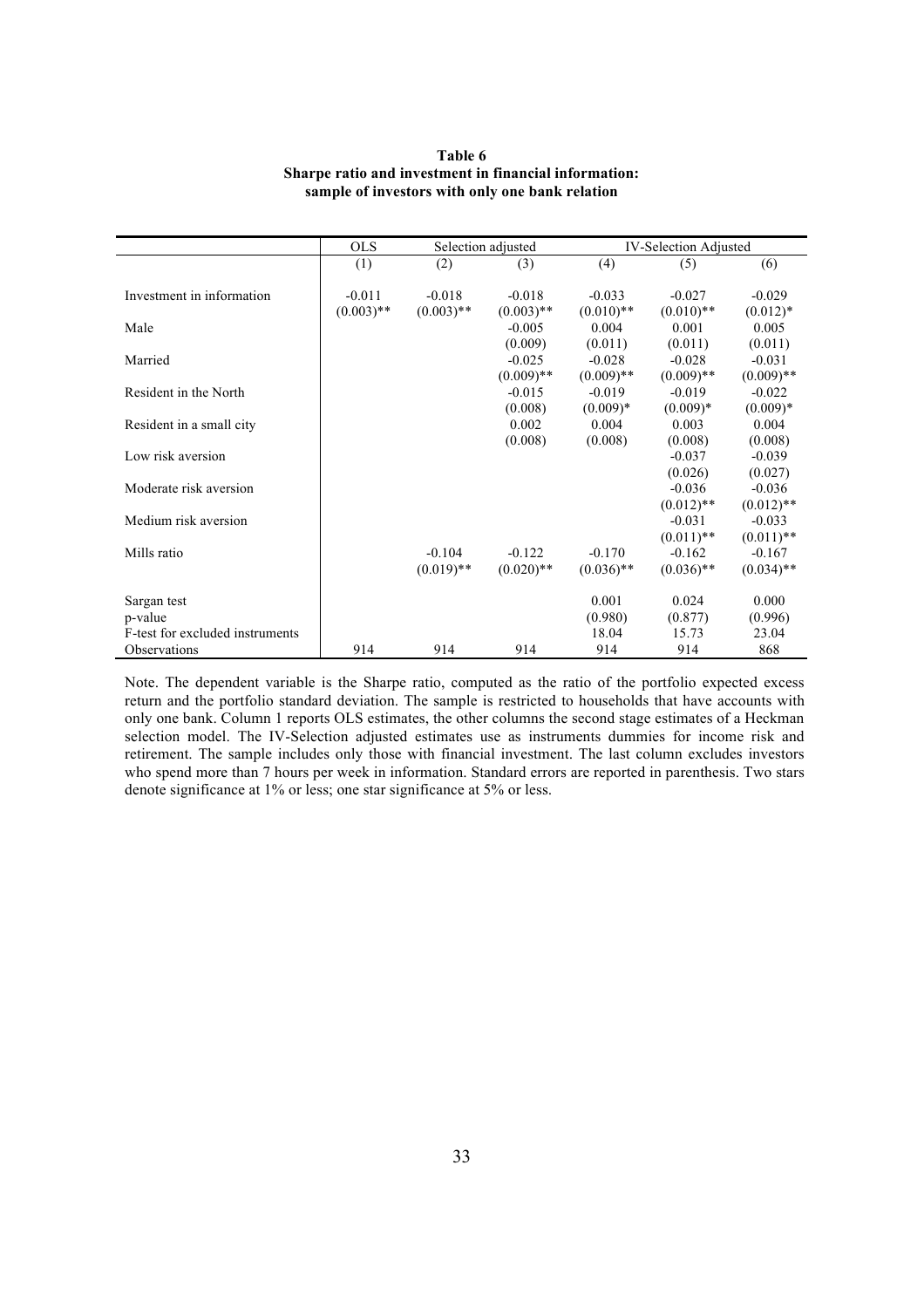|                           |                       | Excess return               |                             |                       | Standard deviation          |                             |  |  |
|---------------------------|-----------------------|-----------------------------|-----------------------------|-----------------------|-----------------------------|-----------------------------|--|--|
|                           | (1)                   | (2)                         | (3)                         | (4)                   | (5)                         | (6)                         |  |  |
| Investment in information | 0.135<br>$(0.008)$ ** | 0.127<br>$(0.008)$ **       | 0.115<br>$(0.008)$ **       | 0.999<br>$(0.068)$ ** | 0.938<br>$(0.070)$ **       | 0.823<br>$(0.070)**$        |  |  |
| Male                      |                       | $-0.006$                    | $-0.011$                    |                       | 0.290                       | 0.238                       |  |  |
| Married                   |                       | (0.031)<br>0.031<br>(0.030) | (0.031)<br>0.031<br>(0.030) |                       | (0.261)<br>0.191<br>(0.252) | (0.258)<br>0.195<br>(0.248) |  |  |
| Resident in the North     |                       | 0.171<br>$(0.027)$ **       | 0.182<br>$(0.027)$ **       |                       | 0.736<br>$(0.226)$ **       | 0.846<br>$(0.223)$ **       |  |  |
| Resident in a small city  |                       | $-0.094$<br>$(0.027)$ **    | $-0.093$<br>$(0.027)$ **    |                       | $-0.669$<br>$(0.225)$ **    | $-0.659$<br>$(0.221)$ **    |  |  |
| Low risk aversion         |                       |                             | 0.304<br>$(0.079)$ **       |                       |                             | 3.616<br>$(0.653)$ **       |  |  |
| Moderate risk aversion    |                       |                             | 0.221<br>$(0.039)$ **       |                       |                             | 2.045<br>$(0.320)$ **       |  |  |
| Medium risk aversion      |                       |                             | 0.141<br>$(0.036)$ **       |                       |                             | 1.182<br>$(0.299)$ **       |  |  |
| Observations              | 1,780                 | 1,780                       | 1,780                       | 1,780                 | 1,780                       | 1,780                       |  |  |

**Table 7 Financial information, excess return and standard deviation of the portfolio**

Note. OLS estimates of the relation between the portfolio expected return (columns 1-3) and standard deviation (columns 4-6) and investment in financial information. Standard errors are reported in parenthesis. Two stars denote significance at 1% or less; one star significance at 5% or less.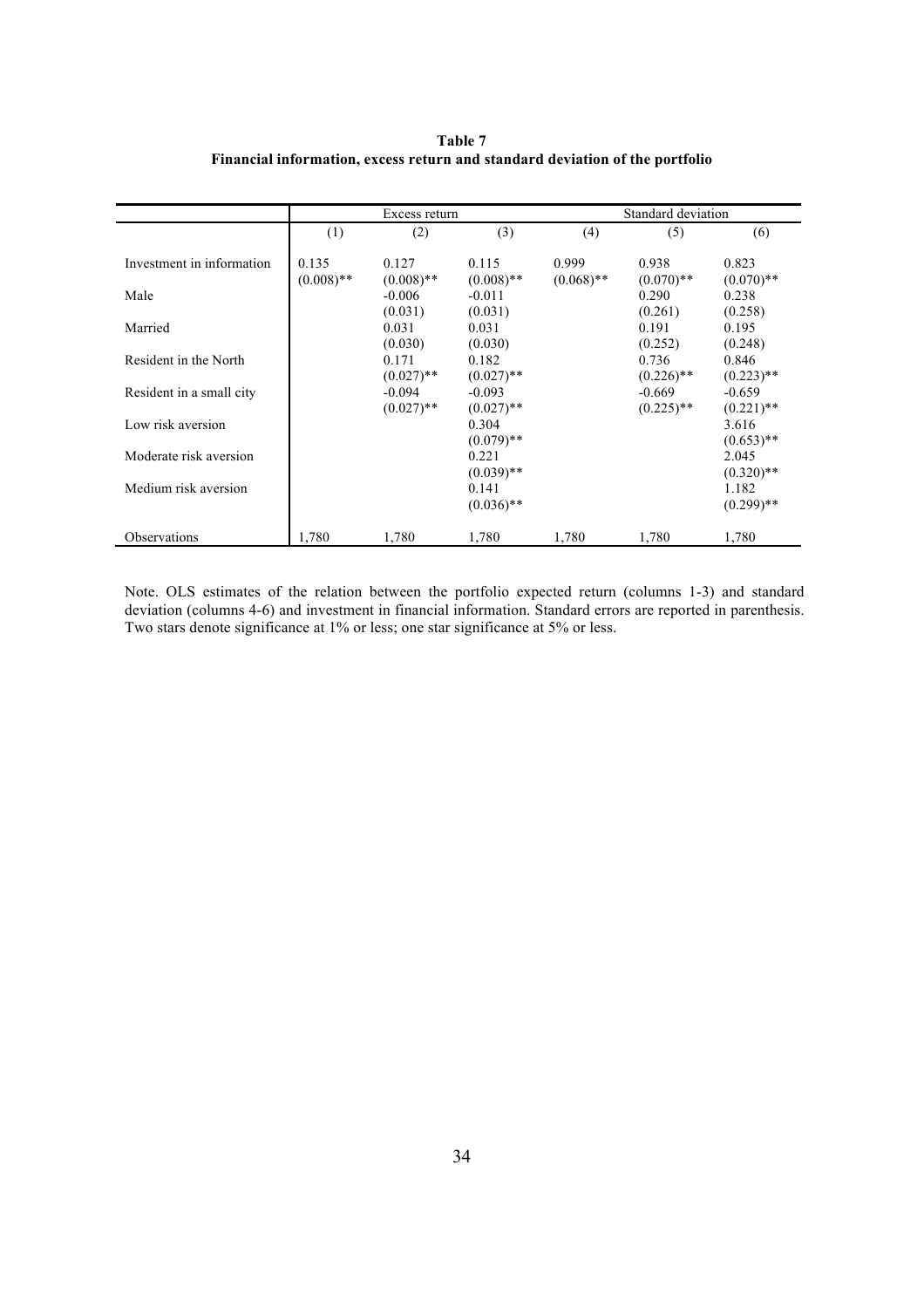## **Table 8 Sharpe ratio and investment in financial information. Sample splits by overconfidence indicators**

|                           | Low knowledge | High knowledge | Women      | Men          |
|---------------------------|---------------|----------------|------------|--------------|
|                           | of stocks     | of stocks      |            |              |
|                           | (1)           | (2)            | (3)        | (4)          |
| Investment in information | $-0.006$      | $-0.013$       | $-0.009$   | $-0.016$     |
|                           | (0.007)       | $(0.003)$ **   | (0.006)    | $(0.003)$ ** |
| Male                      | $-0.025$      | $-0.003$       |            |              |
|                           | (0.016)       | (0.012)        |            |              |
| Married                   | 0.012         | $-0.015$       | $-0.008$   | $-0.003$     |
|                           | (0.016)       | (0.011)        | (0.016)    | (0.011)      |
| Resident in the North     | $-0.012$      | 0.006          | $-0.038$   | 0.011        |
|                           | (0.016)       | (0.010)        | $(0.017)*$ | (0.010)      |
| Resident in a small city  | $-0.004$      | 0.003          | 0.013      | $-0.000$     |
|                           | (0.015)       | (0.010)        | (0.016)    | (0.009)      |
| Mills ratio               | 0.014         | 0.012          | 0.041      | 0.007        |
|                           | (0.029)       | (0.026)        | (0.029)    | (0.022)      |
| <b>Observations</b>       | 482           | 883            | 376        | 989          |

Note. Selectivity adjusted estimates of the relation between investment in information and the Sharpe ratio for various sample splits. The first stage probit of the two-stage Heckman estimator includes investment in information, financial wealth linear and square, three dummies for risk tolerance, education and demographics. Low and high knowledge of stocks split the sample between those who report knowing very well or well stocks, and those who don't. The sample includes only people with financial investment. Standard errors are reported in parenthesis. Two stars denote significance at 1% or less; one star significance at 5% or less.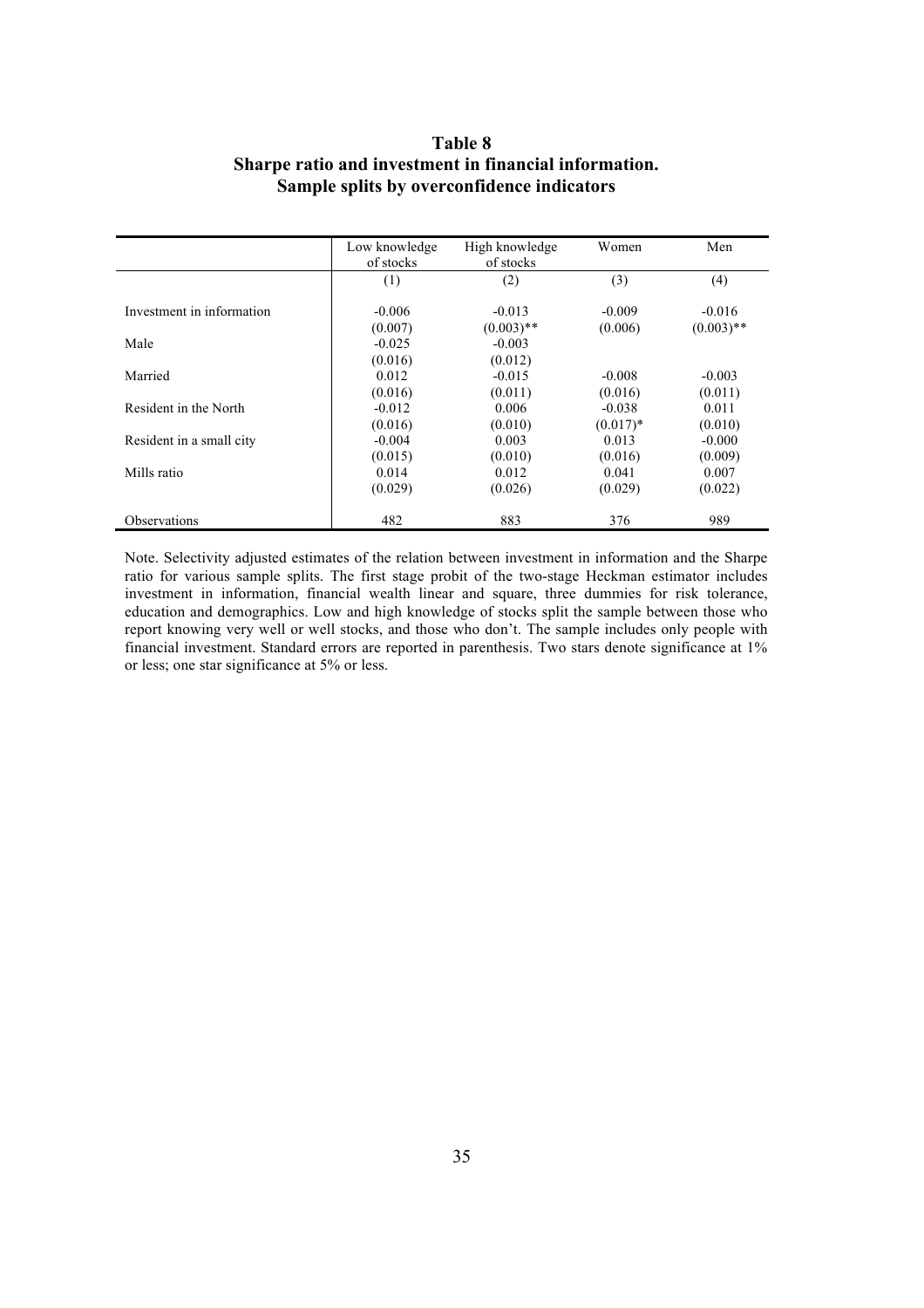## **Table 9**

|                          | Total sample | Total sample | Trimmed sample |
|--------------------------|--------------|--------------|----------------|
|                          | (1)          | (2)          | (3)            |
| Financial wealth         | $0.271***$   | $0.274***$   | $0.286***$     |
|                          | (0.051)      | (0.051)      | (0.054)        |
| Education                | $0.023***$   | $0.024***$   | $0.017**$      |
|                          | (0.008)      | (0.008)      | (0.008)        |
| Retired                  | 0.063        | 0.018        | $-0.022$       |
|                          | (0.070)      | (0.071)      | (0.073)        |
| Low risk aversion        | $1.229***$   | $1.083***$   | $0.881***$     |
|                          | (0.220)      | (0.221)      | (0.240)        |
| Moderate risk aversion   | $0.659***$   | $0.563***$   | $0.520***$     |
|                          | (0.111)      | (0.113)      | (0.115)        |
| Medium risk aversion     | $0.298***$   | $0.241**$    | $0.240**$      |
|                          | (0.104)      | (0.105)      | (0.106)        |
| Male                     |              | $0.658***$   | $0.588***$     |
|                          |              | (0.076)      | (0.077)        |
| Married                  |              | 0.041        | 0.062          |
|                          |              | (0.072)      | (0.074)        |
| Resident in the North    |              | 0.004        | 0.063          |
|                          |              | (0.065)      | (0.067)        |
| Resident in a small city |              | 0.201        | 0.241          |
|                          |              | (0.274)      | (0.274)        |
| <b>Observations</b>      | 1205         | 1205         | 1156           |

## **Determinants of investment in financial information - 2007 sample**

Note. Ordered probit estimates for time spent to acquire financial information using the 2007 survey. The trimmed sample excludes investors who spend more than 7 hours per week. Standard errors are reported in parenthesis. Two stars denote significance at 1% or less; one star significance at 5% or less.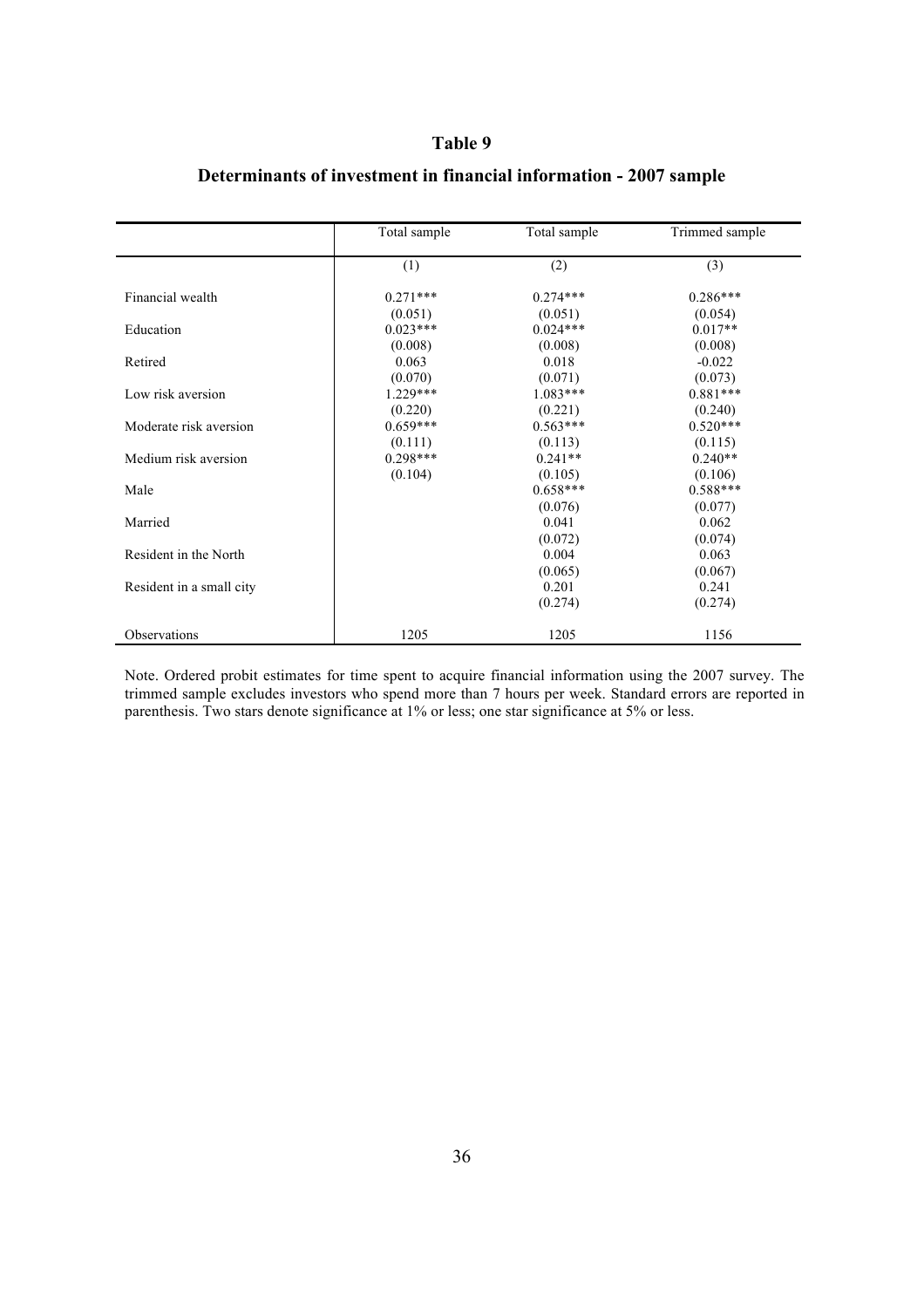**Table 10 Sharpe ratio and investment in financial information - 2007 sample**

|                           | Total      | Low          | High         | Women      | Men         |
|---------------------------|------------|--------------|--------------|------------|-------------|
|                           | sample     | knowledge of | knowledge of |            |             |
|                           |            | stocks       | stocks       |            |             |
|                           | (1)        | (2)          | (3)          | (4)        | (5)         |
| Investment in information | $-0.007**$ | 0.004        | $-0.011***$  | 0.008      | $-0.010***$ |
|                           | (0.003)    | (0.006)      | (0.003)      | (0.007)    | (0.003)     |
| Male                      | $-0.010$   | $-0.026*$    | $-0.003$     |            |             |
|                           | (0.009)    | (0.015)      | (0.012)      |            |             |
| Married                   | $0.018**$  | $0.030**$    | 0.014        | 0.009      | $0.021*$    |
|                           | (0.008)    | (0.014)      | (0.011)      | (0.015)    | (0.010)     |
| Resident in the North     | 0.005      | $0.037***$   | $-0.011$     | $0.027*$   | $-0.003$    |
|                           | (0.008)    | (0.013)      | (0.009)      | (0.015)    | (0.009)     |
| Resident in a small city  | 0.047      | 0.062        | $-0.052$     | 0.038      | 0.050       |
|                           | (0.035)    | (0.039)      | (0.070)      | (0.052)    | (0.048)     |
| Low risk aversion         | 0.044      | 0.038        | 0.052        | $-0.100$   | $0.075**$   |
|                           | (0.029)    | (0.053)      | (0.036)      | (0.074)    | (0.031)     |
| Moderate risk aversion    | $0.025*$   | $-0.005$     | $0.046**$    | 0.020      | $0.031**$   |
|                           | (0.013)    | (0.019)      | (0.018)      | (0.024)    | (0.016)     |
| Medium risk aversion      | 0.0094     | 0.003        | 0.020        | $-0.007$   | 0.019       |
|                           | (0.012)    | (0.017)      | (0.017)      | (0.021)    | (0.015)     |
| Constant                  |            |              |              |            |             |
|                           | $0.191***$ | $0.165***$   | $0.196***$   | $0.170***$ | $0.183***$  |
|                           | (0.014)    | (0.021)      | (0.021)      | (0.024)    | (0.018)     |
| <b>Observations</b>       |            |              |              |            |             |
| R-squared                 | 928        | 314          | 614          | 272        | 656         |

Note. OLS estimates of the relation between investment in information and the Sharpe ratio for total sample and various sample splits using the 2007 survey. Low and high knowledge of stocks split the sample between those who report knowing very well or well stocks, and those who don't. The sample includes only people with financial investment. Standard errors are reported in parenthesis. Two stars denote significance at 1% or less; one star significance at 5% or less.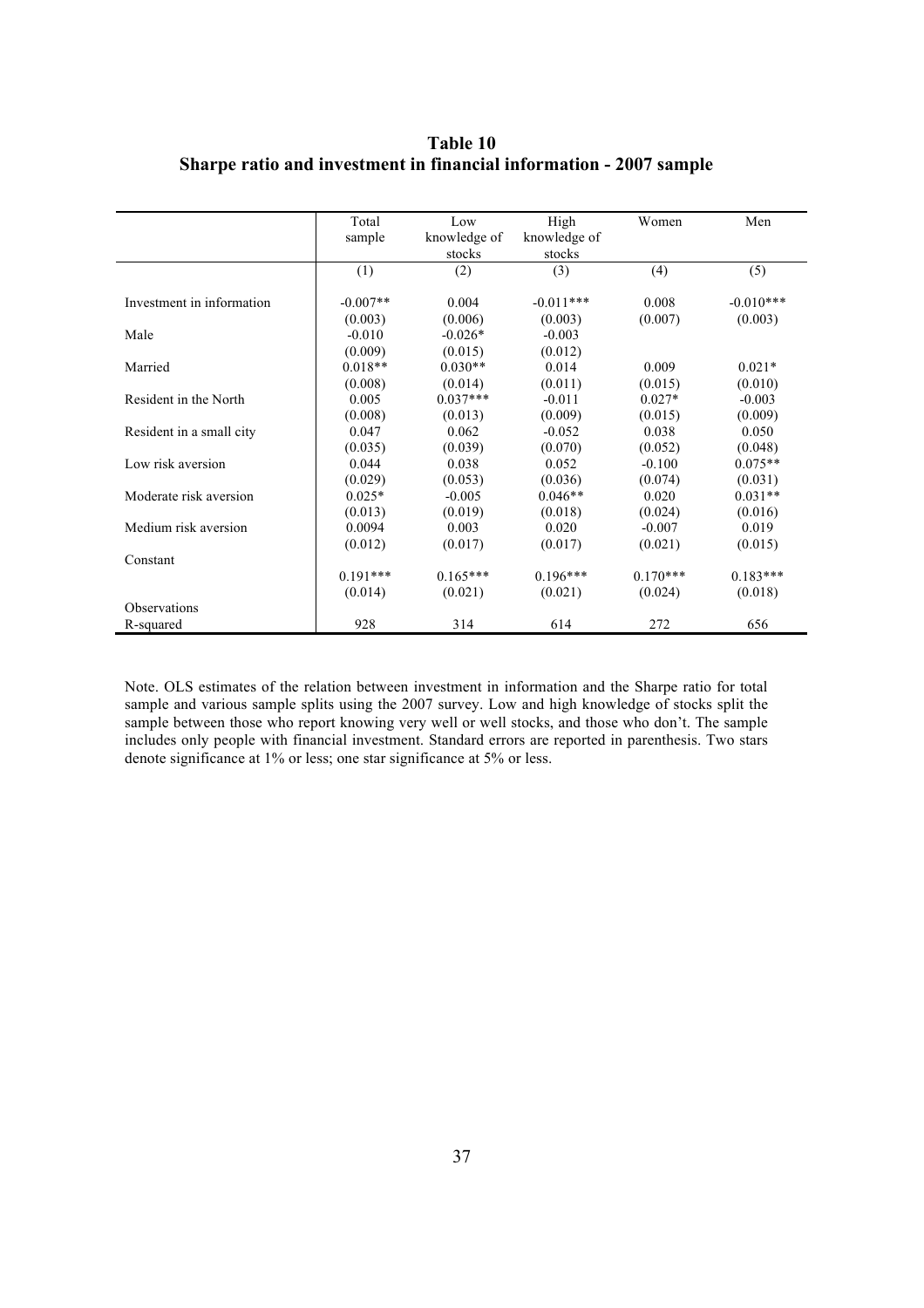## Appendix

## June 13, 2018

#### A: The rational and the overconfident models

For our purpose, Peress (2004) framework is the most appropriate. As in Peress (2004), we consider a rational investor who chooses between a risk free asset (a "bond") and a risky asset (a "stock"). We first recall the expressions for the equilibrium price P, the optimal portfolio share of stocks  $\alpha_j^R$  and the optimal level of information acquisition  $x_j^R$ . The equilibrium price, for small levels of  $z$ , which scales the level of risk in the economy is :

$$
\ln P \approx pz = p_0(i)z + p_\pi(i)(\pi z - \mu \theta z) - r^f z
$$

where:

$$
\pi z \sim N((E\pi)z, \sigma_{\pi}^2 z)
$$
 is the payoff of the risky asset  
\n
$$
\theta z \sim N((E\theta)z, \sigma_{\theta}^2 z)
$$
 is the supply of the risky asset  
\n
$$
p_0(i) = \frac{1}{\bar{h}}(\frac{E\pi}{\sigma_{\pi}^2} + i\frac{E\theta}{\sigma_{\theta}^2} + \frac{1}{2})
$$
  
\n
$$
p_{\pi}(i) = 1 - \frac{1}{\bar{h}\sigma_{\pi}^2}
$$
  
\n
$$
\bar{h} = \frac{1}{\sigma_{\pi}^2} + \frac{i^2}{\sigma_{\theta}^2} + \frac{i}{n}
$$
 (aggregate precision)  
\n
$$
i = \int_{j} x_{j}^{R} \tau_{j}(W_{0j}) dG(x_{j}^{R}, W_{0j})
$$
 (aggregate information)  
\n
$$
n = \int_{j} \tau_{j}(W_{0j}) dG(x_{j}^{R}, W_{0j})
$$
 (aggregate risk tolerance)  
\n
$$
\tau_{j}(W_{0j})
$$
 (absolute risk tolerance)  
\n
$$
dG(x_{j}^{R}, W_{0j})
$$
 (density of investors with  $x_{j}^{R}, W_{0j}$ )

 $x_j^R$  is the amount of information acquired by investor j and is given by:

$$
C'(x_j^R) = \frac{1}{2}\tau(W_j)\phi'_x(x_j^R, i)
$$

where:

$$
\phi(x_j^R, i) \;\; = \;\; h(i, x_j^R)A + \frac{1}{4h(i, x_j^R)} + q - 1 \text{ is increasing and convex in } x
$$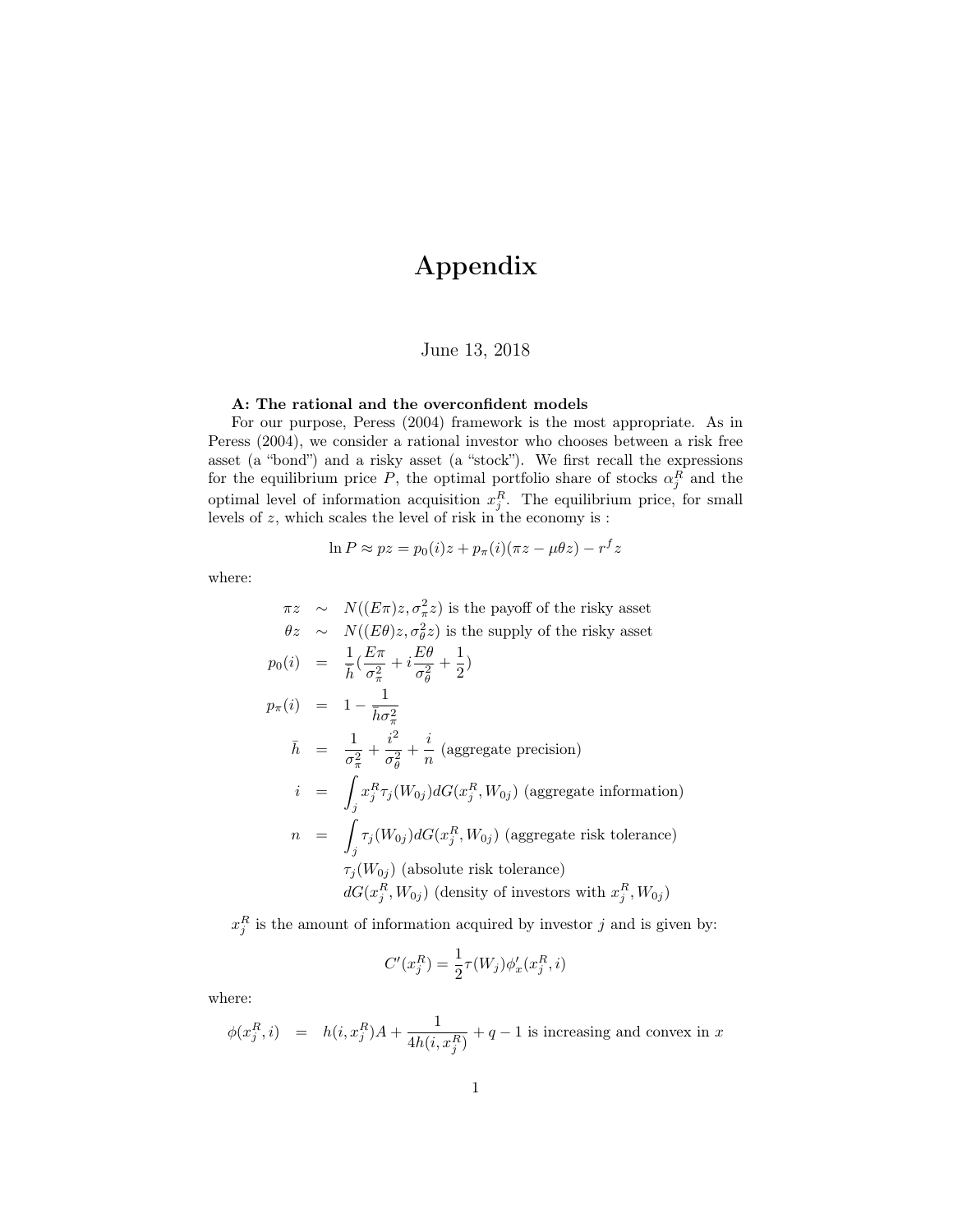$$
A = \frac{h(i,0)n^2 + 2in + \sigma_{\theta}^2}{(n\bar{h})^2} + q^2
$$

$$
q = \frac{E\theta}{n\bar{h}} - \frac{1}{2\bar{h}}
$$

$$
h(i, x_j^R) = \frac{1}{\sigma_{\pi}^2} + \frac{i^2}{\sigma_{\theta}^2} + x_j^R
$$

Theorem 1 in Peress (2004) proves that the optimal amount of information is increasing in absolute risk tolerance  $\tau(W_j)$  and wealth, and decreasing in the marginal cost of information. It also shows that there is a wealth threshold below which the investor does not purchase information.

The optimal share of stocks is:

$$
\alpha_j^R = \frac{\tau(W_j)}{W_j} \left( \frac{E\pi}{\sigma_\pi^2} + \frac{iE\theta}{\sigma_\theta^2} + \frac{i^2}{\sigma_\theta^2} (\pi - \mu\theta) + x_j^R \frac{S_j^R}{z} + \frac{1}{2} - (p + r^f)h(i, x_j^R) \right)
$$

where  $S_j^R$  is the signal received on the true payoff  $\Pi$  by investor j as he purchases the amount of information  $x_j^R$ :

$$
S_j^R = S(x_j^R) = \pi z + \sqrt{\frac{z}{x_j^R}} \varepsilon
$$
  

$$
\varepsilon \sim N(0, 1)
$$

#### 0.1 The Sharpe ratio of the rational investor

The Sharpe ratio of the rational investor (dropping the index  $j$  for simplicity) is:

$$
Sharpe^{R} = \frac{E(\alpha^{R}r^{e})}{\sqrt{V(\alpha^{R}r^{e})}} = \frac{\text{portfolio mean excess return}}{\text{portfolio standard deviation}}
$$

where  $r^e$  is the excess return on the stock:

$$
r^e = \frac{\Pi - P}{P} - r^f z
$$

and the expected mean excess return on the portfolio is:

$$
E(\alpha^R r^e) = E(E(\alpha^R r^e | S^R, P))
$$
  
=  $E\alpha^R E(r^e | S^R, P)$ 

Let us define

$$
\lambda^{R} = \alpha^{R} \frac{W}{\tau(W)} \frac{1}{\sqrt{V}}
$$
  
(the Sharpe ratio of the portfolio return)  

$$
V = V(\pi z \mid S^{R}, P)
$$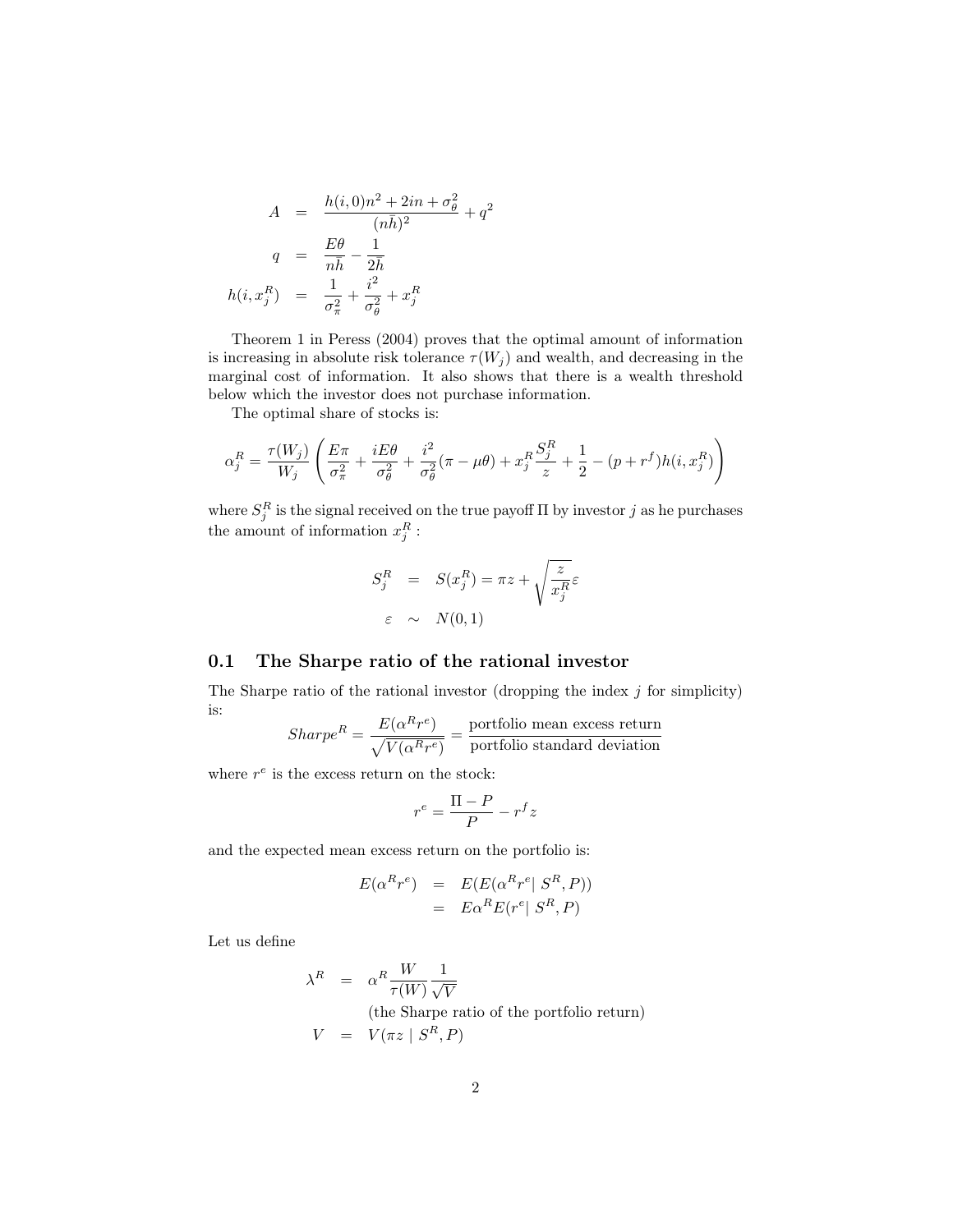One can show that:

$$
E(r^e | S^R, P) \simeq \lambda^R \frac{1}{\sqrt{V}}
$$

So that:

$$
E(\alpha^{R} r^{e}) = E((\lambda^{R})^{2}) \frac{\tau(W)}{W}
$$

$$
= \frac{\tau(W)}{W} \phi(i, x^{R}) z
$$

And the variance of the excess return on the portfolio is:

$$
V(\alpha^{R}r^{e}) = E(V(\alpha^{R}r^{e} \mid S^{R}, P)) + V(E(\alpha^{R}r^{e} \mid S^{R}, P))
$$

Since the mean excess return on the portfolio is of the order of z,  $V(E(\alpha^R r^e))$  $(S<sup>R</sup>, P)$ ) is of the order of  $z<sup>2</sup>$  and is negligible at the first order in z with respect to  $E(V(\alpha^R r^e \mid S^R, P)).$  This implies that:

$$
V(\alpha^{R}r^{e}) \simeq E(V(\alpha^{R}r^{e} | S^{R}, P))
$$
  
\n
$$
= E((\alpha^{R})^{2} V(r^{e} | S^{R}, P))
$$
  
\n
$$
\simeq E((\alpha^{R})^{2} V(\pi z | S^{R}, P))
$$
  
\n
$$
= E((\lambda^{R})^{2} \frac{1}{V} V(\frac{\tau(W)}{W}))^{2}
$$
  
\n
$$
= (\frac{\tau(W)}{W})^{2} \phi(i, x^{R})z
$$

and finally the Sharpe ratio is given by:

$$
Sharpe^R = \sqrt{\phi(i, x^R)z}
$$

As shown in Peress (2004), Appendix B, the Sharpe ratio of the rational investor increases with  $x^R$  and the amount of information purchased.

## 0.2 The effect of overconfidence

We now introduce overconfidence in the previous model and compute the optimal portfolio and the optimal amount of information purchased by the overconfident investor. We assume that overconfident investors have mass zero among all other rational agents, so they don't affect the equilibrium price or the choice of other rational agents.

An overconfident investor who purchases the amount of information  $x^K$ thinks he is receiving the signal  $S^K = \pi z + \sqrt{\frac{z}{Kx^K}} \varepsilon$  although he is actually receiving the signal  $S(x^K)$ . That is, he overestimates the true precision of the signal by a factor  $K > 1$  measuring the degree of overconfidence. This alters the signal extraction problem he solves when he computes the optimal portfolio and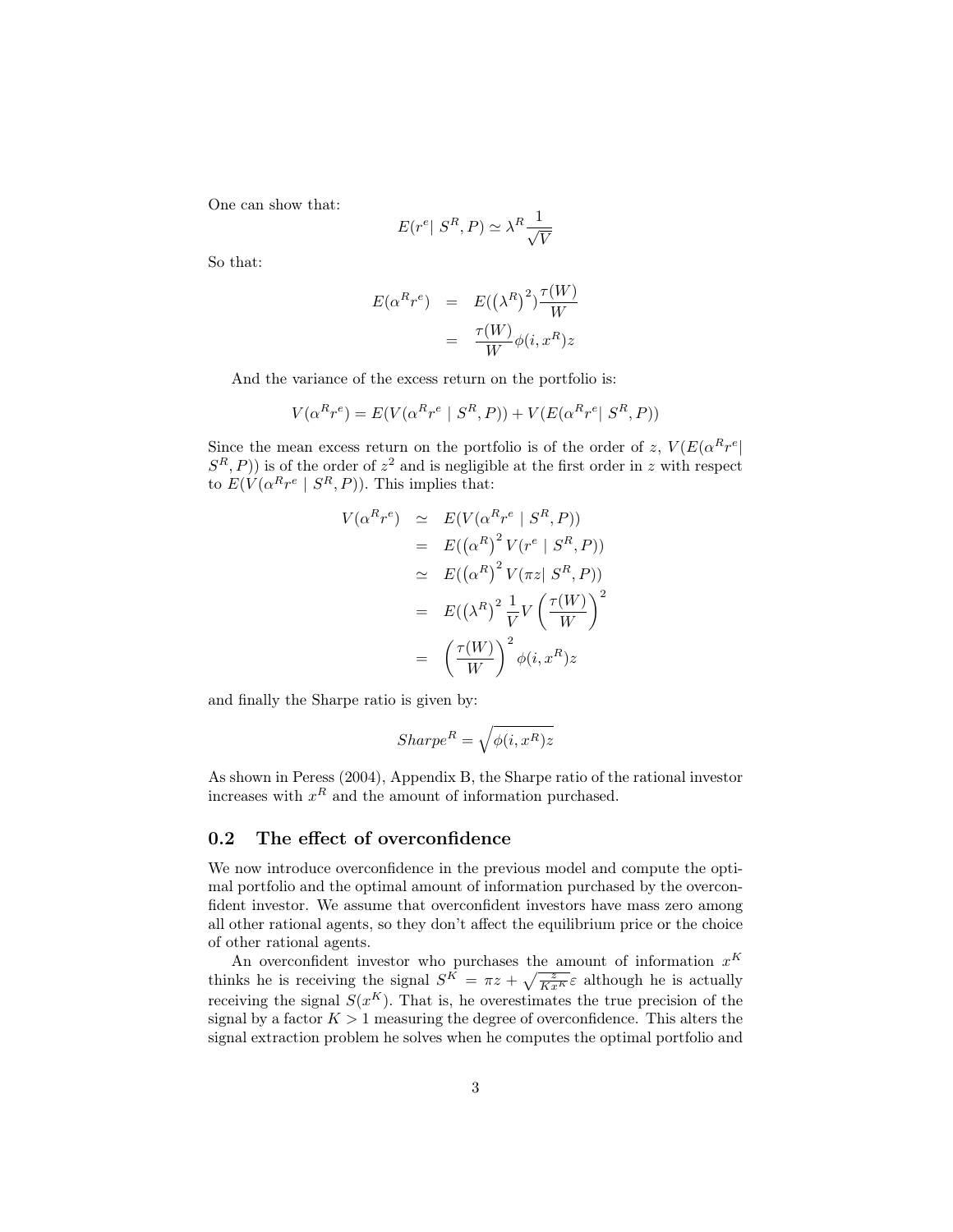chooses the optimal amount of information. Since the overconfident investor behaves as a rational investor who gets a signal with precision  $Kx^K$ , the optimal amount of information purchased is:

$$
C'(x_j^K) = \frac{1}{2}\tau(W_j)K\phi'_x(Kx_j^K, i)
$$

Following the same line of proof as Peress (2004), optimal information of the overconfident investor increases with risk tolerance, wealth and degree of overconfidence K, and decreases with the marginal cost of acquiring information. Here too, there is a threshold level of wealth below which the overconfident investor does not acquire information but, ceteris paribus, the threshold is lower than for the rational investor. This can be seen by noticing that information is not acquired if  $C'(0) > \frac{1}{2}\tau(W_j)K\phi'_x(0)$ , which requires a lower value of wealth the larger is K.

The optimal portfolio is given by:

$$
\alpha_j^K = \frac{\tau(W_j)}{W_j}\left(\frac{E\pi}{\sigma_\pi^2}+\frac{iE\theta}{\sigma_\theta^2}+\frac{i^2}{\sigma_\theta^2}(\pi-\mu\theta)+Kx_j^K\frac{S^K}{z}+\frac{1}{2}-(p+r^f)h(i,Kx_j^K)\right)
$$

Proof: The proof follows Peress (2004) except for the signal extraction problem. Now:

$$
E(\pi z \mid S^K, P) = \frac{1}{h(i, Kx_j^K)} \left( \frac{E\pi}{\sigma_{\pi}^2} z + \frac{iE\theta}{\sigma_{\theta}^2} z + z \frac{i^2}{\sigma_{\theta}^2} (\pi - \frac{\theta}{i}) + Kx_j^K S_j^K \right)
$$
  

$$
V(\pi z \mid S^K, P) = \frac{z}{h(i, Kx_j^K)}
$$

and for small  $z$  the optimal portfolio is still given by :

$$
\alpha_j^K = \frac{\tau(W_j)}{W_j} \frac{E(\pi z \mid S_j^K, P) + \frac{1}{2}V(\pi z \mid S_j^K, P) - pz - r^f z}{V(\pi z \mid S_j^K, P)}.
$$

Substituting for the expected stock return and variance conditional on the signal gives the optimal portfolio choice above.

## 0.3 The perceived Sharpe ratio of an overconfident investor

The perceived Sharpe ratio of an overconfident investor can be computed exactly along the same lines followed for the rational investor but conditioning on the perceived signal. This gives:

$$
Perceived\ Sharpe^{K}=\sqrt{\phi(i,Kx^{K})z}
$$

The perceived ratio increases with K (the overconfidence parameter) and  $x^K$ (the amount of information purchased). Thus, the overconfident investor is indeed tempted to purchase even more information than the rational investor. However, the true Sharpe ratio of the overconfident investor is different from the one he expects.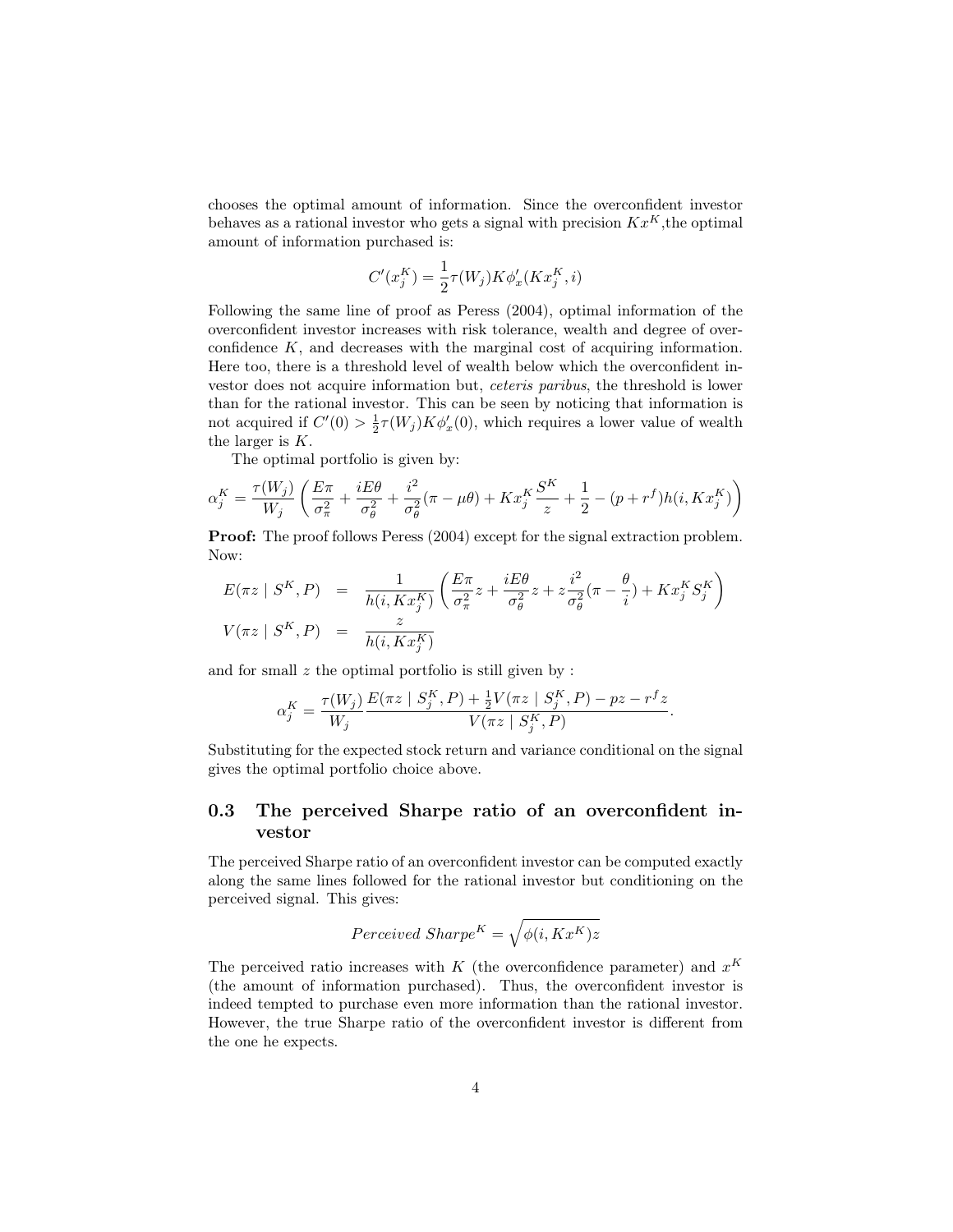#### 0.4 The actual Sharpe ratio of an overconfident investor

To compute the true Sharpe ratio of the overconfident investor, we need to condition on the true signal:

$$
E(\alpha^{K}r^{e}) = E(E(\alpha^{K}r^{e} | S^{R}, P))
$$

Define:

$$
\begin{array}{rcl}\n\alpha^{RK} & = & \alpha^K - \alpha^R \\
\lambda^{RK} & = & \alpha^{RK} \frac{W}{\tau(W)} \sqrt{V}\n\end{array}
$$

where  $\alpha^R$  denotes the portfolio choice of a rational investor who would be choosing the amount of information  $x^K$ .

Thus the average portfolio return of the overconfident investor, conditioning on the true distribution of signals, is:

$$
E(E(\alpha^{K}r^{e} | S^{R}, P)) = E((\alpha^{R} + \alpha^{RK})E(r^{e} | S^{R}, P))
$$
  

$$
= \frac{\tau(W)}{W}E(\lambda^{R} + \lambda^{RK})\lambda^{R}
$$
  

$$
= \frac{\tau(W)}{W} (E((\lambda^{R})^{2}) + E(\lambda^{RK}\lambda^{R}))
$$

and the portfolio variance:

$$
V(\alpha^{K}r^{e}) \simeq E(V(\alpha^{K}r^{e} \mid S^{R}, P))
$$
  
\n
$$
= E(\alpha^{RK} + \alpha^{R})^{2}V(r^{e} \mid S^{R}, P)
$$
  
\n
$$
= \left(\frac{\tau(W)}{W}\right)^{2} (E(\lambda^{RK} + \lambda^{R})^{2})
$$
  
\n
$$
= \left(\frac{\tau(W)}{W}\right)^{2} (E(\lambda^{RK})^{2} + E(\lambda^{R})^{2} + 2E(\lambda^{R}\lambda^{RK}))
$$

Thus, the true Sharpe ratio of the overconfident investor is:

$$
Sharpe^{K} = \frac{E((\lambda^{R})^{2}) + E(\lambda^{RK} \lambda^{R})}{\sqrt{E(\lambda^{R})^{2} + E(\lambda^{RK})^{2} + 2E(\lambda^{R} \lambda^{RK})}}
$$

Note that  $E(\lambda^R)^2$  is the square of the Sharpe ratio of an investor who is not overconfident and perceives the signal correctly but who would purchase the amount of information  $x^K$ . We are interested in showing how the Sharpe ratio of the overconfident investor compares to that of the rational investor and how it varies with the amount of information  $x^K$ .

Let us compute the different terms that come into play:

$$
\lambda^R = \frac{1}{\sqrt{zh(i, x^K)}} \times
$$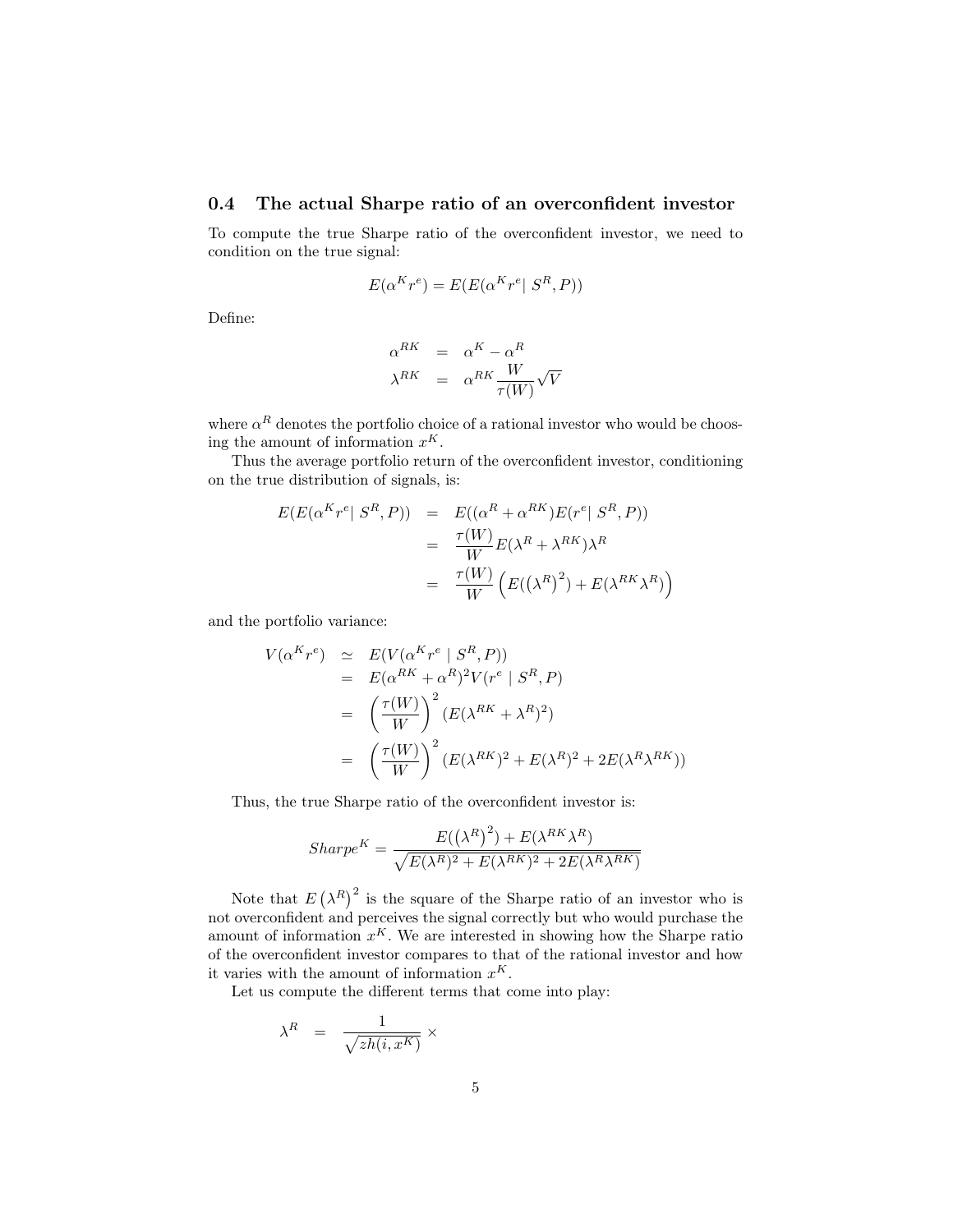$$
(p_0(i)(i/n - x^K)z + \pi z(1 - p_{\pi}(i))(x^K - i/n) +
$$
  
\n
$$
(\theta z/i)((1 - p_{\pi}(i))i/n + p_{\pi}(i)x^K) + \sqrt{zx^K}\varepsilon)
$$
  
\n
$$
\lambda^{RK} = \frac{1}{\sqrt{zh(i, x^K)}} \times
$$
  
\n
$$
(-(K - 1)xp_0(i)z + (1 - p_{\pi}(i))(\pi z)(K - 1)x^K +
$$
  
\n
$$
p_{\pi}(i)(K - 1)x^K(\theta z/i) + \varepsilon(\sqrt{K} - 1)\sqrt{zx^K})
$$

where  $\varepsilon$  is a random variable with a standard normal distribution (mean 0 and variance 1)

And where (to a first-order approximation in  $z$ ):

$$
E((\lambda^R))^2 = \phi(i, x^K)
$$

$$
E(\lambda^{R} \lambda^{RK}) = \frac{x^{K}}{h(i, x^{K})} \times
$$
  

$$
(((1 - p_{\pi}(i))^{2} \sigma_{\pi}^{2} + (p_{\pi}(i))^{2} \frac{\sigma_{\theta}^{2}}{i^{2}})(x^{K} - i/n)(K - 1) +
$$
  

$$
p_{\pi}(i) \frac{i}{n} \frac{\sigma_{\theta}^{2}}{i^{2}}(K - 1) + (\sqrt{K} - 1))
$$

and

$$
E(\lambda^{RK})^2 = \frac{(x^K)^2}{h(i, x^K)}((1 - p_\pi(i))^2 \sigma_\pi^2 + p_\pi(i)^2 \sigma_\theta^2/i^2)(K - 1)^2
$$

$$
+(\sqrt{K} - 1)^2 \frac{x^K}{h(i, x^K)}
$$

Going back to the expression for the "true" Sharpe ratio of the overconfident investor, we have that:

$$
Sharpe^K = \frac{N}{\sqrt{D}}
$$

where:

$$
N = E(\lambda^R)^2 + E(\lambda^R \lambda^{RK})
$$
  
\n
$$
D = E(\lambda^R)^2 + 2E(\lambda^R \lambda^{RK}) + E(\lambda^{RK})^2
$$

Although it is not obvious from the formulas that  $Sharpe^{K} < Sharpe^{R}$ , we know that the amount of information purchased by the overconfident investor  $x^K$  is strictly greater than that purchased by the rational investor, so that the portfolio allocation of the overconfident investor is suboptimal given the equilibrium returns, implying  $Share^K < Sharpe^R$ . (In equilibrium, the Sharpe ratio is maximized at the optimal level of information given the true signalling structure).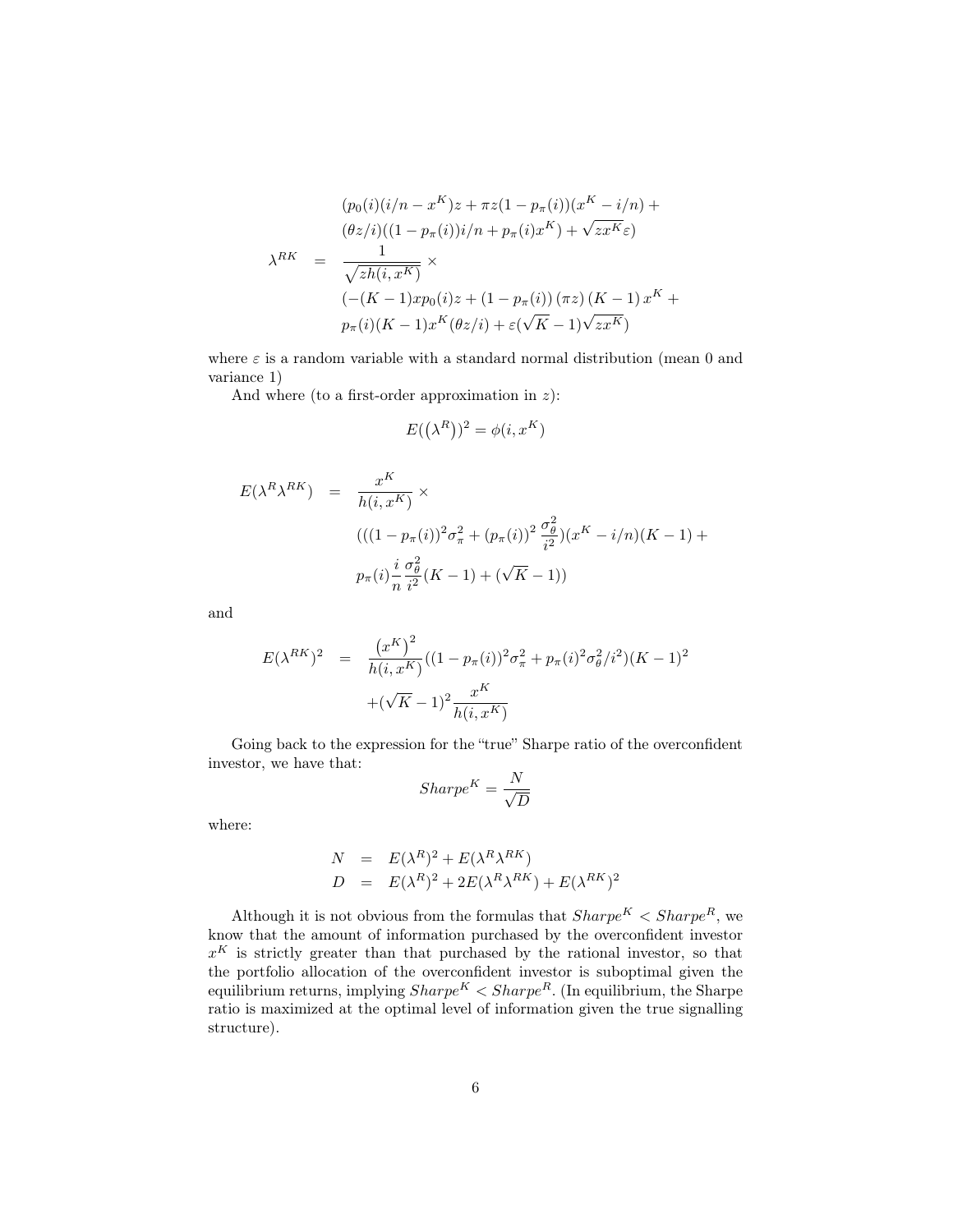To see how the Sharpe ratio varies with a marginal increase in information , we compute the derivatives of the various terms of the ratio with respect to  $x^K$  :

$$
\frac{\partial E(\lambda^{R})^{2}}{\partial x^{K}} = \frac{\partial \phi(i, x^{K})}{\partial x^{K}} = A - \frac{1}{4(h(i, x^{K}))^{2}}
$$
\n
$$
\frac{\partial E(\lambda^{R} \lambda^{RK})}{\partial x^{K}} = (K - 1)C \frac{x^{K}}{h(i, x^{K})} +
$$
\n
$$
(C(x^{K} - i/n)(K - 1) + p_{\pi}(i) \frac{i}{n} \frac{\sigma_{\theta}^{2}}{i^{2}} (K - 1) + (\sqrt{K} - 1))
$$
\n
$$
\times \left(\frac{1}{h(i, x^{K})} - \frac{x^{K}}{(h(i, x^{K}))^{2}}\right)
$$
\nwhere  $C = (1 - p_{\pi}(i))^{2} \sigma_{\pi}^{2} + p_{\pi}(i)^{2} \sigma_{\theta}^{2} / i^{2}$ \n
$$
\frac{\partial E(\lambda^{RK})^{2}}{\partial x^{K}} = \left(\frac{2x^{K}}{h(i, x^{K})} - \frac{(x^{K})^{2}}{(h(i, x^{K}))^{2}}\right) C(K - 1)^{2}
$$
\n
$$
+ (\sqrt{K} - 1)^{2} \left(\frac{1}{h(i, x^{K})} - \frac{x^{K}}{(h(i, x^{K}))^{2}}\right)
$$

So that:

$$
\frac{\partial N}{\partial x^{K}} = \frac{\partial E(\lambda^{R})^{2}}{\partial x^{K}} + \frac{\partial E(\lambda^{R}\lambda^{RK})}{\partial x^{K}} > 0
$$
  

$$
\frac{\partial D}{\partial x^{K}} = \frac{\partial E(\lambda^{R})^{2}}{\partial x^{K}} + 2\frac{\partial E(\lambda^{R}\lambda^{RK})}{\partial x^{K}} + \frac{\partial E(\lambda^{RK})^{2}}{\partial x^{K}} > 0
$$

And finally:

$$
\frac{\partial Sharpe^{K}}{\partial x^{K}} = \frac{1}{D} \left( \frac{\partial N}{\partial x^{K}} \sqrt{D} - N \frac{\frac{\partial D}{\partial x^{K}}}{2\sqrt{D}} \right)
$$

$$
= \frac{1}{2D\sqrt{D}} \left( 2 \frac{\partial N}{\partial x^{K}} D - N \frac{\partial D}{\partial x^{K}} \right)
$$

A marginal increase in the amount of information of overconfident investors has two effects. It increases the true excess mean return of the portfolio  $\left(\frac{\partial N}{\partial x^K} > 0\right)$ , but it also increases the true variance of the excess return  $\left(\frac{\partial D}{\partial x^K} > 0\right)$ .

**Proof of Propositions 1 and 2.** In general, it is not possible to establish analytically the sign of the above derivative. But we see that for large  $K$ , the extra term  $E(\lambda^{RK})^2$  in the denominator of the Sharpe ratio of the overconfident investor dominates and the Sharpe ratio becomes:

$$
Sharpe^K \sim B \frac{1}{h(i, x^K)}
$$
 for large K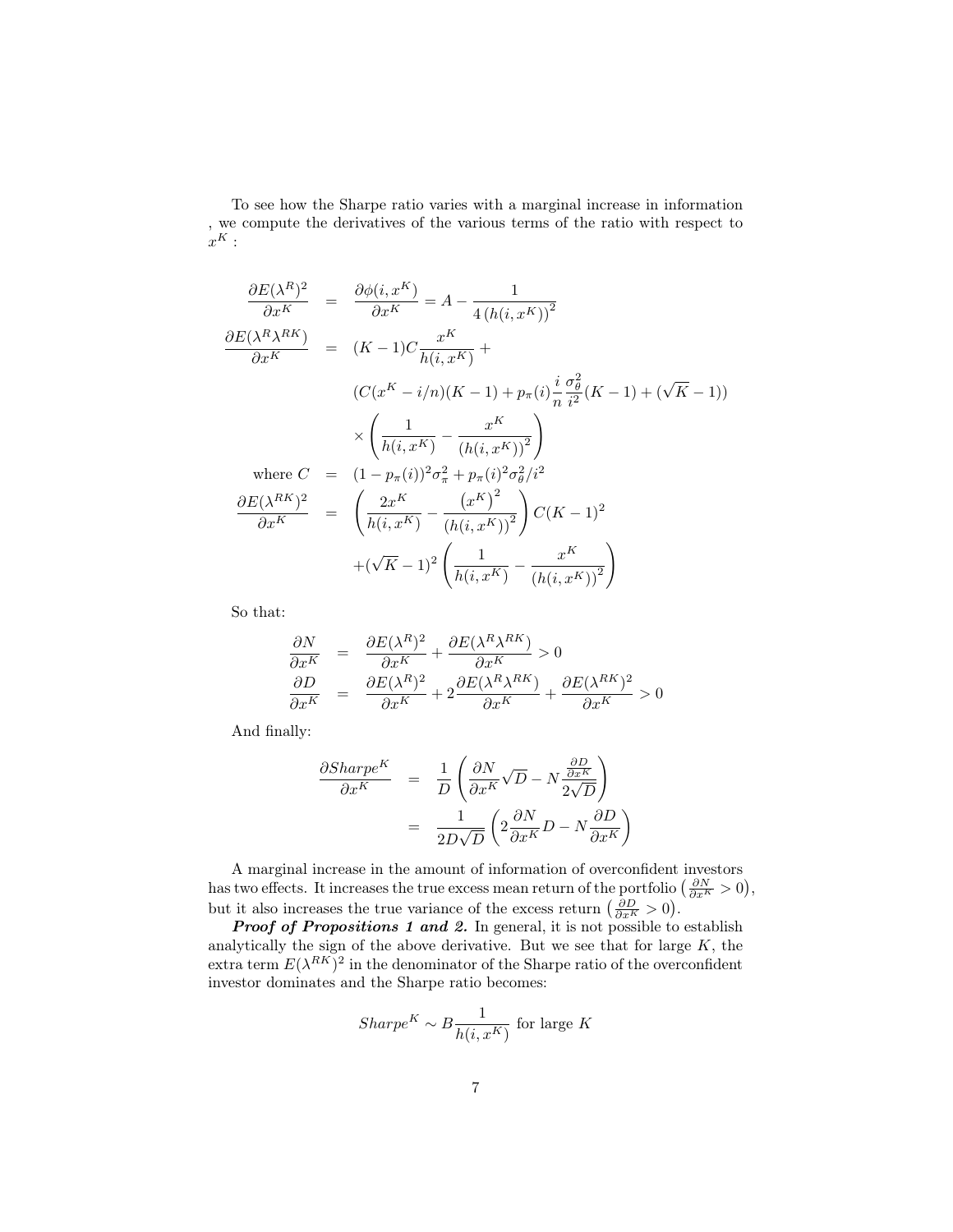where B is a positive constant. Since  $h(i, x^K)$  is strictly increasing in  $x^K$ , when overconfidence is sufficiently large the Sharpe ratio is decreasing in  $K$ .

To see how the Sharpe ratio varies with the amount of information and the degree of overconfidence, we evaluate the ratio using the same assumptions as in Peress (2004, Section 6). In particular, we use a CRRA specification for the utility function with a coefficient of relative risk aversion of 5 to compute the level of aggregate risk tolerance  $n$  (using the same number for aggregate financial wealth of 5,184 billion dollars):

 $n = 1,037$  billion (USD)

and:

 $\sigma_{\pi}^2$  = 0.0275 (the historical moments of stock returns in the US)  $E\theta = n \times 2.750$  $\sigma_{\theta}^2$  =  $n \times 6.539$  $\mu$  = 100 × n

The computation is not meant to be realistic but rather to provide a qualitative numerical description of how the Sharpe ratio varies with information and the overconfidence parameter. Figure A1 plots  $Sharpe^{K}$  as a function of  $x^K$  for the increasing degree of overconfidence starting with  $K = 1$ .

We see that the true Sharpe ratio of the overconfident investor is strictly lower than the Sharpe ratio of the rational investor and decreasing in the level of overconfidence. The sensitivity to the amount of information is also lower the higher the degree of overconfidence. Furthermore, for  $K$  sufficiently large, the Sharpe ratio is negatively related to the amount of information at all levels of information. In our computations the relation between the Sharpe ratio and information becomes negative when overconfidence is such that the investor's perceived standard deviation of returns is half its true value.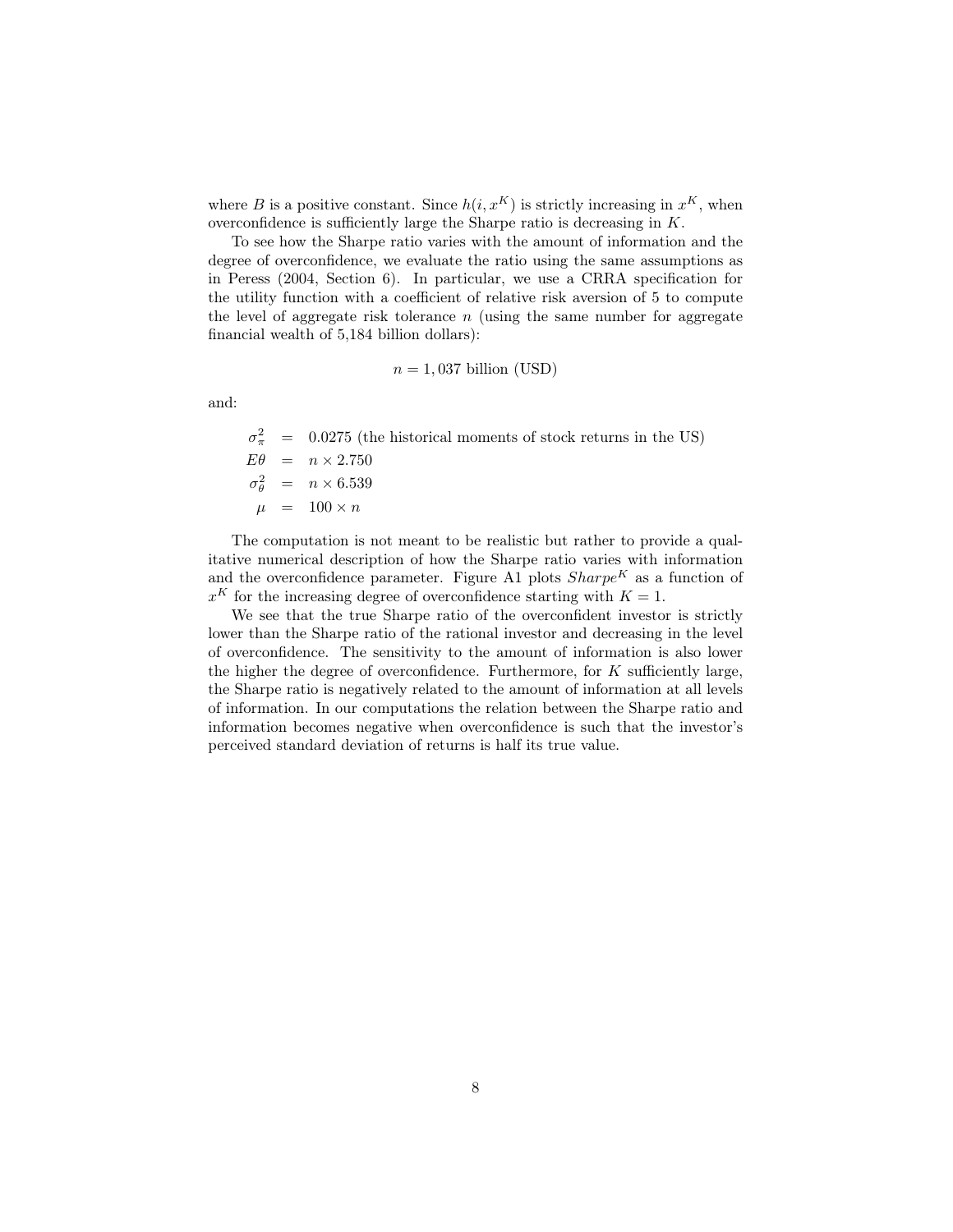#### Figure 1: Sharpe ratio

Notes: The figure plots the relation between investment in information and the portfolio expected Sharpe ratio for the rational investor and for investors with different values of the overconfidence parameter. Calculations are made calibrating the model with the same parameters used by Peress (2004): CRRA utility with relative risk aversion equal to 5, variance of stock returns equal to 2.75%, and equity premium of 6.5%. The relation between the expected Sharpe ration and investment in information becomes negative when overconfidence is such that the investor's perceived standard deviation of stock returns is half its true value.

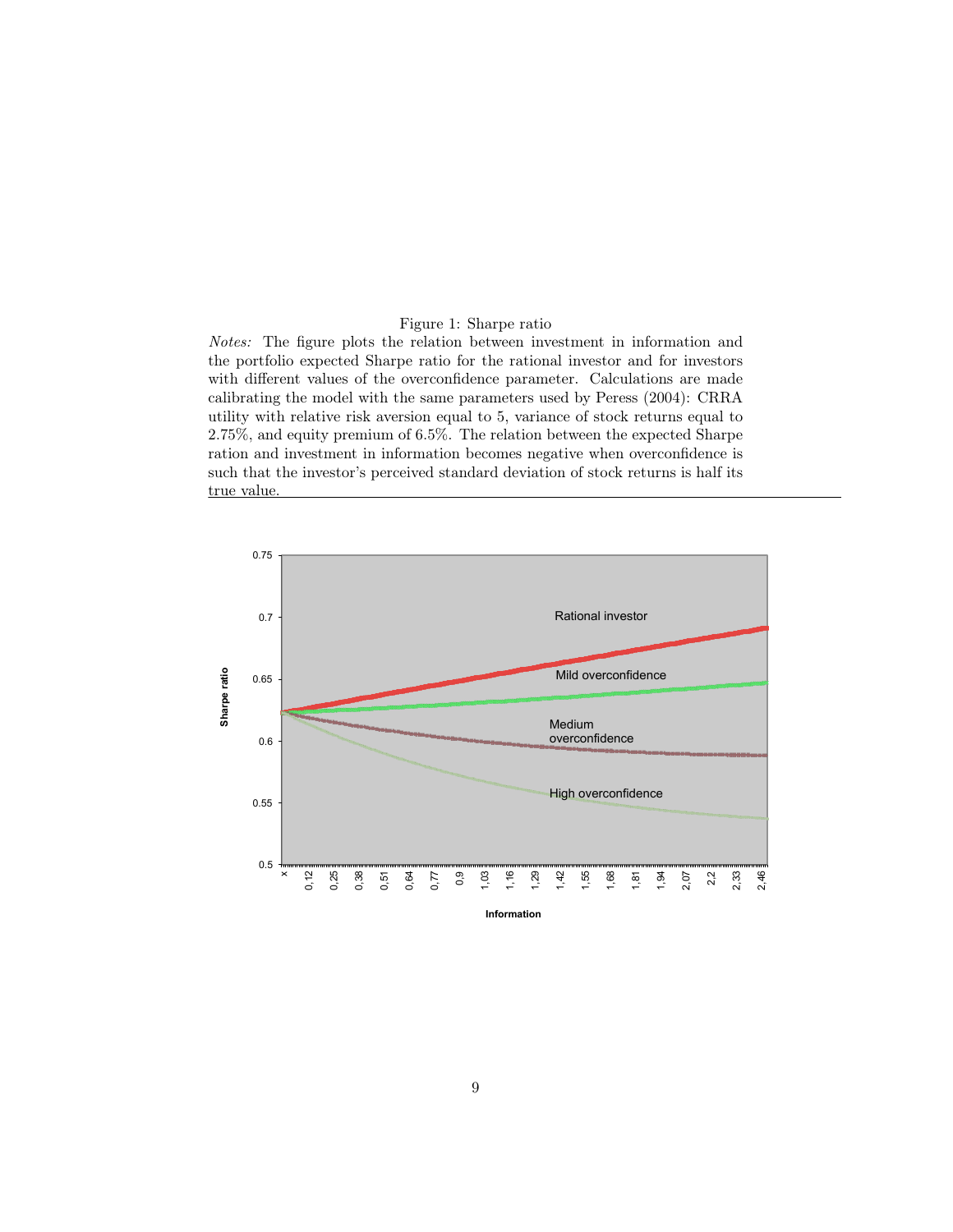#### B: Data sources and variables' definitions

#### The Unicredit Survey

The Unicredit Survey of Investors' Behavior (UCS) draws on the population of clients of one of the two largest Italian banks. The sample includes 1,834 individuals with a checking account in one of the banks that are part of the Unicredit Group. The sample is representative of the eligible population of customers, excluding customers less than 20 years old or older than 80, and those who hold accounts of less than 1,000 euro or more than 2.5 million euro. UCS goal is to study retail customers' behavior and expectations. The survey has detailed information on households' demographic structure, wealth (both within and outside the bank), and income. It has data on multi-banking, attitudes towards saving and financial investment, propensity to take financial risk, retirement saving and life insurance. Interviews were administered between September 2003 and January 2004 by an Italian leading poll agency, which also serves the Bank of Italy for the Survey on Household Income and Wealth (SHIW). Most interviewers had substantial experience in administering the Bank of Italy SHIW, which is likely to increase the quality of the data. The Computer Assisted Personal Interview (CAPI) methodology was employed for all interviews. Before the interview, each customer was contacted by phone.

The sampling design is similar to that of the Bank of Italy SHIW. The population of account holders is stratified along geographical area of residence (North-East, North-West, Central and Southern Italy), city size (less than 30,000 inhabitants and more), and wealth held with Unicredit (as of December 31, 2003). The questionnaire was designed with the help of field experts and academic researchers. It has eight sections, dealing with household demographic structure, occupation, propensity to save, to invest and to risk, individual and household financial wealth, real estate, entrepreneurial activities, income and expectations, life insurance and retirement income. The wealth questions match those in the Bank of Italy SHIW, and allow interesting comparison between the wealth distributions in the two surveys.

An important feature of the UCS is that sample selection is based on individual clients of Unicredit. The survey, however, contains detailed information also on the household head - defined as the person responsible for the financial matters of the family - and spouse, if present. Financial variables are elicited for both respondents and household.

#### Construction and definition of wealth

UCS contains detailed information on ownership of real and financial assets, and amount invested. Real assets refer to the household. Financial assets refer to both the account holder and the household. For real assets, UCS reports separate data on primary residence, investment real estate, land, business wealth, and debt (mortgage and other debt). Real asset amounts are elicited without use of bracketing.

Two definitions of financial wealth are available. One refers to the individual account holder, and the other to the entire household. The two can differ because some customers keep financial wealth also in different banks or financial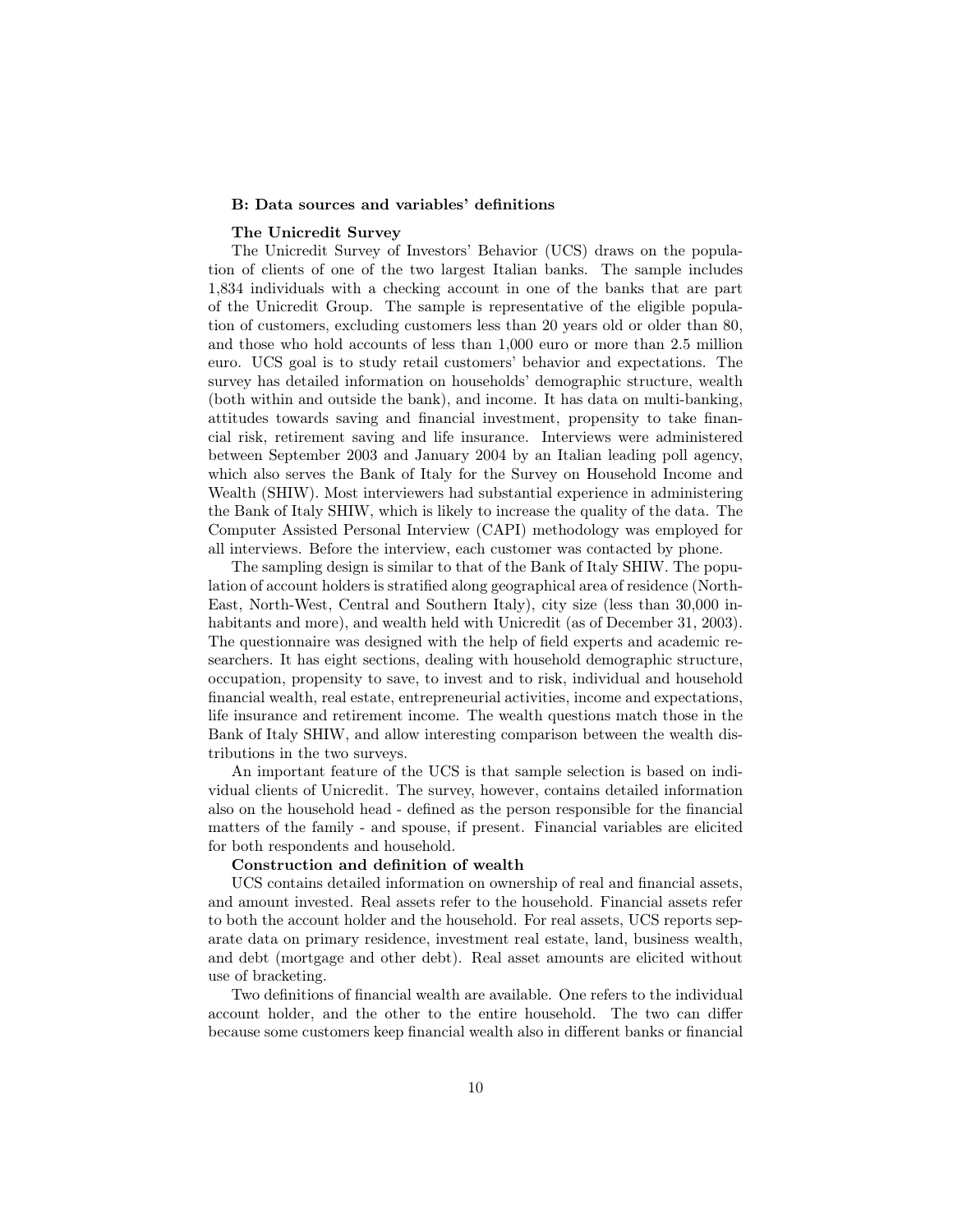institutions (multi-banking) and/or because different household members have different accounts.

Calculation of financial assets amounts requires some imputation. First of all, respondents report ownership of financial assets grouped in 10 categories. Respondents are then asked to report financial assets amounts; otherwise, they are asked to report amounts in 16 predetermined brackets and if the stated amount is closer to the upper or lower interval within each bracket. The questions are the same used in the Bank of Italy SHIW.

#### Expected return, standard deviation and Sharpe ratio

To construct the portfolio Sharpe ratio we rely on Pelizzon and Weber (2005), who further classify the 10 UCS asset categories in short-term government bonds (considered to be the risk-free asset), medium-term government bonds (MTGB), long-term government bonds (LTGB), and stocks, as explained in the table below. The questionnaire does not contain exact information on the maturity of government bonds, and the composition of mutual funds and managed investment accounts. Even if the precise split is not known, the survey asks if mutual funds are predominantly stocks or bonds, and we can combine this information with aggregate data to reclassify mutual funds and managed investment accounts.

| Asset type                   | Fraction with   | Reclassified asset      |
|------------------------------|-----------------|-------------------------|
|                              | positive amount | category in the UCS     |
|                              | of the asset    |                         |
| Bank accounts                | 94.1            | Risk-free               |
| Repurchase agreements        | 4.9             | Risk-free               |
| Certificate of deposits      | 7.9             | MTGB                    |
| Government bonds             | 28.8            | Risk-free, MTGB, LTGB   |
| Corporate bonds              | 27.7            | <b>MTGB</b>             |
| Derivatives                  | 2.9             | <b>Stocks</b>           |
| Sharesof listed companies    | 39.4            | <b>Stocks</b>           |
| Shares of unlisted companies | 3.1             | <b>Stocks</b>           |
| Mutual funds                 | 41.4            | MTGB, stocks, risk-free |
| Managed investment accounts  | 23.3            | MTGB, stocks, risk-free |
|                              |                 |                         |

Note. The table reports the reclassification of the assets in the UCS in three asset groups: risk-free, medium term government bonds (MGTB), and long-term government bonds (LTGB).

We estimate the proportion invested in stocks using the average portfolio allocation of Italian managed funds in the 2004 Assogestioni Technical Report. For those who state that mutual funds or managed investment accounts are mostly stocks we assume that 88.61% is invested in stocks, 1.47% in bonds, 9.92% in the risk-free rate asset. For those who state that they are equally distributed between stocks and bonds, we assume that 43.07 percent is invested in stocks, 49.56% in bonds, 7.37% in the risk-free rate asset. For those who state that they are mostly invested in bonds, we assume that 1.55% is invested in stocks, 93.3% in bonds, 5.2% in stocks. Government bonds are allocated